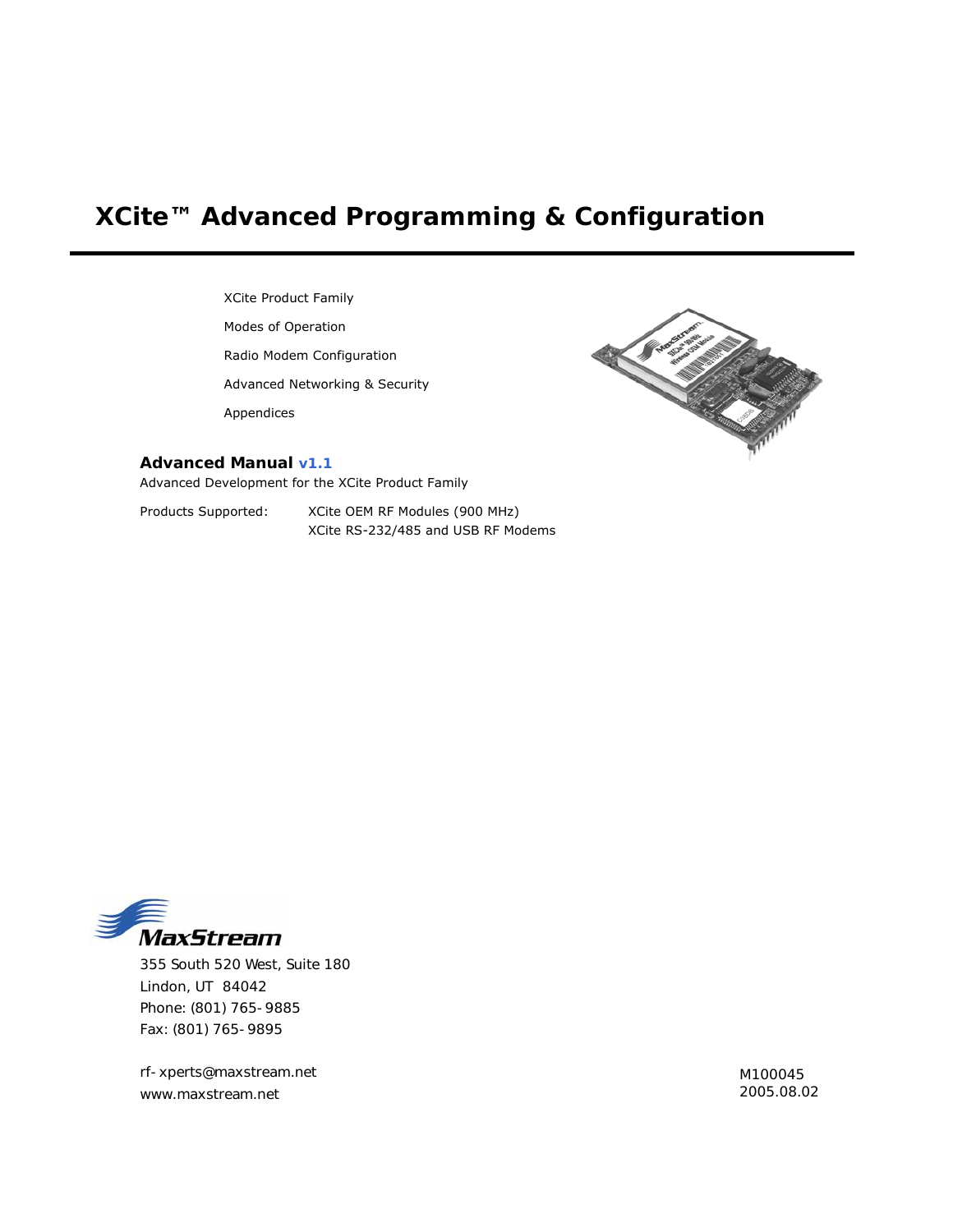## **© 2005 MaxStream, Inc. All rights reserved**

No part of the contents of this manual may be transmitted or reproduced in any form or by any means without the written permission of MaxStream, Inc.

XCite™ is a trademark of MaxStream, Inc.

## **Technical Support**

Phone: (801) 765‐9885 Live Chat: [www.maxstream.net](http://www.maxstream.net/) E‐Mail: rf‐[xperts@maxstream.net](mailto:rf-xperts@maxstream.net)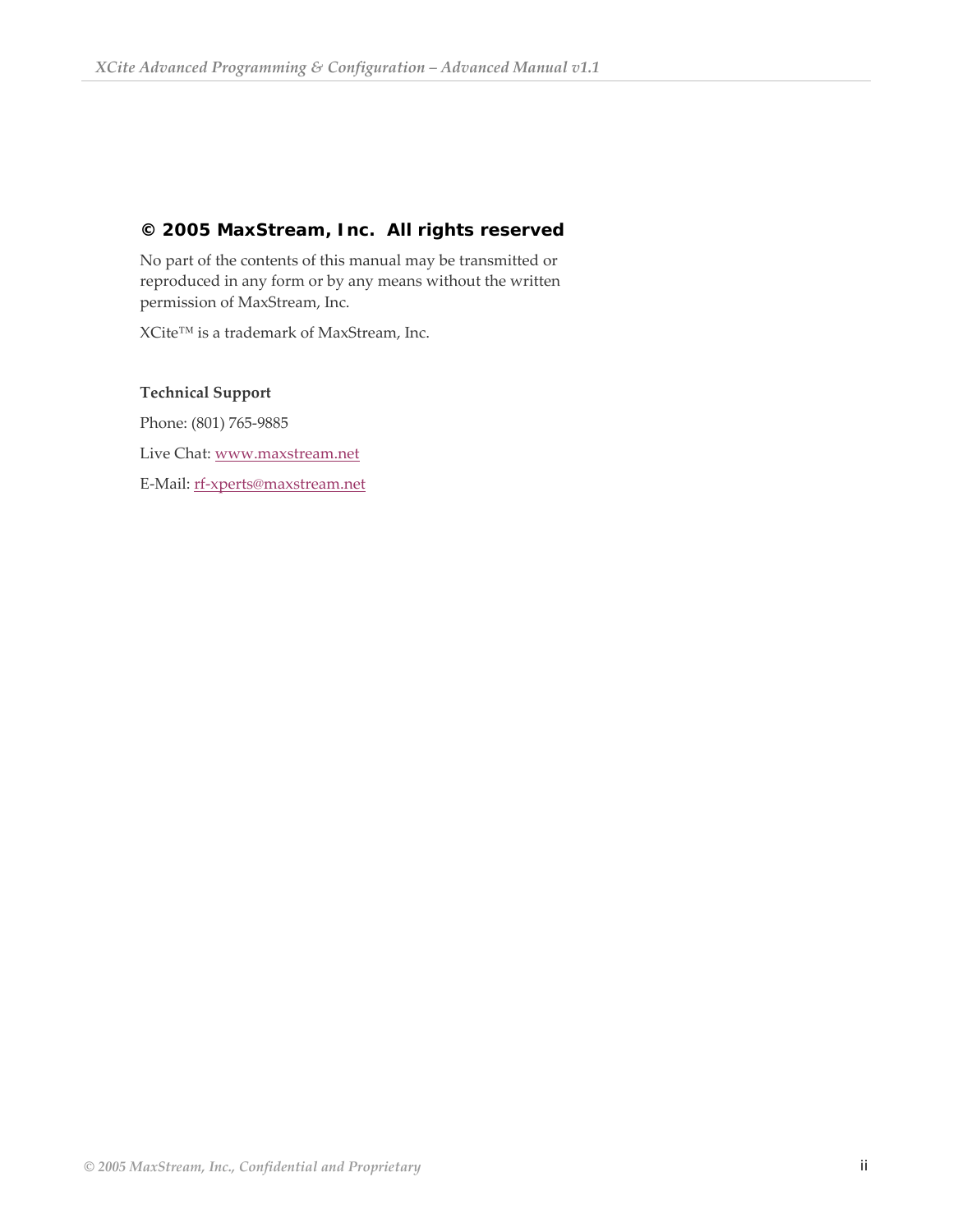# **Contents**

### **[XCite Product Family](#page-4-0) 5**

**[Introduction 5](#page-4-0)**

**[Pin Signals 6](#page-5-0)**

[I/O Pin Signals 8](#page-7-0) [Flow Control Pin Signals 9](#page-8-0) [Remaining Pin Signals 10](#page-9-0)

#### **[Interfacing Hardware 11](#page-10-0)**

XCite Development [Kit \(RS-232/485\) 11](#page-10-0) MaxStream [RS-232/485 Interface Board \(Part Number: XIB-R\) 11](#page-10-0) [RS-232/485 Interface Board Components & Features 12](#page-11-0) [Adapters 13](#page-12-0) [Antennas 15](#page-14-0)

### **[Modes of Operation 16](#page-15-0)**

| <b>Idle Mode 16</b>                                      |    |
|----------------------------------------------------------|----|
| <b>Transmit Mode 17</b>                                  |    |
| Cyclic Redundancy Check (CRC) 17                         |    |
| Transmission Latency 17                                  |    |
| Receive Mode 18                                          |    |
| Sleep Modes 19                                           |    |
| Pin Sleep $(SM = 1)$ 19                                  |    |
| Serial Port Sleep $(SM = 2)$ 20                          |    |
| Cyclic Sleep $(SM = 3-8)$ 20                             |    |
| Cyclic Scanning 21                                       |    |
| AT Command Mode 22                                       |    |
| AT Command Mode Protocol 22                              |    |
| <b>Configuration Software 24</b>                         |    |
| X-CTU Software 24                                        |    |
| Serial Communications Software (for AT Commands Only) 24 |    |
| <b>Radio Modem Configuration</b>                         | 25 |
| Command & Parameter Types 25                             |    |
| AT Commands 25                                           |    |
| Non-AT Settable Parameters 25                            |    |
| <b>XCite Command &amp; Parameter Reference 26</b>        |    |
| Individual Command & Parameter Descriptions 27           |    |
| <b>Advanced Networking and Security</b>                  | 37 |
| <b>Network Layers 37</b>                                 |    |
| Vendor Identification Number (ATID) 38                   |    |
| Channel (ATHP) 38                                        |    |
| Destination Address (ATDT) and Address Mask (ATMK) 38    |    |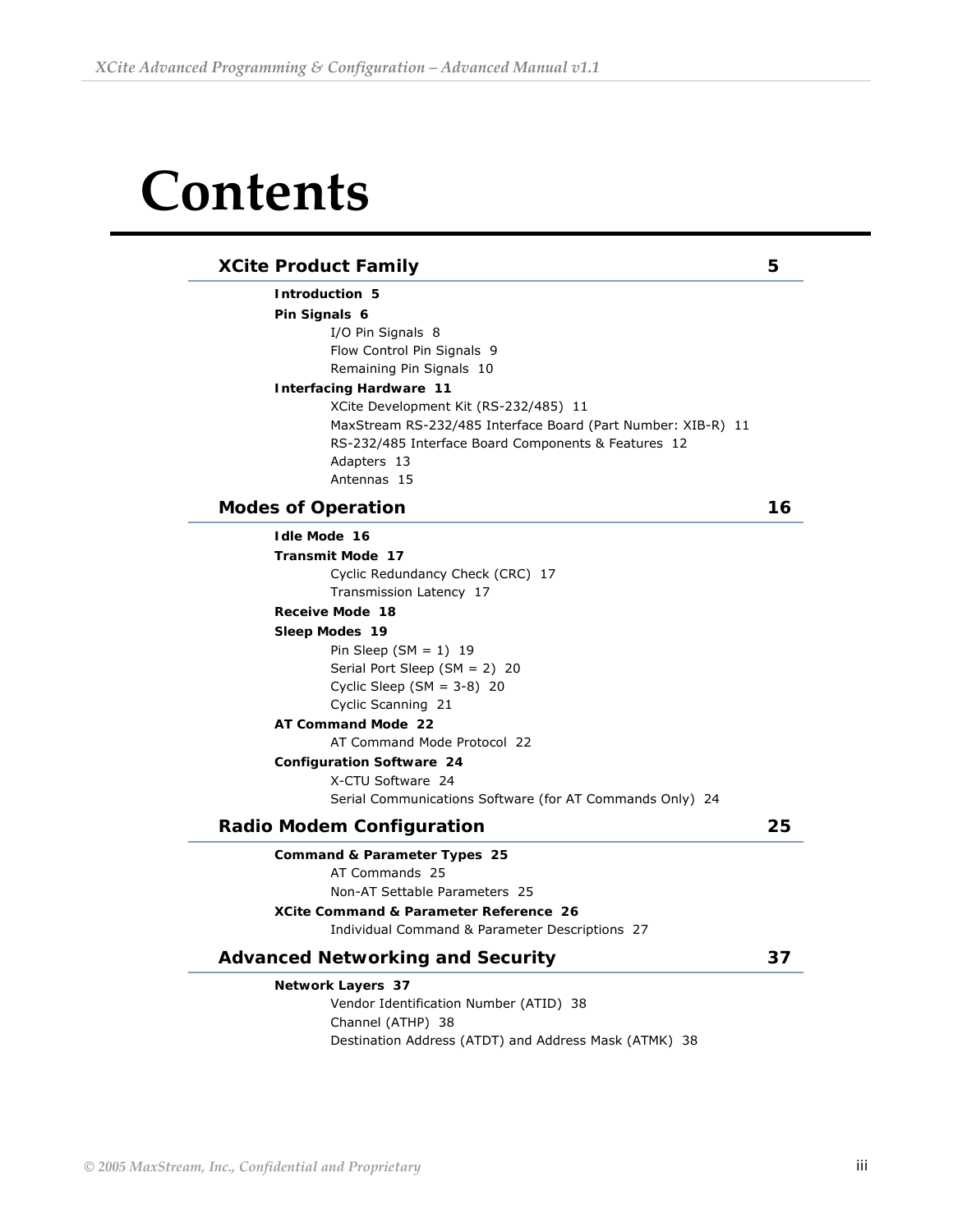| <b>Appendix A: FCC Certifications</b>        | 4 |
|----------------------------------------------|---|
| FCC Compliance 41                            |   |
| OEM Labeling Requirements 41                 |   |
| FCC Notices 42                               |   |
| 9XCite (900 MHz) Approved Antennas 43        |   |
| Appendix B: Additional Information           |   |
| <b>XCite OEM RF Module Specifications 44</b> |   |
| 1-Year Warranty 45                           |   |
| <b>XCite OEM RF Module Part Numbers 45</b>   |   |
| Appendix C: Troubleshooting & FAQs           |   |
| <b>Contact MaxStream 46</b>                  |   |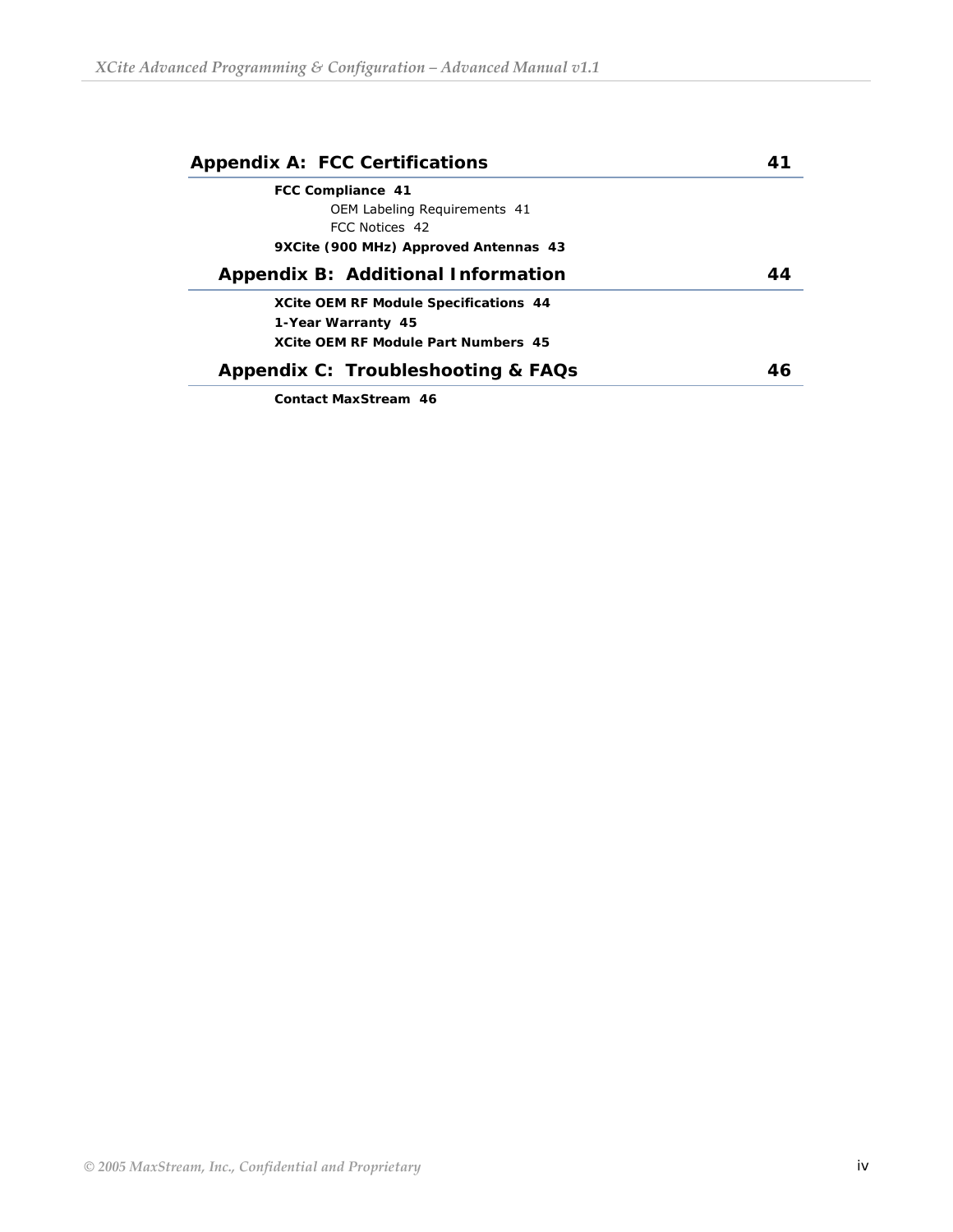# <span id="page-4-0"></span>**XCite Product Family**

# **Introduction**

The XCite Radio Modem is a drop-in wireless solution that can add RF connectivity to any data system. XCite Radio Modems transfer a standard asynchronous serial data stream and feature the following:

- Continuous data stream of up to 38400 bps (factory-set, RF data rate)
- Serial Interfacing from 1200 to 115200 bps
- Software selectable between Hopping (FHSS) and Single Frequency Channel Modes
- Approved by the FCC under Part 15 of the FCC Rules and Regulations
- Variable input supply voltage (2.85 5.50 VDC)

This advanced manual provides information on how to operate and configure XCite Radio Modems to accommodate a wide range of design criteria. Modems can be configured to activate advanced functionality in networking, serial interfacing, sleep (low power) modes and diagnostics.

#### **Features:**

#### **Long Range**

- Indoor/Urban Range: **Up to 300'** (90 m)
- Outdoor/RF Line-of-sight Range: **Up to 1000'** (300 m)
- Receiver Sensitivity: **-108 dBm** (9600 Baud), **-104 dBm** (38400 Baud)

#### **Low Power**

- Transmit Power Output: **4 mW** [50 mW effective considering receiver sensitivity]
- **55 mA** transmit / **45 mA** receive current consumption
- Power-down current as low as **20 µA**

#### **Advanced Networking & Security**

**Specifications** [[Appendix B](#page-43-0)]

**1-Year Warranty** [\[Appendix B\]](#page-43-0)

#### **Free & Unlimited Technical Support** [[Appendix C](#page-45-0)]

#### **Worldwide Acceptance**

FCC Approved (USA) [Go to [Appendix A](#page-40-0) for FCC Requirements] Devices that embed XCite Radio Modems can inherit MaxStream's FCC certification

**IC** (Industry Canada) **Certified**

**ISM** (Industrial, Scientific & Medical) frequency band

MaxStream products manufactured under **ISO 9001:2000 registered standards**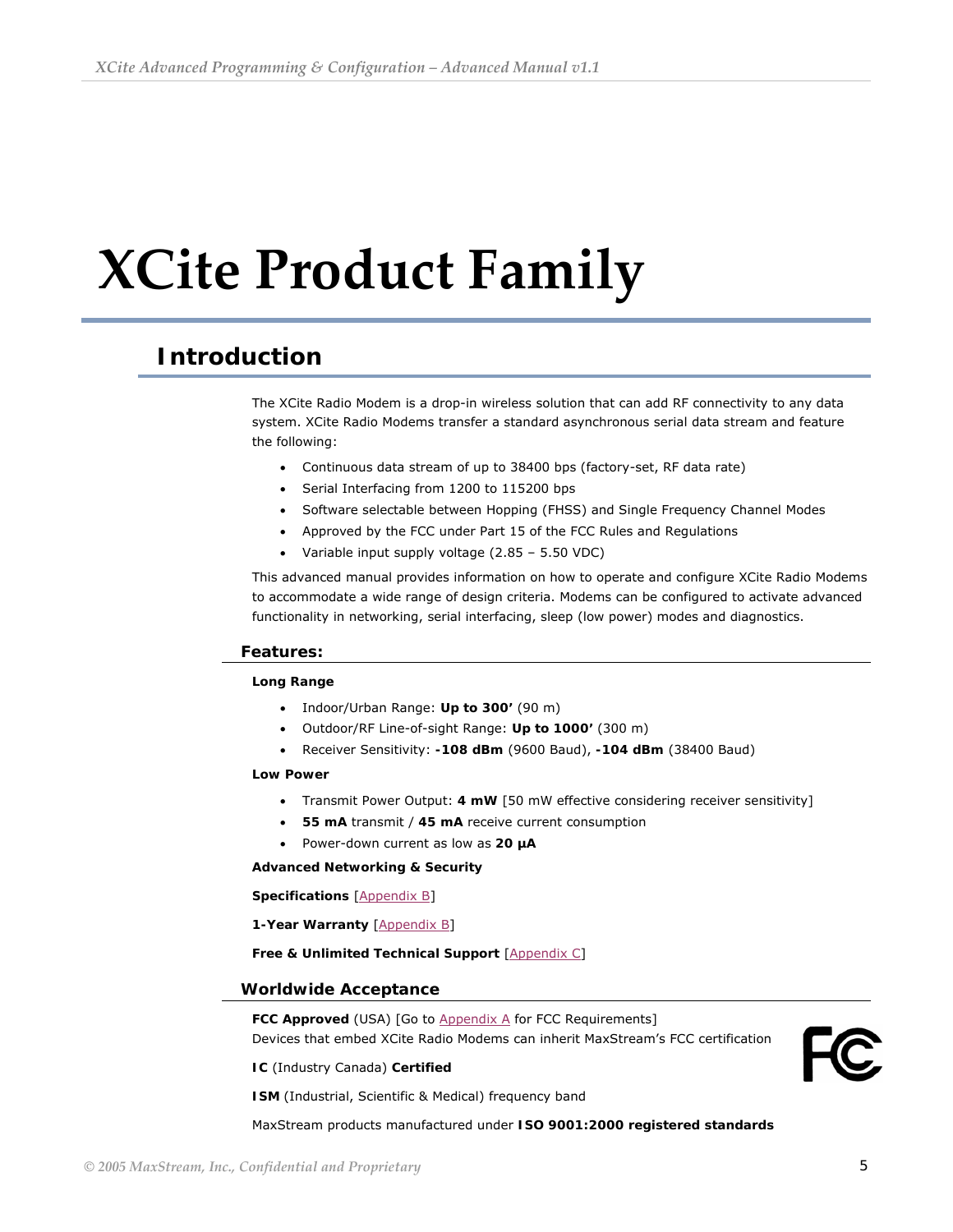# <span id="page-5-0"></span>**Pin Signals**

The interface signals are available through an 11-pin header. All pins operate on 2.85-5.50V CMOS levels. The following five J1 pin signals are most commonly used in data radio systems:

- DI (pin 4 Data In)
- DO (pin 3 Data Out)
- VCC (pin 10 Power)
- GND (pin 11 Ground)
- DO2- $\overline{\text{CTS}}$  (pin  $1$  Clear-to-Send)

#### **Application Circuit**

**Figure 1. Application Circuit – connection to host processor**



| Table 1. | J1 Pin Descriptions – XCite OEM RF Module pin signals and their functions    |
|----------|------------------------------------------------------------------------------|
|          | (Low-asserted signals distinguished with a horizontal line over signal name) |

| <b>Module Pin</b> | <b>Signal Name</b>    | $U$                      | <b>When Active</b> | <b>Description</b>                                                                                |
|-------------------|-----------------------|--------------------------|--------------------|---------------------------------------------------------------------------------------------------|
|                   | DO <sub>2</sub>       | $O^*$                    | low                | Clear-to-Send (CTS) Flow Control                                                                  |
| 2                 | DI3                   | $\mathsf{I}^{\star}$     | high               | Can be used to enter Sleep Modes that<br>consume less power                                       |
| 3                 | DO (Data Out)         | $O^*$                    | n/a                | Serial Data leaving the XCite Module<br>(to the host)                                             |
| 4                 | DI (Data In)          |                          | n/a                | Serial data entering the XCite Module<br>(from the host)                                          |
| 5                 | DI2                   | $1$ **                   | low                | Request-to-Send (RTS)                                                                             |
| 6                 | <b>RESET</b>          | $1*$                     | low                | <b>Reset Module Parameters</b>                                                                    |
| $\overline{7}$    | DO <sub>3</sub>       | O                        | high               | Receive (RX) LED                                                                                  |
| 8                 | $\overline{TX}$ / PWR | O                        | low                | $\overline{TX}$ - Asserted during transmission                                                    |
|                   |                       |                          | high               | PWR - Indicates power is on                                                                       |
| 9                 | <b>CONFIG</b>         | $1***$                   | low                | Backup method for entering AT Command<br>Mode. Primary method is with "+++" [See CC<br>Parameter] |
| 10                | <b>VCC</b>            |                          |                    | $2.85 - 5.50$ VDC Regulated                                                                       |
| 11                | <b>GND</b>            | $\overline{\phantom{a}}$ |                    | Ground                                                                                            |

 $*$  Pin utilizes 10K  $\Omega$  Pull-Up resistor (already installed in the module)

\*\* Pin utilizes 10K  $\Omega$  Pull-Down resistor (already installed in the module)

\*\*\* Pin utilizes 100K  $\Omega$  Pull-Up resistor (already installed in the module)

Note: When integrating the XCite Module onto a Host PC Board, all lines that are not used should be left disconnected (floating).

#### **Table 2. J2 Pin Descriptions**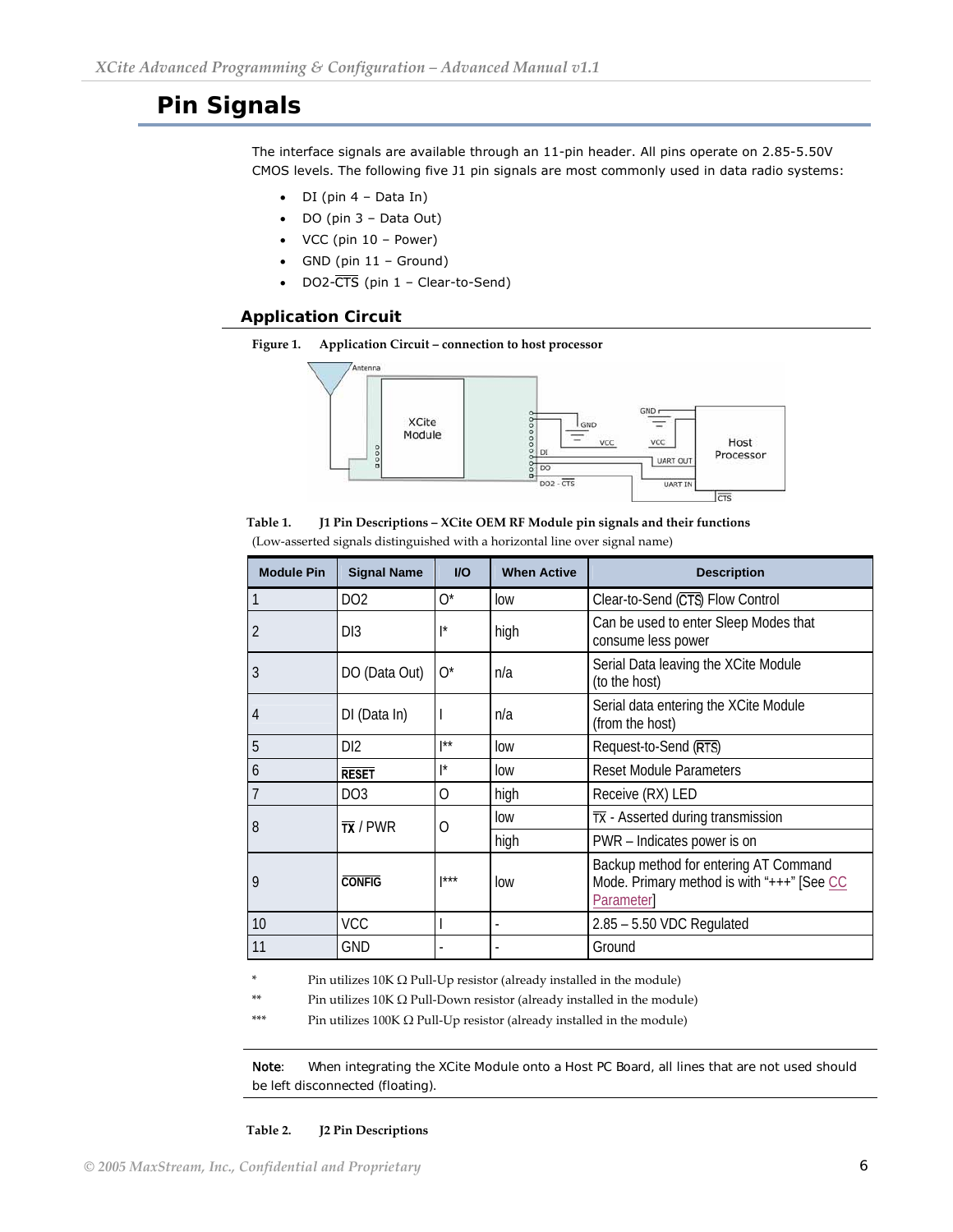| <b>Module Pin</b> | <b>Pin Name</b> |
|-------------------|-----------------|
|                   | Reserved        |
|                   | GND             |
|                   | GND             |
|                   | GND             |

J2 Pins are used primarily for mechanical stability and may be left disconnected.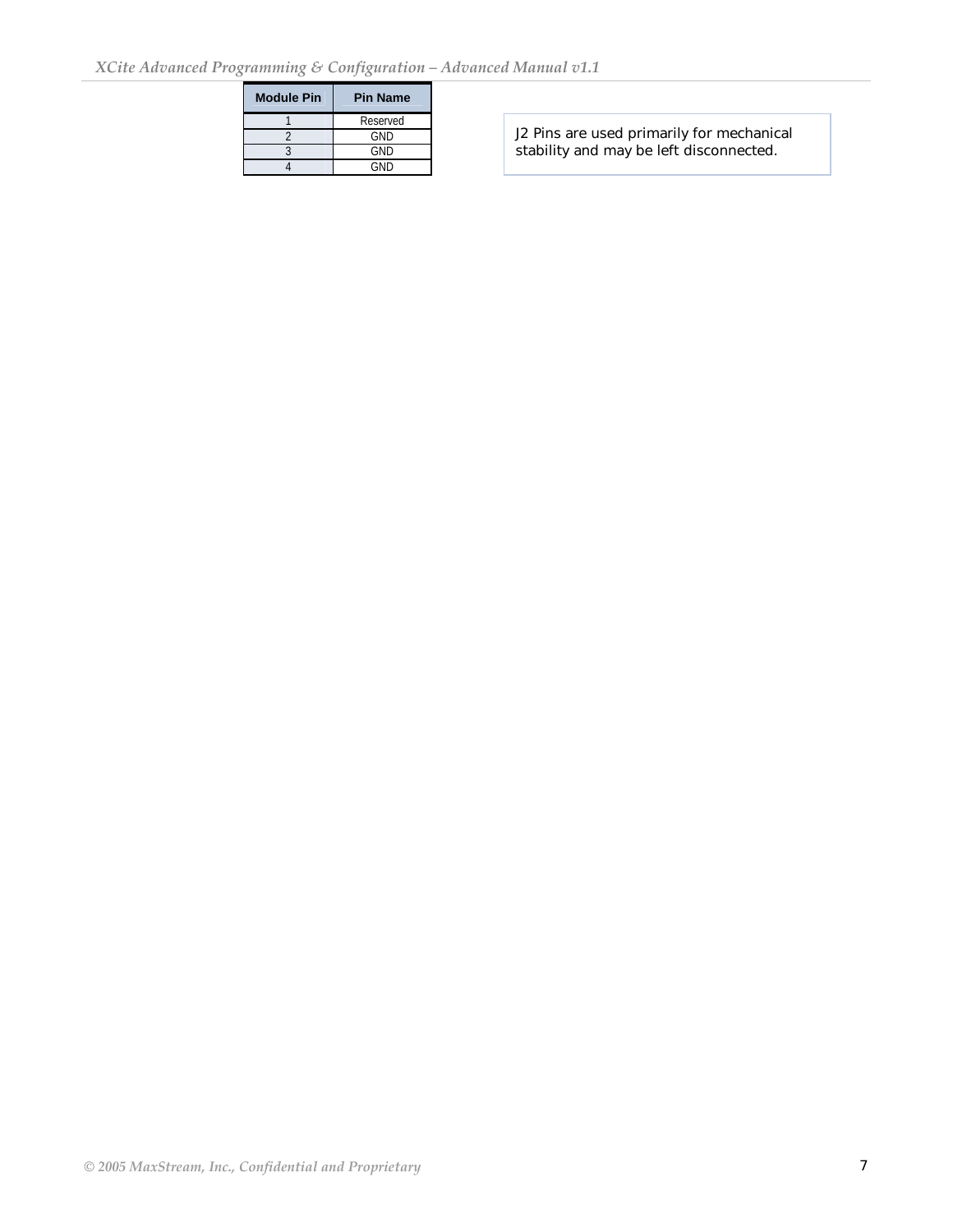## <span id="page-7-0"></span>**I/O Pin Signals**

#### } **Pin 4: DI (Data In)**

<Input> Data enters the XCite Module through the DI Pin as an asynchronous serial signal. The signal should idle high when no data is being transmitted.

Each data packet consists of a start bit (low), 8 data bits (least significant bit first) and a stop bit (high). The figure of a UART data packet [Figure 2] illustrates the serial bit pattern of data shifting into the module. The start and stop bits from the UART signal are not transmitted, but are regenerated on the receiving module.

#### **→ DI Buffer**

Once serial data has entered the XCite Module through the DI Pin, the data is stored in the DI Buffer until it can be transmitted.

Once the first byte of data enters the DI Buffer, the module begins to initialize the RF channel unless RF data is already being received. In the case where the module is receiving RF data, serial data is stored in the DI Buffer. When the DI Buffer is 17 bytes away from being full, the XCite Module de-asserts (high)  $\overline{\text{CTS}}$  to signal to the host device to stop sending data.  $\overline{\text{CTS}}$  reasserts once the DI Buffer has at least 35 bytes available.

In addition to  $\overline{\text{CTS}}$  hardware flow control, XON/XOFF software flow control can also be implemented [See the FL (Software Flow Control) Command]. In this case, the XCite Module sends XON and XOFF signals in addition to asserting/de-asserting CTS.

**Figure 2. UART data packet 0x1F (decimal number "31") as transmitted through the XCite Module**



Data is packetized for transmission. The packet structure is as follows:



#### } **Pin 3: DO (Data Out)**

<Output> Data from RF (over-the-air) transmission is received through the DO Pin. Received data is checked for errors and addressing, then sent to the DO Buffer before being sent to the host device. This pin utilizes a 10K Ω Pull-Up resistor that is already installed in the module.

#### DO Buffer  $\rightarrow$

Once incoming RF data is received into the DO Buffer, data is sent out the serial port to a host device. If RTS is enabled for flow control, data will not be sent out the DO Buffer as long as the  $\overline{\text{RTS}}$  pin is de-asserted (high). In such a scenario, data could be lost if  $\overline{\text{RTS}}$  is de-asserted long enough to allow the DO Buffer to become full. Pins 1 & 2 can also be used for flow control.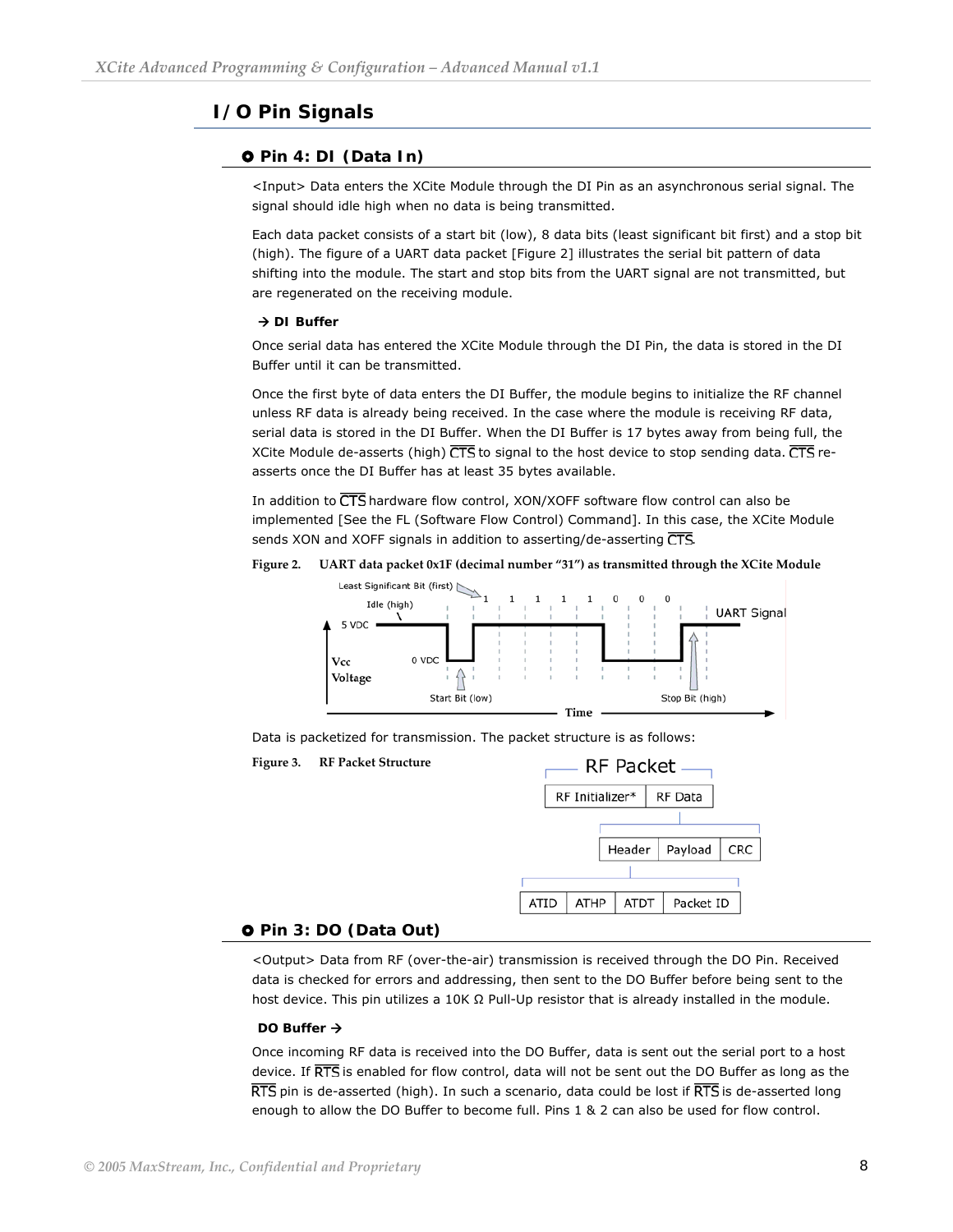# <span id="page-8-0"></span>**Flow Control Pin Signals**

### **Q Pin 1: DO2-CTS (Clear-to-Send)**

<Output> The CTS pin (Clear-to-Send) informs the host device whether or not serial data can be sent to the XCite Module from the host device. When Pin 1 is asserted (low), serial data is permitted to be sent to the XCite Module. In RS-232 applications, Pin 1 is directly associated with the DI Buffer. In RS-485/422 applications, the Pin 1 signal controls the transmit driver (TX enable) on the RS-485 and RS-422 logic converters (on the MaxStream Interface Board or equivalent). Pin 3 utilizes a 10KΩ Pull-Up resistor that is already installed in the module. In some applications, Pin 1 may not need to be observed.

#### **CTS** Hardware Flow Control

If the DI Buffer reaches its capacity, either the  $\overline{\text{CTS}}$  line or XON / XOFF flow control must be observed to prevent loss of data between the host device and the XCite Module. There are two cases in which the DI Buffer may become full:

- 1. If the serial interface rate is set higher than the default baud rate for the module, the module will receive serial data faster than it is transmitted.
- 2. If the XCite Module is receiving a continuous stream of data or if it is monitoring data on a network, any serial data that arrives on the DI pin is placed in the DI Buffer. This data will be transmitted when the module no longer detects RF data in the network.

#### **XON Software Flow Control**

XON/XOFF software flow control can be used (on Pin 3) instead of  $\overline{\text{CTS}}$  hardware flow control. [See FL [\(Software Flow Control\) Command for more information\]](#page-0-0)

#### **0 Pin 5: DI2-RTS (Request-to-Send)**

<Input> The Pin 5 ( $\overline{\text{RTS}}$ ) signal can be configured to enable  $\overline{\text{RTS}}$  flow control recognition. Use RT Command to adjust the parameters that control Pin 5 flow control. By default, RTS flow control is not observed. This pin utilizes a 10KΩ Pull-Down resistor already installed in the module.

#### **RTS** Hardware Flow Control

If  $\overline{\text{RTS}}$  flow control is enabled, no data is sent out the DO pin when  $\overline{\text{RTS}}$  is de-asserted (high). If  $\overline{\text{RTS}}$  flow control is implemented on the host device, RT Parameter must be set on the XCite Module in order to recognize the RTS signal as a flow control line.

If  $\overline{\text{RTS}}$  is asserted (low), all received RF data is placed in the DO Buffer until the line is deasserted. Once the DO Buffer reaches capacity, any additional received RF data is lost.

#### **XOFF Software Flow Control**

XON/XOFF software flow control can be used (on Pin 4) to simulate  $\overline{\text{RTS}}$  hardware flow control. [See FL (Software Flow Control) Command for more information]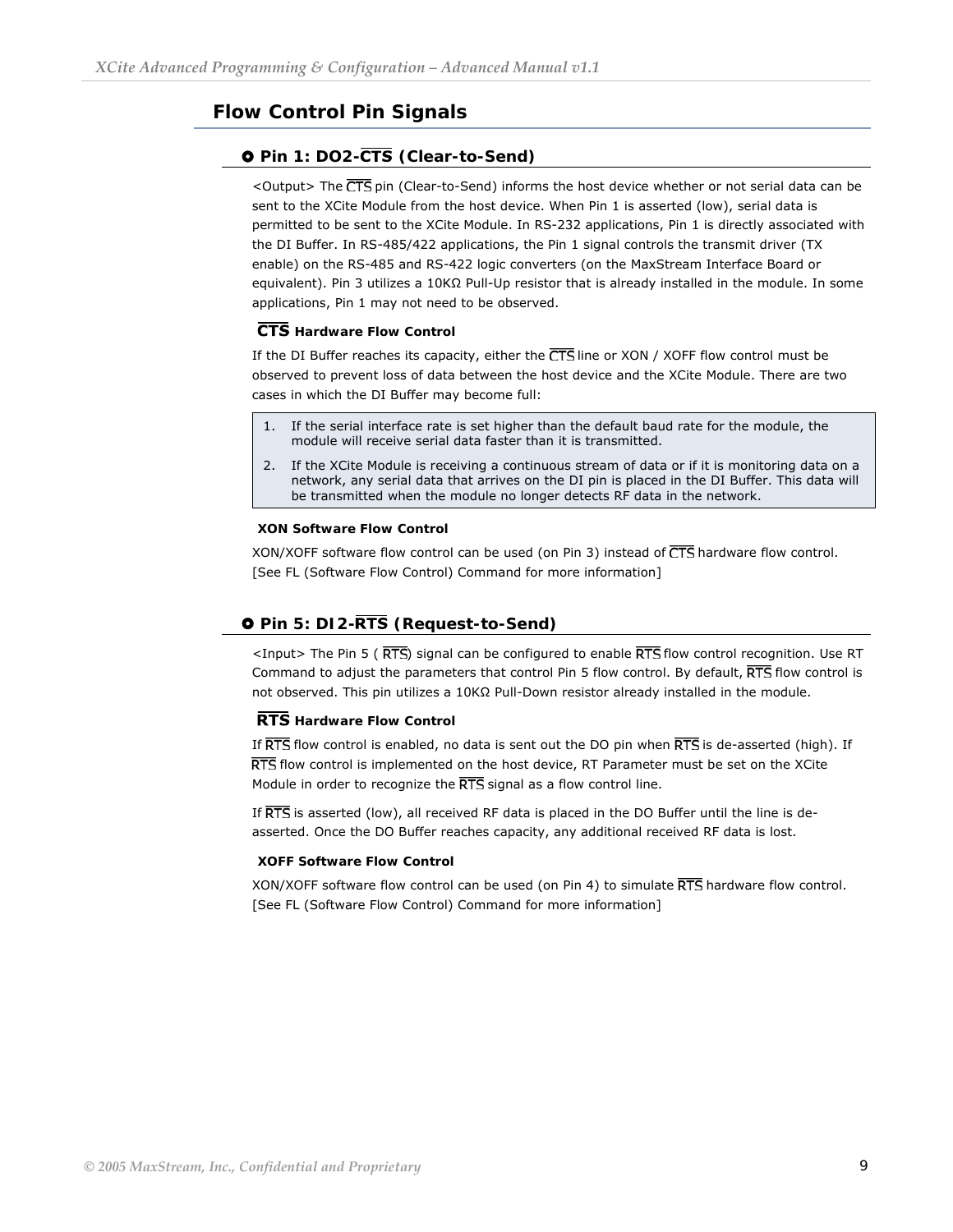### <span id="page-9-0"></span>**Remaining Pin Signals**

#### } **Pin 2: DI3-Sleep/Power-Down**

<Input> Pin 2 can be used to transition the XCite Module into a low power-consuming Sleep Mode. If SM = 1 [SM (Sleep Mode) Command], allowing Pin 2 to float high causes the module to enter into a state of minimal power-consumption (until awakened by driving Pin 2 low). [Go to the ["Sleep Modes"](#page-17-0) section for more information.] This pin utilizes a 10K Ω Pull-Up resistor already installed in the module.

### **0** Pin 6: RESET

<Input> Pin 6 is almost always high and only low when the radio is reset. Since the OEM module has an onboard reset monitor, this pin can be left disconnected. Pin 6 utilizes a 10KΩ Pull-Up resistor already installed in the module.

#### } **Pin 7: DO3-RX LED**

<Output> Pin 7 is normally driven low, but is driven high briefly by the radio to indicate RF data reception. This pin can be tied through a resistor to an LED for visual indication.

#### $\bullet$  Pin 8:  $\overline{TX}$  / PWR

<Output> Pin 8 is normally driven high and can be tied through a resistor to an LED to indicate the following:

- The module has power
- The module is not is sleep mode
- Pin 8 pulses on/off when data is transmitted over-the-air.

#### **Q** Pin 9: **CONFIG**

<Input> When Command Mode cannot be entered using normal procedure [See "Command Mode" section], the CONFIG pin is used to manually enter the module into Command Mode. If Pin 9 is asserted during reset or power-up, the module immediately enters into Command Mode at the module's default baud rate. After the pin is asserted, the serial port baud rate is temporarily set to match the default baud rate of the XCite Module in use. Upon entering into Command Mode, all configured parameters (including baud rate) remain in their saved state unless modified as is described in the "Module Configurations" chapter of this manual. This pin utilizes a 100K Ω Pull-Up resistor already installed in the module.

**IMPORTANT:** The CONFIG pin is intended as a secondary method for entering Command Mode. The primary method is with a command break sequence. MaxStream reserves the right to change the functionality of the CONFIG pin and recommends using the command break sequence [See "Command Mode" section] for entering Command Mode.

#### } **Pin 10: VCC (power)**

<Input> Pin 10 accepts regulated 5V signals.

#### } **Pin 11: GND (Ground)**

Pin 11 is used for grounding.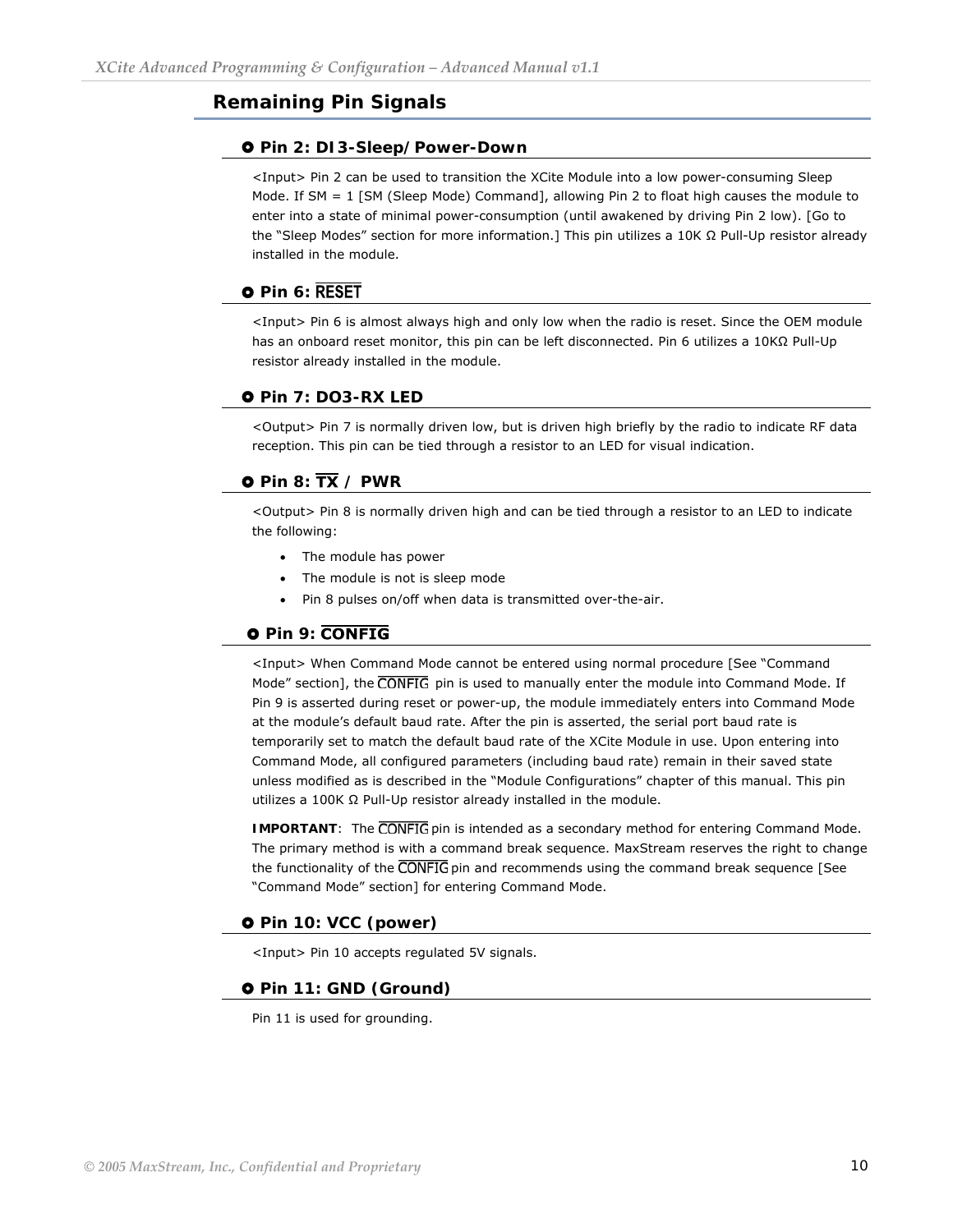# <span id="page-10-0"></span>**Interfacing Hardware**

MaxStream, Inc. developed proprietary interface boards (MaxStream Product numbers: XIB-R for RS-232/485 interfacing) to facilitate the connection between XCite Radio Modems and serial devices. Many integrators develop their own interfacing circuitry; others use MaxStream's Interface Boards. In either case, the following sections illustrate how to interface with XCite OEM RF Modules by illustrating properties of the MaxStream XIB-R Interface Board.

# **XCite Development Kit (RS-232/485)**

The MaxStream Interface board is included with the XCite Development Kit. The kit includes all the hardware and software needed for basic wireless connections.

| <b>Item</b>                                       | Qty.           | <b>Description</b>                                                                                                                                                                                                                             | <b>Part Number</b> |
|---------------------------------------------------|----------------|------------------------------------------------------------------------------------------------------------------------------------------------------------------------------------------------------------------------------------------------|--------------------|
| <b>Ouick Start Guide</b>                          |                | Quickly familiarize users with some of the XCite Module's most<br>important functions. The guide provides step-by-step<br>instructions on how to make an RF link and test its ability to<br>transport data over varying ranges and conditions. | MD0009             |
| CD                                                | 1              | CD includes documentation and configuration software                                                                                                                                                                                           | M100105            |
| <b>XCite Module</b><br>(w/ RPSMA antenna port)    |                | Module comes with fixed RF Data (baud) rates up to 38400<br>bps                                                                                                                                                                                | XC09 - () NSC      |
| <b>XCite Module</b><br>(w/ attached wire antenna) |                | Module comes with fixed RF Data (baud) rates up to 38400<br>bps                                                                                                                                                                                | XC09 - () WNC      |
| MaxStream Interface Board                         | $\overline{2}$ | Supplies regulated 5V DC power to module and provides<br>signal-level conversion for interfacing with PC RS-232 serial<br>ports or RS-485/422 devices                                                                                          | $XIR-R$            |
| <b>RPSMA Antenna</b>                              | $\mathbf{1}$   | RPSMA half-wave dipole antenna                                                                                                                                                                                                                 | A09-HASM-675       |
| Serial Loopback Adapter                           |                | Connects to the female RS-232 (DB-9) serial connector of the<br>XCite Module and can be used to configure the radio modem<br>to function as a repeater (for range testing)                                                                     | JD2D3-CDL-A        |
| <b>NULL Modem Adapter</b><br>(male-to-male)       |                | Connects to the female RS-232 (DB-9) serial connector of the<br>XCite Module and can be used to connect the radio modem to<br>another DCE (female DB9) device                                                                                  | JD2D2-CDN-A        |
| <b>NULL Modem Adapter</b><br>(female-to-female)   |                | Used to bypass radios to verify serial cabling is functioning<br>properly                                                                                                                                                                      | JD3D3-CDN-A        |
| Male DB-9 to RJ-45 Adapter                        |                | Facilitates adapting the DB-9 Connector to a CAT5 cable<br>(female RJ45 to male DB9)                                                                                                                                                           | JE1D2-CDA-A        |
| Female DB-9 to RJ-45 Adapter                      | 1              | Facilitates adapting the DB-9 Connector to a CAT5 cable<br>(female RJ45 to female DB9)                                                                                                                                                         | JE1D3-CDA-A        |
| 9V AC Power Adapter                               | $\overline{2}$ | Wall-based transformer with US 2-prong plug                                                                                                                                                                                                    | JP4P2-9V4-6F       |
| 9V Battery Clip                                   | 1              | Allows Interface Board to be remotely powered by a 9V battery                                                                                                                                                                                  | JP2P3-C2C-4I       |
| RS-232 Cable (6')                                 | $\overline{2}$ | Straight-through serial cable that connects interface board<br>(DCE) to a PC (DTE)                                                                                                                                                             | JD2D3-CDS-6F       |

**Table 3. XCite Development Kit contents**

## **MaxStream RS-232/485 Interface Board** (Part Number: XIB-R)

The MaxStream Interface board was developed to provide a means of connecting the XCite Module to any system having an RS-232 or RS-485/422 connection. Since the XCite Module requires signals to enter at CMOS voltages, one of the main functions of the interface board is to convert interface signals from CMOS levels (2.85 – 5.50V) to RS-232 levels (-12 - +12V). The MaxStream Interface Board includes the following built-in features:

- DIP Switch
- Configuration Switch
- Power Switch
- LEDs
- DB-9 Connector
- Power Connector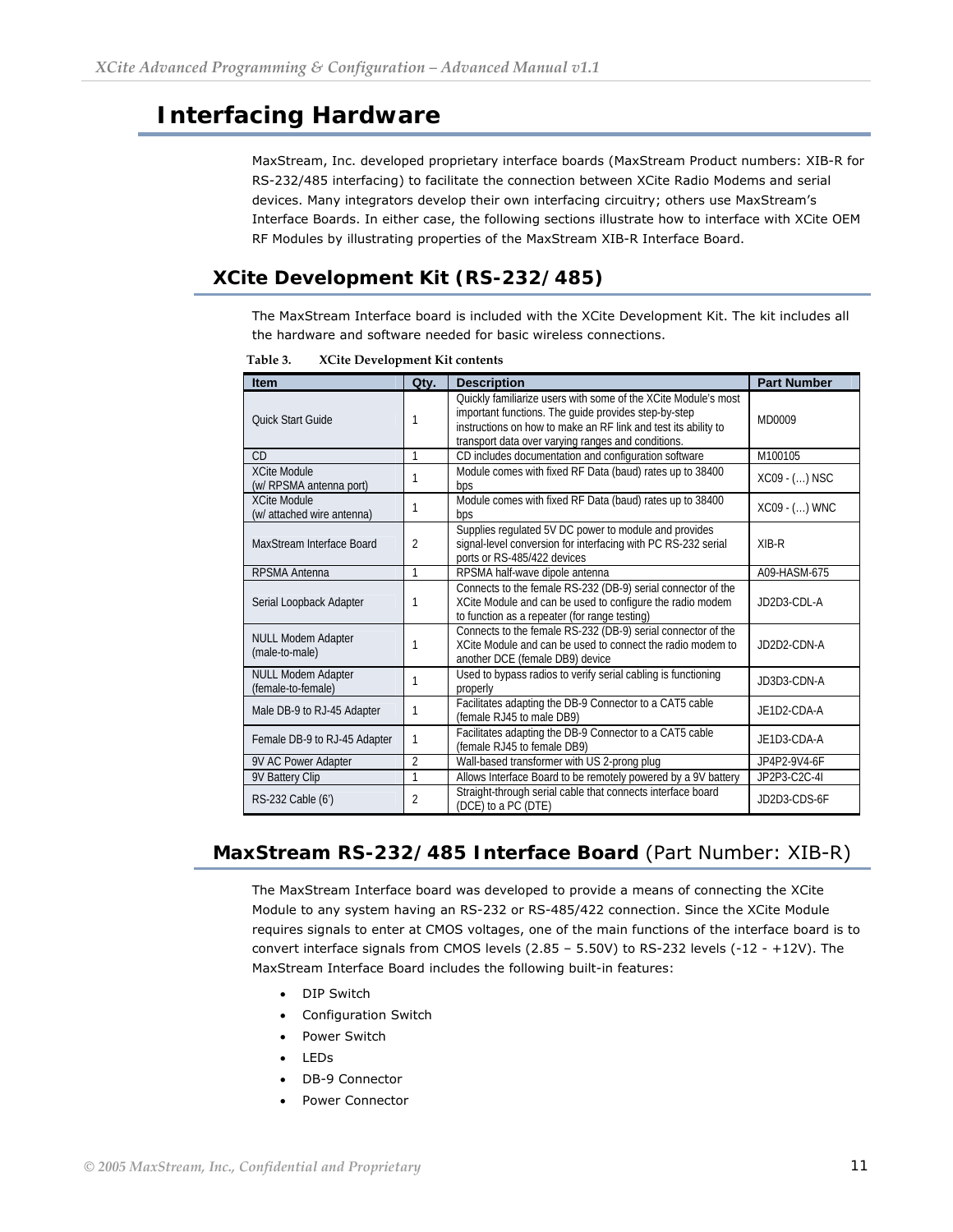## **RS-232/485 Interface Board Components & Features**

<span id="page-11-0"></span>

#### **4a. Power Switch**

Move the Power Switch to the on (up) position to power the Interface Board. DIP Switch [5a] settings are only read during a power-up sequence.

#### **4b. LEDs**

The LED indicators visualize diagnostic status information. The radio modem's status is represented as follows:

- **Yellow** (top LED) = Serial Data Out (to host)
- **Green** (middle) = Serial Data In (from host)
- **Red** (bottom) = Power/TX Indicator (Red light is on when powered, off briefly during RF transmission)

#### **4c. Serial Port**

Standard female DB-9 (RS-232) DCE connector – This connector can be also used for RS-485 and RS-422 connections.

#### **4d. Power Connector**

7-18 VDC Power Connector (Center positive, 5.5/2.1mm) – Power can also be supplied through Pin 9 of the DB-9 Connector.



#### **5a. DIP Switch**

The DIP Switch configures the XCite OEM RF Module to operate in different modes. DIP Switch settings are only read and applied during a powering-on sequence. [See Figure below for DIP Switch settings]

#### **5b. Configuration Switch**

The Configuration Switch provides an alternate way to enter "AT Command Mode". To enter "AT Command Mode" at the radio modem's default baud rate, hold the Configuration Switch down while powering on the module using the Power Switch.

#### **Figure 6. MaxStream XIB‐R (RS‐232/485) Interface Board DIP Switch Settings**



\* The "(Restore Defaults)" setting, for switches 1 & 2, can be used to restore AT Settable parameters to their default states. Once switches are in position, reset occurs during next power‐up.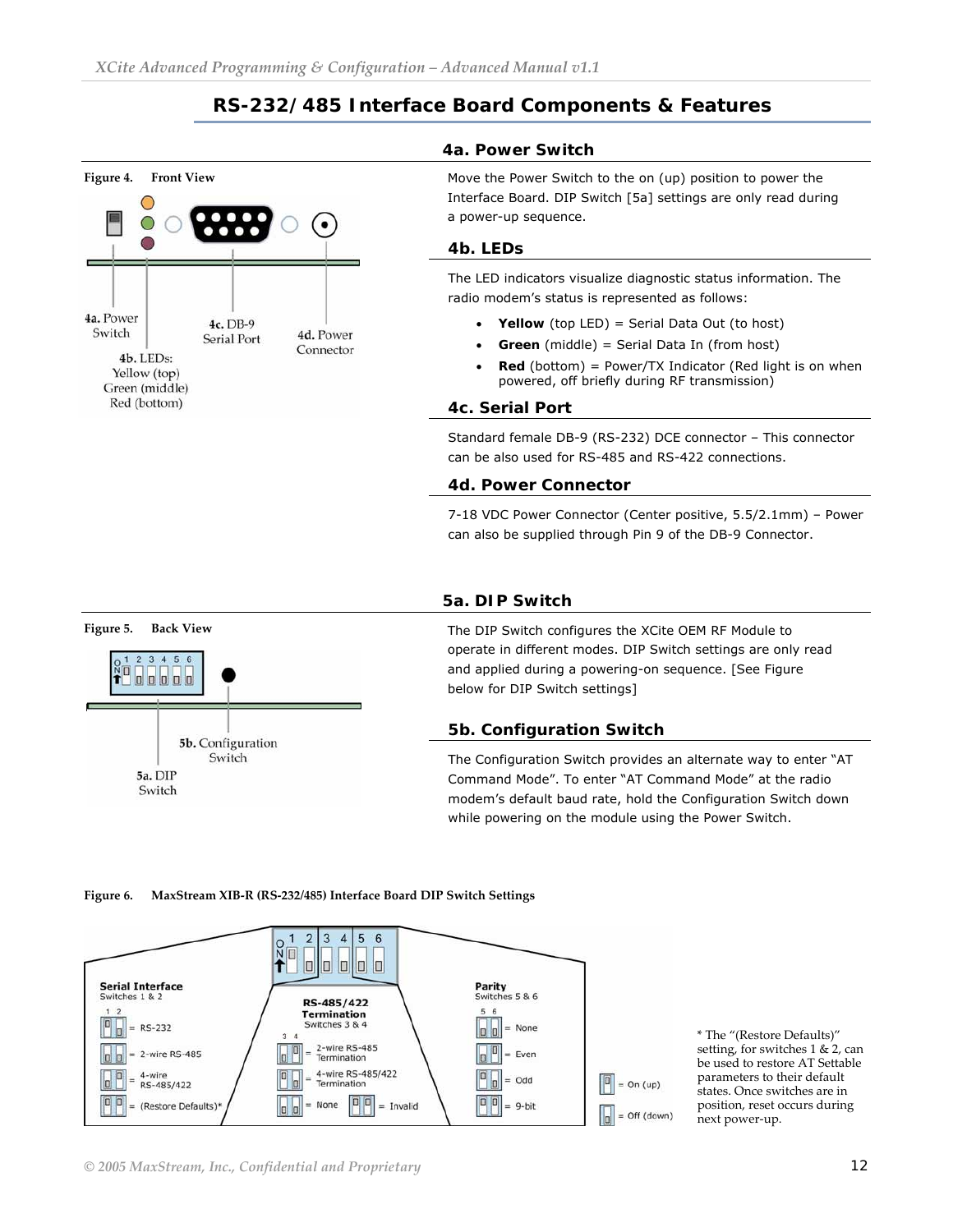## <span id="page-12-0"></span>**Adapters**

The MaxStream Development Kit comes with several adapters. The connectors and adapters facilitate basic functions, such as the following:

- Performing Range Tests
- Testing Cables
- Connecting to other RS-232 DCE or DTE devices
- Connecting to terminal blocks or RJ-45 for RS-485/422 devices

#### **NULL Modem Adapter (male-to-male)**

**Part Number: JD2D2-CDN-A** (Black, DB-9 M-M) The male-to-male NULL modem adapter can be used to connect two DCE devices. A DCE device is one that connects with a straight-through cable to the male serial port of a computer (DTE).

#### **Figure 7. Male NULL modem adapter and pinouts**



#### **NULL Modem Adapter (female-to-female)**

**Part Number: JD3D3-CDN-A** (Gray, DB-9 F-F) The female-to-female NULL modem adapter can be used to verify serial cabling is functioning properly. To test cables, insert the female-to-female NULL modem adapter in place of a pair of radio modems and test the connection without radio modules in the connection.

**Figure 8. Female NULL modem adapter and pinouts** 



#### **Serial Loopback Adapter**

**Part Number: JD2D3-CDL-A** (Red, DB-9 M-F) The serial loopback adapter is used for range testing. During a range test, the serial loopback adapter configures the radio modem to function as a repeater by looping serial data back into the radio for retransmission.

**Figure 9. Serial loopback adapter and pinouts** 

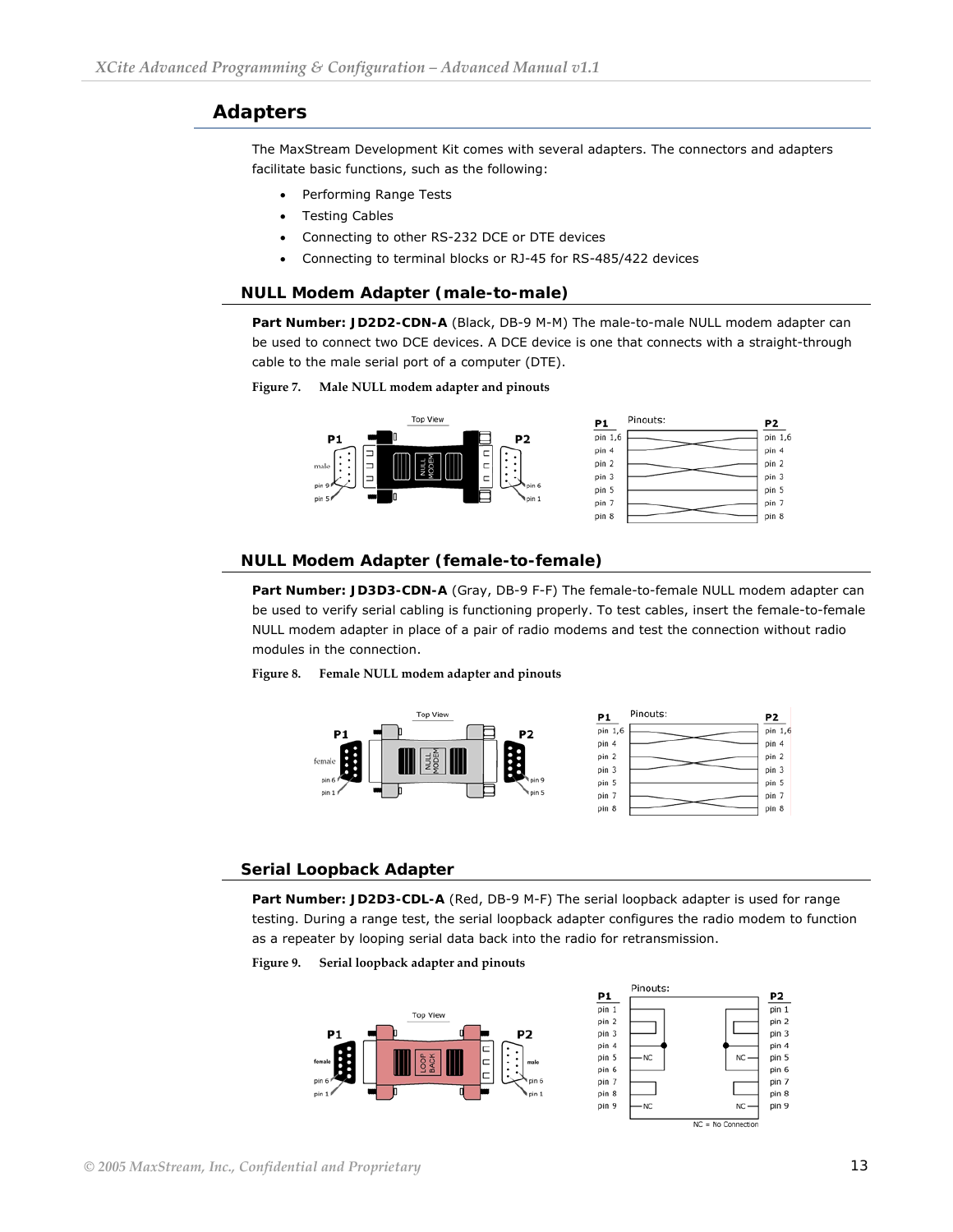#### **Male DB-9 to RJ-45 Adapter**

Part Number: JE1D2-CDA-A (Yellow, RJ-45 female to DB-9 male) This adapter facilitates adapting a DB-9 connector to a CAT5 cable.

#### **Figure 10. Male RS‐485/422 Adapter and pin specifications**



#### **Female DB-9 to RJ-45 Adapter**

Part Number: JE1D3-CDA-A (Green, RJ-45 female to DB-9 female) This adapter facilitates adapting a DB-9 connector to a CAT5 cable.

#### **Figure 11. Female RS‐485/422 Adapter and pin specifications**



#### **RS-485/422 Connection Guidelines**

The RS-485/422 protocol provides a solution for wired communications that can tolerate high noise and push signals over long distances. RS-485/422 signals can communicate as far as 4000 feet (1200 meters). RS-232 signals are only suitable for cable distances up to 100 feet (30.5 meters).

RS-485 offers multidrop capability in which up to 32 nodes can be connected. The RS-422 protocol is used for point-to-point communications.

**Suggestions for integrating the XCite Module with the RS-485/422 protocol:** 

- 1. When using Ethernet twisted pair cabling: Select wires so that T+ and T- are connected to each wire in a twisted pair. Likewise, select wires so that R+ and R- are connected to a twisted pair. (For example, tie the green and white/green wires to T+ and T-.)
- 2. For straight-through Ethernet cable (not cross-over cable) The following wiring pattern works well: Pin 3 to T+, Pin 4 to R+, Pin 5 to R-, Pin 6 to T-
- 3. Note that the connecting cable only requires 4 wires (even though there are 8 wires).
- 4. When using phone cabling (RJ-11) Pin 2 in the cable maps to Pin 3 on opposite end of cable and Pin 1 maps to Pin 4 respectively.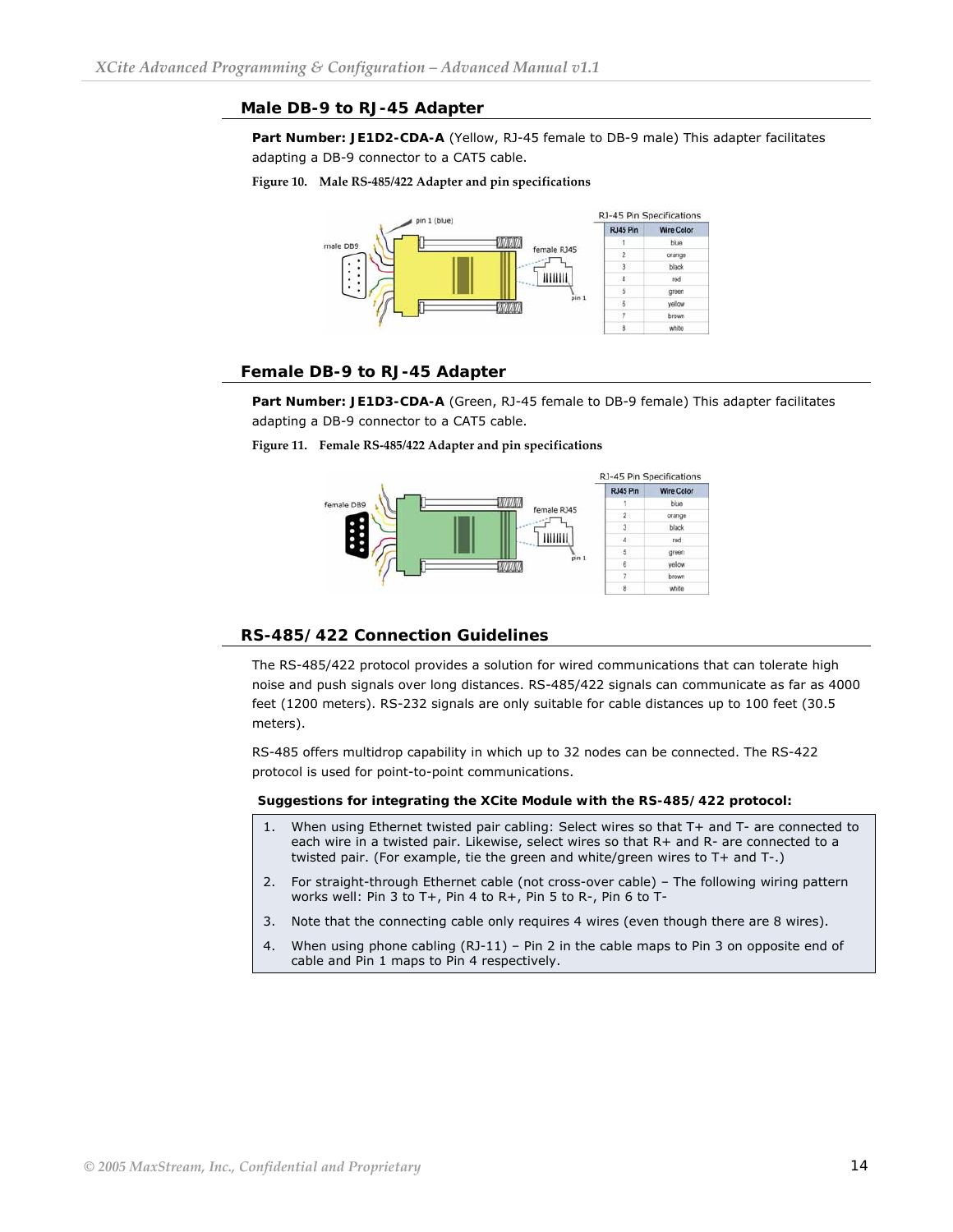#### <span id="page-14-0"></span>**Antennas**

[\[See Appendix A for a list of FCC-Approved Antennas\]](#page-42-0)

Factors that determine the distance an RF link can transmit:

- Ambient RF noise (interference)
- Line-of-sight obstructions
- Transmit power
- Receive sensitivity
- Antenna configuration

Factors that affect antenna performance:

- RF cable length
- Height of antennas off the ground
- **Obstructions**
- Radiation pattern
- Antenna Gain

#### **XCite Antenna Connector Options**

In order to comply with the FCC rules and obtain a "modular" certification, it is required that the XCite Modules utilize a "non standard" connector. This is to ensure that the radios are used only with approved antennas. The XCite radio modules have two connector options:

- RPSMA
- N-Connector

#### **RPSMA**

The Reverse Polarity SMA (RPSMA) connector uses the same body as a regular SMA connector. In order to be a "non standard" connector, the gender of the center conductor is changed. A female RPSMA will actually have a male center conductor.



#### **N-Connector**

An N-Connector does not come installed on the XCite Modules, but is a common connector used with higher gain antennas. MaxStream can supply "RPSMA to N-Connector" cables in various lengths.

#### **Antenna Cables**

RF cables are typically used to connect a radio installed in a cabinet to an antenna mounted externally. As a general rule, it is best to keep the RF cable as short as possible. All cables have losses which are usually measured in dB loss per 100 ft. MaxStream has cables available made with LMR-195. Some common cables and dB losses are included in this table:

| Table 4. | Potential Signal Strength Loss due to Antenna Cable Length |  |  |
|----------|------------------------------------------------------------|--|--|
|          |                                                            |  |  |

| Cable<br><b>Type</b> | Loss at 900 MHz per 100'<br>(loss per 100m) | Loss at 2.4 GHz per 100'<br>(loss per 100m) | <b>Diameter</b><br>Inches (mm) |
|----------------------|---------------------------------------------|---------------------------------------------|--------------------------------|
| <b>RG-58</b>         | 14.5 dB (47.4 dB)                           | 25.3 dB (83.2 dB)                           | $0.195$ " (5.0 mm)             |
| <b>RG-174</b>        | 25.9 dB (85.0 dB)                           | 44.4 dB (145.8 dB)                          | $0.100''$ (2.5 mm)             |
| RG-316               | 24.7 dB (81.0 dB)                           | 42.4 dB (139.0 dB)                          | $0.102$ " (2.6 mm)             |
| LMR-195              | 11.1 dB (36.5 dB)                           | 19.0 dB (62.4 dB)                           | $0.195$ " (5.0 mm)             |
| LMR-240              | 7.6 dB (24.8 dB)                            | 12.9 dB (42.4 dB)                           | $0.240$ " (6.1 mm)             |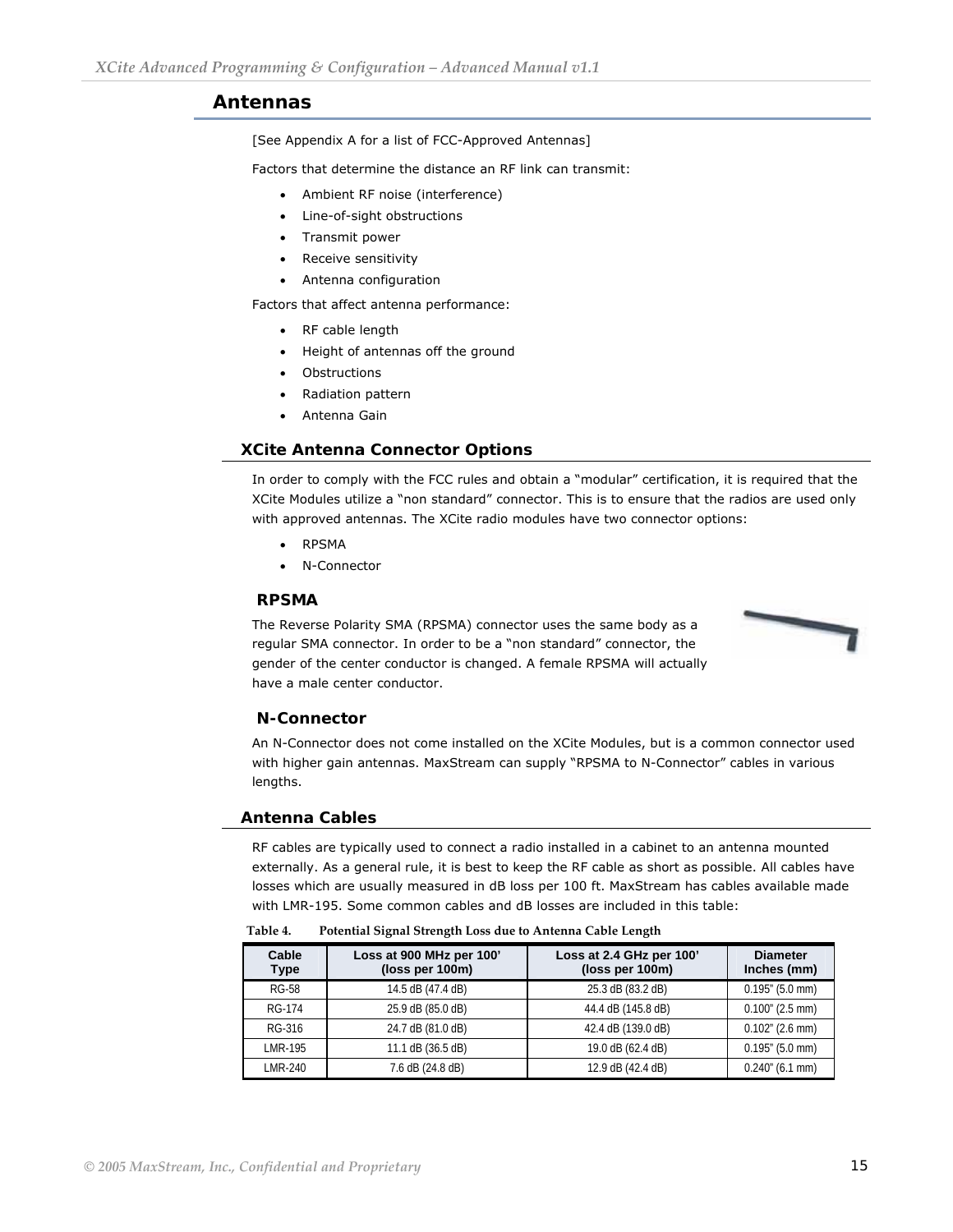# <span id="page-15-0"></span> **Modes of Operation**

XCite Radio Modems operate in five modes. The modules operate in one mode at a time.



#### **Figure 12. MaxStream Modes of Operation**

# **Idle Mode**

XCite Modules operate in Idle Mode when data is not being transmitted nor received. While in Idle Mode, modules use the same amount of power as they do in RX (Receive) mode. Modules will transition into other modes under any of the following conditions:

- 1. Serial data is received in the DI Buffer (Module then transitions into Transmit Mode)
- 2. Valid data is received by the antenna (Module then transitions into Receive Mode)
- 3. AT Command Mode Sequence is issued (Module then transitions into AT Command Mode)
- 4. Sleep Mode condition is met (Module then transitions into Sleep Mode)

Modules automatically transition back to Idle Mode once finished responding to these conditions.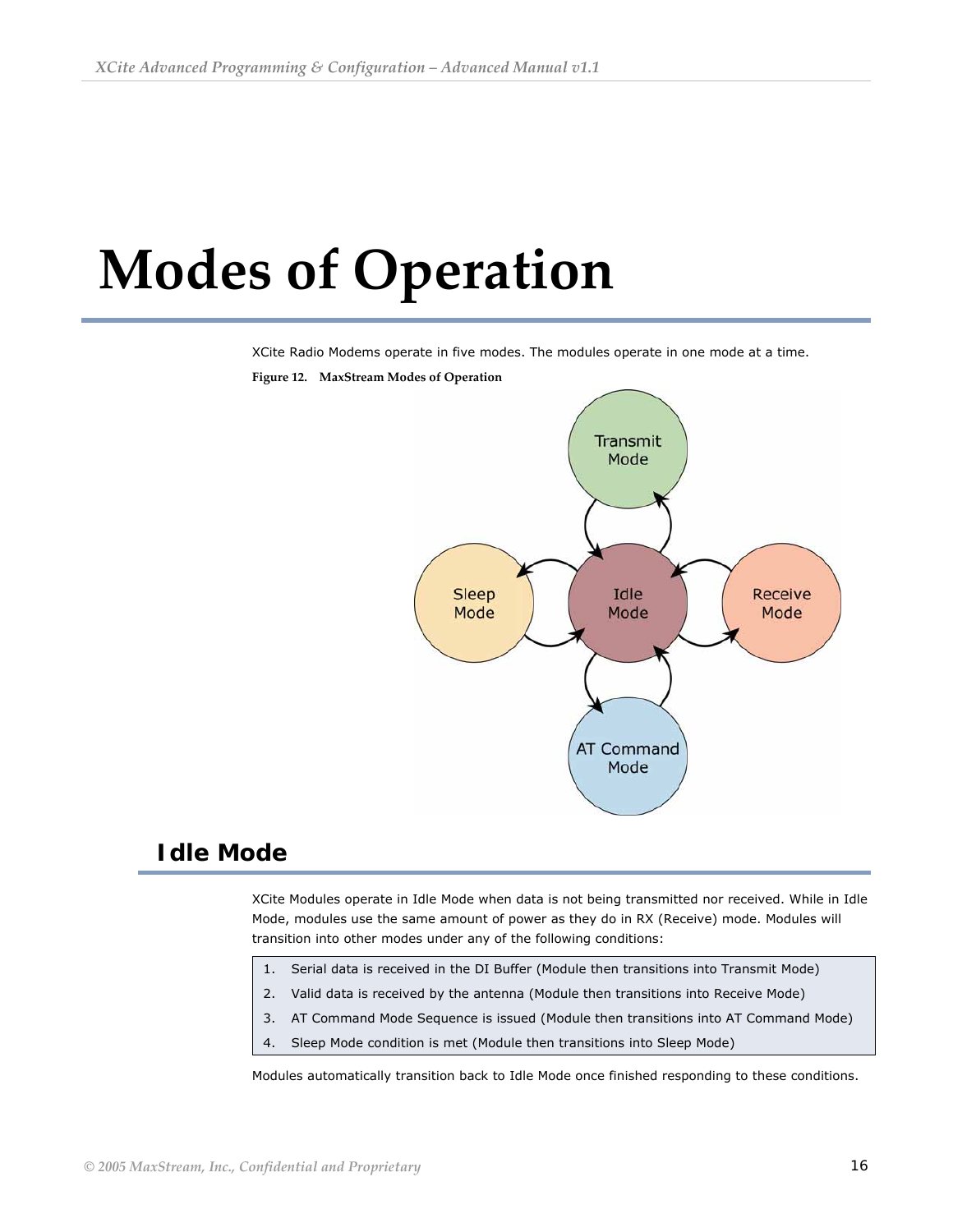# <span id="page-16-0"></span>**Transmit Mode**

When the first byte of serial data comes through the DI Pin and arrives in the DI Buffer, the module transitions into Transmit Mode. Once in Transmit Mode, the module initializes a communications channel. During channel initialization, incoming serial data accumulates in the DI buffer. After the channel is initialized, data in the DI buffer is grouped into packets (up to 64 bytes in each packet) and is transmitted. The module continues to transmit data packets until the DI buffer is empty. Once transmission is finished, the module returns to Idle Mode. This progression is shown below:



(A Block Diagram of the XCite Module is located in the "XCite OEM RF Module" Product Manual)

# **Cyclic Redundancy Check (CRC)**

To verify data integrity and provide built-in error checking, a 16-bit cyclic redundancy check (CRC) is computed for the transmitted data and attached to the end of each data packet before transmission. On the receiving end, the receiver computes the CRC on all incoming data. Received data that has an invalid CRC is discarded [See "Receive Mode" section on next page].

## **Transmission Latency**

Transmission latency depends on the number of bytes contained in a packet and the baud rate of the module. To reduce latency in the XCite Module, load in a single channel version using the X-CTU Software. Operating in Single Frequency Channel Mode greatly reduces latency.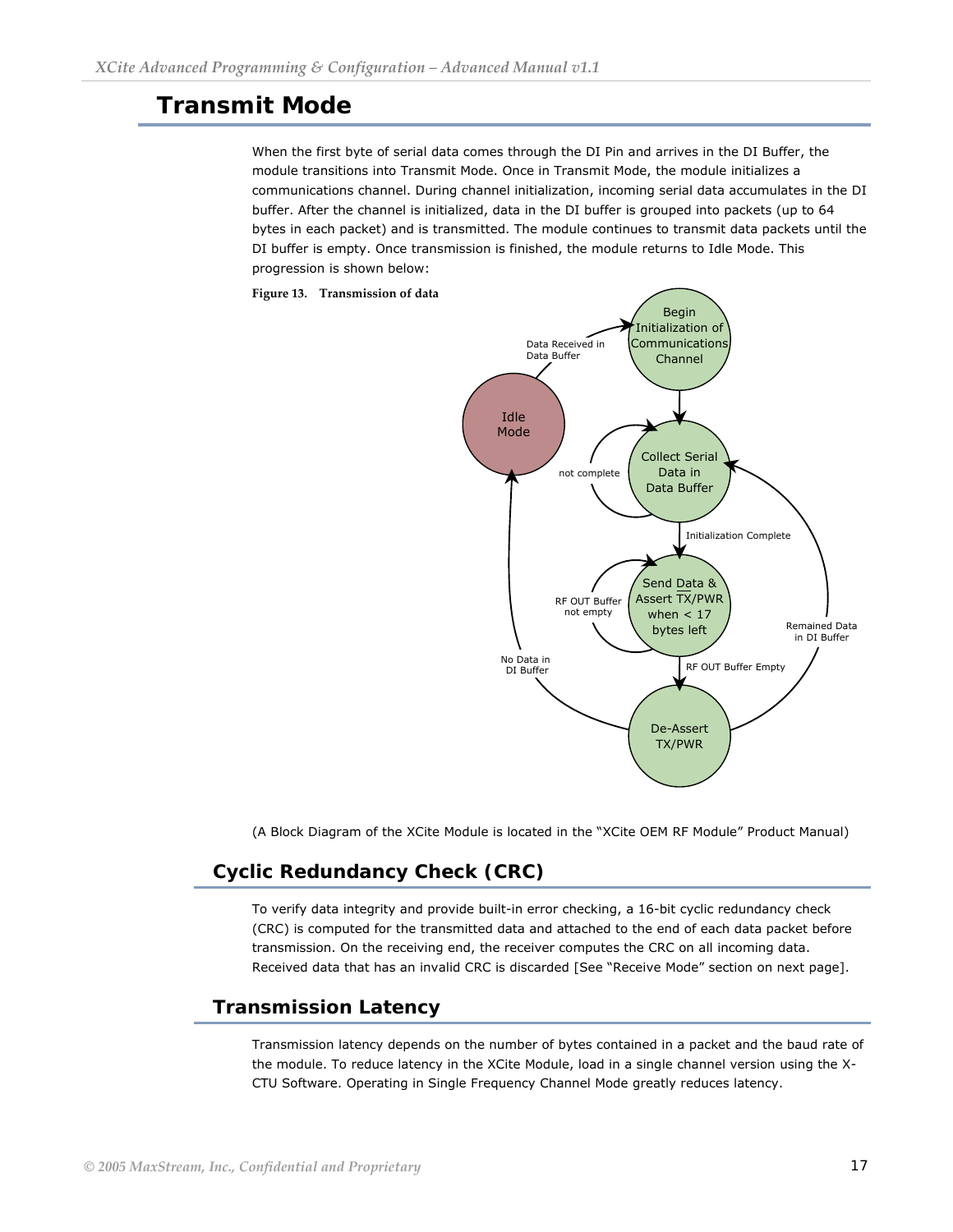# <span id="page-17-0"></span>**Receive Mode**

If a module detects RF transmitted data while operating in Idle Mode, it transitions into Receive Mode to start receiving packets. Once a packet is received, it goes through the receiving-end of a CRC (cyclic redundancy check) to ensure that the data was transmitted without error. If the CRC data bits on the incoming packet are invalid, the packet is discarded. If the CRC is valid, the packet is placed the DO Buffer. This process is shown in the figure below:

#### **Figure 14. Receive Mode Data Flow**



The module returns to Idle Mode after valid data is no longer detected or once an error is detected in the received data. If serial data-to-transmit is stored in the DI buffer while the module is giving precedence to Receive Mode, the data will be transmitted after the module finishes receiving data and returns to Idle Mode.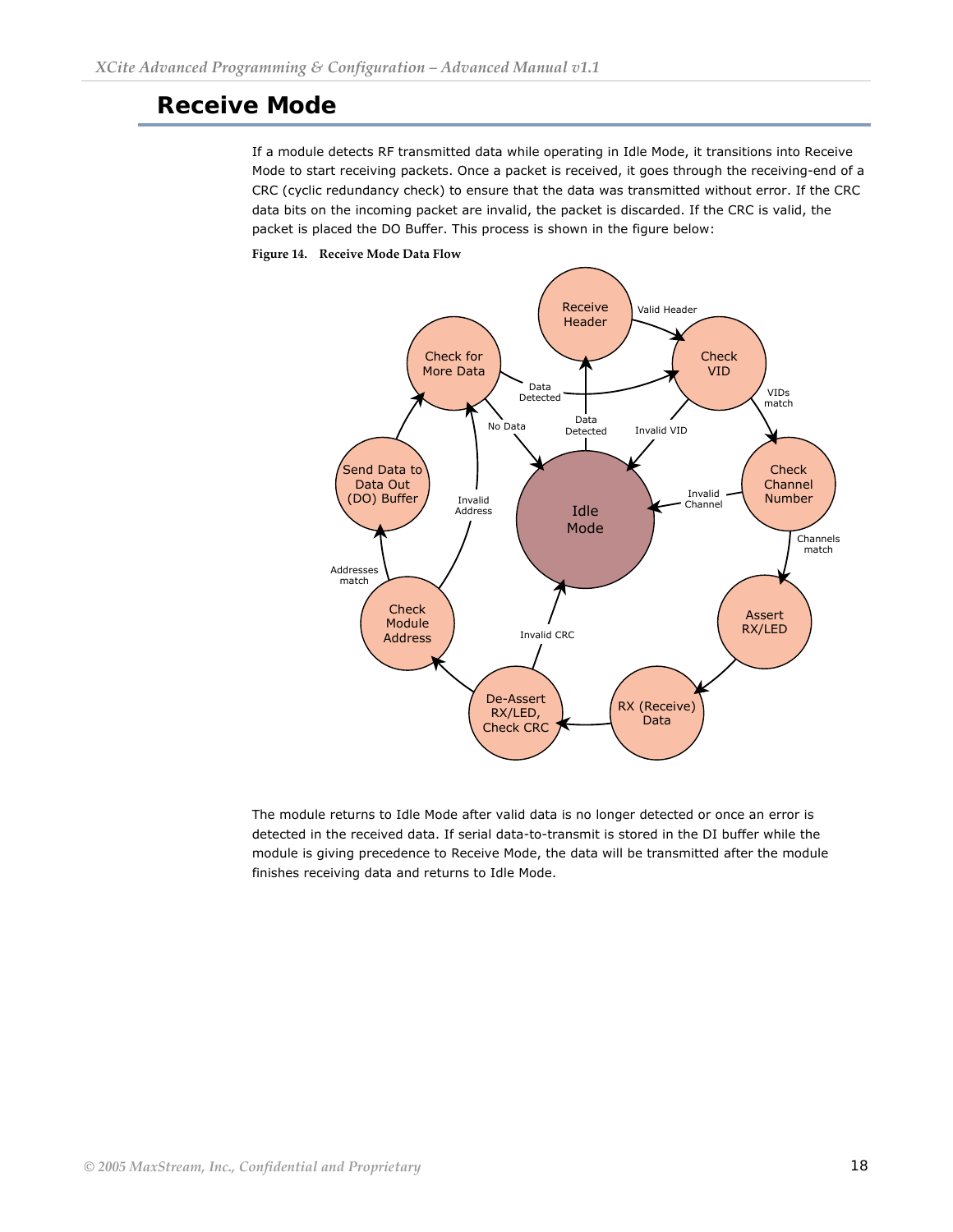# <span id="page-18-0"></span>**Sleep Modes**

Sleep Modes enable the XCite Radio Modem to go into states of low power-consumption when not in use. Any of three Sleep Modes configurations can be used:

- 1. Host Controlled
- 2. Wake on RF activity
- 3. Wake on Serial Port activity

To enter Sleep Mode, one of the following must occur (In addition to [SM \(Sleep Mode\) Command](#page-0-0) having a non-zero value):

- The radio modem must be idle (no data transmission or reception) for a user-defined period of time [\[See ST \(Time before Sleep\) Command](#page-0-0)]
- The Sleep Pin (Pin 2) is de-asserted

Once in Sleep Mode, the radio modem does not transmit or receive data until it first returns to Idle Mode. The return into Idle Mode is triggered by the de-assertion of Pin 2 or the arrival of a serial byte through Pin 4 (Data In). Sleep Mode is enabled and disabled using SM Command.

The following table lists MaxStream's Sleep Mode configurations and the requirements needed to transition into and out of Sleep Mode:

| <b>Sleep Mode</b><br><b>Setting</b>                                                                                                                                                                                                                                                                  | <b>Transition into Sleep</b><br>Mode                                                                                                                                   | <b>Transition out of</b><br><b>Sleep Mode</b>            | <b>Related</b><br><b>Commands</b>  | <b>Power</b><br><b>Consumption</b> |
|------------------------------------------------------------------------------------------------------------------------------------------------------------------------------------------------------------------------------------------------------------------------------------------------------|------------------------------------------------------------------------------------------------------------------------------------------------------------------------|----------------------------------------------------------|------------------------------------|------------------------------------|
| Pin Sleep                                                                                                                                                                                                                                                                                            | Microcontroller can shut down<br>and Wake-up modules. Assert<br>(high) Sleep Pin (Pin 2).                                                                              | De-Assert (low) Sleep<br><b>SM</b>                       |                                    | $20 \mu A$                         |
| $(SM=1)$                                                                                                                                                                                                                                                                                             | Note: Module will complete a<br>transmission or reception<br>before activating Pin Sleep.                                                                              | pin (Pin 2)                                              |                                    |                                    |
| Serial Port Sleep<br>$(SM=2)$                                                                                                                                                                                                                                                                        | Automatic transition into Sleep<br>Mode after user-defined<br>period of inactivity (no<br>transmitting or receiving).<br>Period of inactivity set using<br>ST Command. | When serial byte is<br>received on the DI pin<br>(Pin 4) | SM, ST                             | 1 mA                               |
| Transitions into and out of Sleep Mode in cycles (user-<br>selectable wake-up interval of time ( $\frac{1}{2}$ second to 16<br>seconds) set by SM Command). The Cyclic Sleep<br>Cyclic Sleep<br>interval time must be shorter than "Wake-up Initializer<br>$(SM=3-8)$<br>Timer" (set by LH Command). |                                                                                                                                                                        | HT, LH, PW, SM, ST                                       | typically 76 µA<br>(when sleeping) |                                    |
|                                                                                                                                                                                                                                                                                                      | (Can be forced into Idle Mode using Sleep Pin if PW (Pin)<br>Wake-up) Command is issued.)                                                                              |                                                          |                                    |                                    |

**Table 5. Sleep Mode Configurations** 

## **Pin Sleep (SM = 1)**

<Lowest Power Configuration> In order to achieve this low-power state, Pin 2 must be asserted (high). The module remains in Pin Sleep until the Sleep pin is de-asserted. The module will complete a transmission or reception before activating Pin Sleep.

After enabling Pin Sleep (SM (Sleep Mode) Parameter = 1), Pin 2 controls whether the XCite Module is active or in Sleep Mode. When Pin 2 is asserted (high), the module transitions to Sleep Mode and remains in its lowest power-consuming state until the Sleep pin is de-asserted. The XCite Module requires 40ms to transition from Sleep Mode to Idle Mode. Pin 2 is only active if the module is setup to operate in this mode; otherwise the pin is ignored. Once in Pin Sleep Mode, Pin 1  $($  $\overline{CTS}$ ) is de-asserted (high), indicating that data should not be sent to the module. Pin 8 (PWR) is also de-asserted (low) when the module is in Pin Sleep Mode.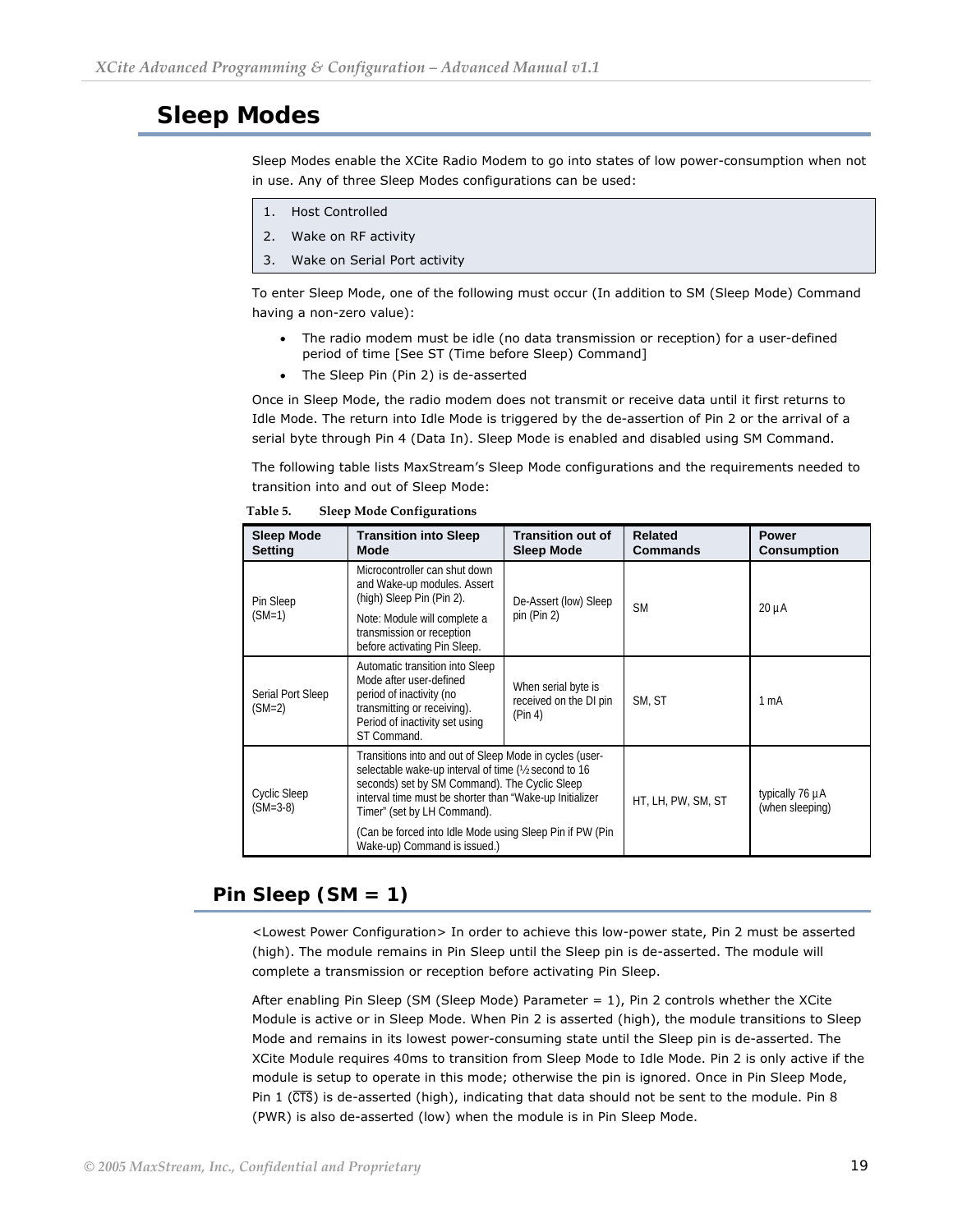## <span id="page-19-0"></span>**Serial Port Sleep (SM = 2)**

Serial Port Sleep is a Sleep Mode setting in which the module runs in a low power state until data is detected on the DI pin.

When Serial Port Sleep is enabled, the module goes into Sleep Mode after a user-defined period of inactivity (no transmitting or receiving of data). This period of time is determined by ST (Time before Sleep) Command. The module returns to Idle Mode once a character is received through the DI pin.

## **Cyclic Sleep (SM = 3-8)**

Cyclic Sleep is the Sleep Mode setting in which the XCite Module enters into a low power state and awakens periodically to determine if any transmissions are being sent.

When Cyclic Sleep settings are enabled, the XCite Module goes into Sleep Mode after a userdefined period of inactivity (no transmission or reception on the RF channel). The user-defined period is determined by ST Parameter. [See ST (Time before Sleep) Parameter]

While the module is in a low-power state, Pin 1 ( $\overline{\text{CTS}}$ ) is de-asserted (high) to indicate that data should not be sent to the module during this time. When the module awakens to listen for data, Pin 1 ( $\overline{\text{CTS}}$ ) is asserted and any data received on the DI Pin is transmitted. Pin 8 (PWR) is also de-asserted (low) when the module is in Cyclic Sleep Mode. Pins 1 and 8 are asserted each time the module cycles into Idle Mode to listen for valid data packets and de-asserts when the module returns to Sleep Mode.

The module remains in Sleep Mode for a user-defined period of time ranging from 0.5 seconds to 16 seconds (SM Parameters 3 through 8). After this interval of time, the module returns to Idle Mode and listens for a valid data packet for 100 ms. If the module does not detect valid data (on any frequency), the module returns to Sleep Mode. If valid data is detected, the module transitions into Receive Mode and receives the incoming packets. The module then returns to Sleep Mode after a Period of inactivity that is determined by ST "Time before Sleep" Parameter.

The module can also be configured to Wake-up from cyclic sleep when the SLEEP Pin (Pin 2) is de-asserted (low). To configure a module to operate in this manner, PW (Pin Wake-up) Command must be issued. Once the Pin 2 (Sleep Pin) is de-asserted, the module is forced into Idle Mode and can begin transmitting or receiving data. It remains active until no data is detected for the period of time specified by the ST parameter, at which point it resumes its low-power cyclic state.

Note: The cyclic interval time defined by SM (Sleep Mode) Command must be shorter than the interval time defined by LH ("Wake-up Initializer Timer") Command. For example: If SM=4 (Cyclic 1.0 second sleep), the LH Parameter should equal 0xB ("1.1" seconds). With these parameters set, there is no risk of the receiving module being asleep for the duration of the wake-up initializer transmission. The following section "Cyclic Scanning" explains in further detail the relationship between "Cyclic Sleep" and "Wake-up Initializer Timer"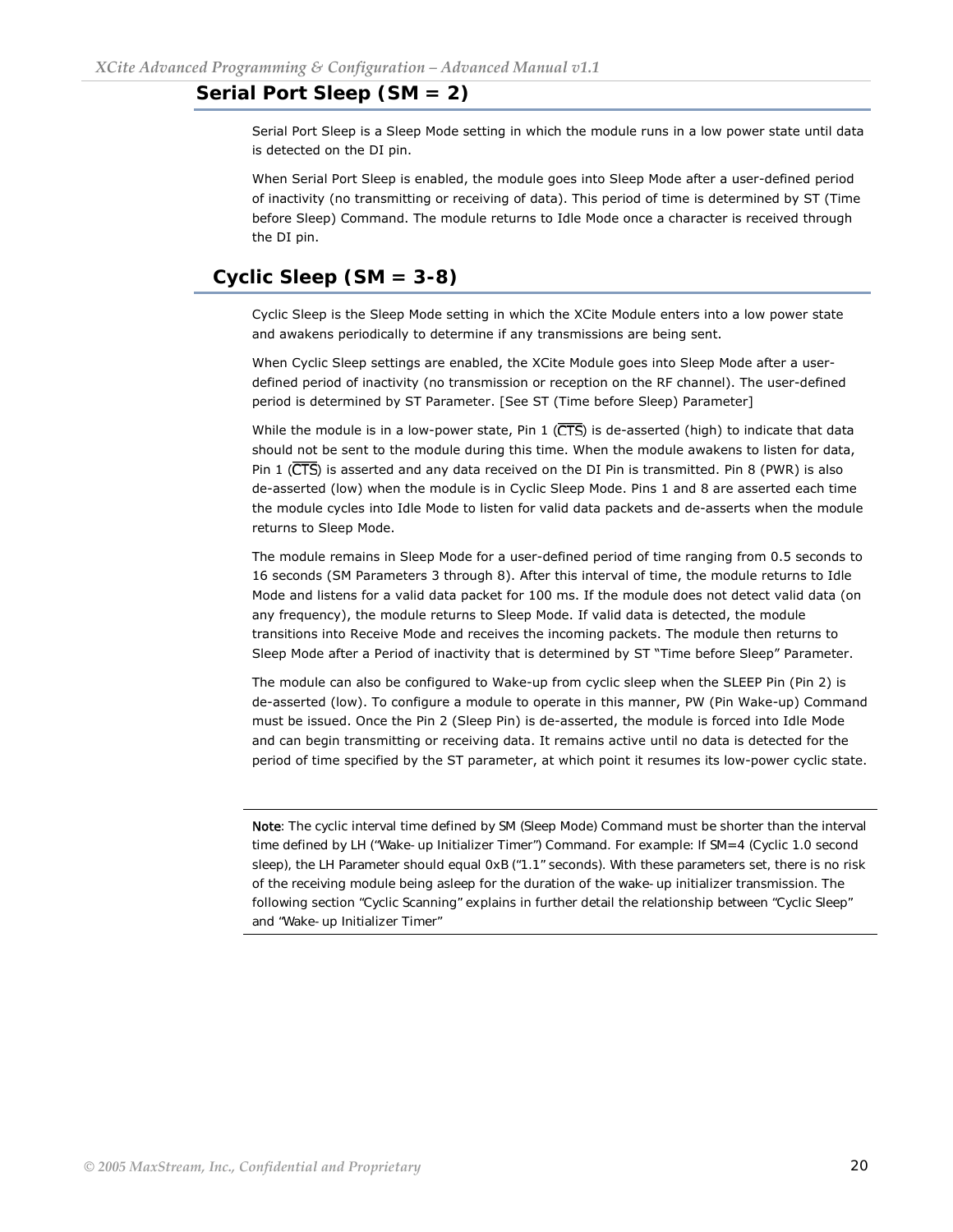## <span id="page-20-0"></span>**Cyclic Scanning**

Each RF transmission consists of a wake-up initializer and payload data. The wake-up initializer contains initialization information and all receiving modules must Wake-up during the wake-up initializer portion of data transmission in order to synchronize with the transmitter and receive the data.

#### **Figure 15. Correct Configuration (LH > SM)**

The length of the wake‐up initializer exceeds the time interval of Cyclic Sleep. The receiver is guaranteed to detect the wake‐up initializer and receive the accompanying payload data.



#### **Figure 16. Incorrect Configuration (LH < SM)**

The length of the wake-up initializer is shorter than the time interval of Cyclic Sleep. This configuration is vulnerable to the receiver waking and missing the wake-up initializer (and therefore also the accompanying payload data).



The wake-up initializer is sent with the initial transmitted packet after a user-defined period of inactivity (no serial or RF data is sent or received). This period of inactivity is adjusted using HT Command. [See HT (Time before Wake-up Initializer) Parameter] Sending a wake-up initializer (length slightly exceeds the cyclic sleep time interval) assures that the receiver will detect the new transmission and will be able to receive the accompanying data. If the sleeping module misses the wake-up initializer due to interference and does not respond as expected, a new wake-up initializer can be sent using FH (Force Wake-up Initializer) Command.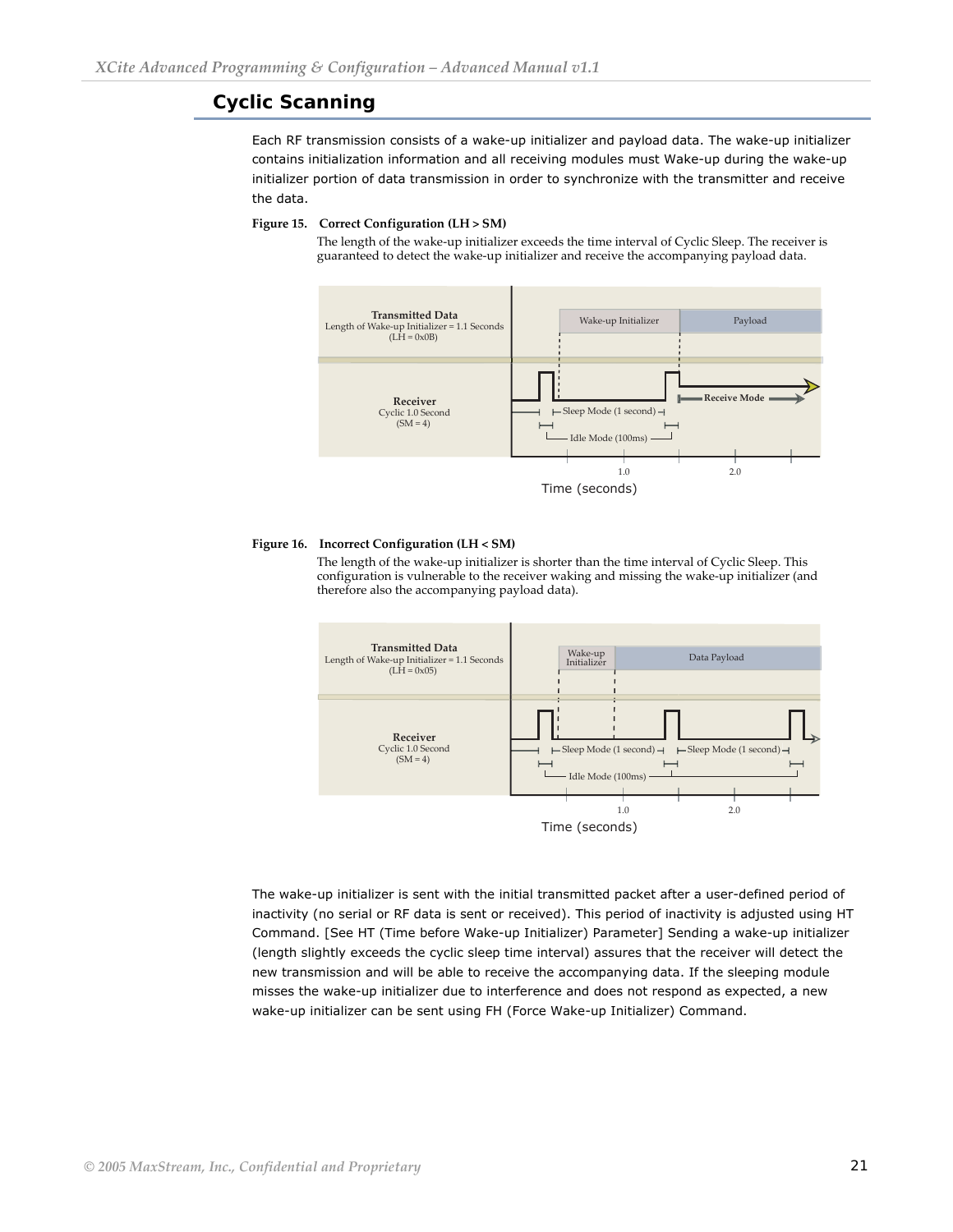# <span id="page-21-0"></span>**AT Command Mode**

AT Command Mode provides access to AT-Settable parameters. These parameters extend flexibility in configuring modules to fit specific design criteria such as networking modules. Not all of the parameters in the XCite Module can be adjusted using AT Commands.

# **AT Command Mode Protocol**

### **Enter AT Command Mode**

To issue XCite AT Commands, you must first transition out of Idle Mode and into AT Command Mode.

**To enter into AT Command Mode, use any of the following means:**

- 1. Through **X-CTU Software**: When using the X-CTU Software, any of the buttons that read or write modem parameters automatically trigger entrance into AT Command Mode. To successfully enter into AT Command Mode in this manner, the serial data baud rate [BD (Baud Rate) Parameter] of the modem must be equal to that of the PC Serial Com Port [Settable using the "PC Settings" tab of the X-CTU Software.] The X-CTU Software can be downloaded from: [www.maxstream.net/helpdesk/](http://www.maxstream.net/helpdesk/).
- 2. Through **Serial Communications Software** ("X-CTU", "HyperTerminal", "Pro Comm", etc.): When using serial communications software to enter into AT Command Mode, users must send the "AT Command Mode Sequence". The default sequence is as follows:

a. No characters sent for 1 second. [Time can be modified using BT (Guard Time Before) Parameter]

b. Input three (3) plus characters ("+++") within one (1) second. [Character can be modified using CC (Command Sequence Character) Parameter.]

c. No characters sent for one (1) second. [Time can be modified using the AT (Guard Time After) Parameter.]

"AT" & "BT" times must always be observed.

3. Assert (low) the **CONFIG** pin<sup>\*</sup>, then power the modem off and then on again. (If using the MaxStream Interface Board, power and configuration switches are available to facilitate this process.)

Important:  $*$  Never tie the **CONFIG** pin to the microprocessor.

#### **Configure and Read Module Parameters**

Once in AT Command Mode, parameters can be configured and read using AT Commands. Parameters changed while in AT Command Mode must be saved to non-volatile memory using WR (Write) Command for the changes to persist in memory. If WR Command is not issued, the parameters will be reset to their previously stored value the next time the module is powered-up.

The ["Modem Configuration](#page-24-0)" chapter is dedicated to explaining the methods needed to configure and read module parameters. The following sections explain the protocols and syntax required to configure and read module parameters.

#### **Syntax**

When using serial communications software, ASCII commands and parameters are not case sensitive. The optional space can be any non-alpha-numeric character and XCite Modules require parameter values be hexadecimal.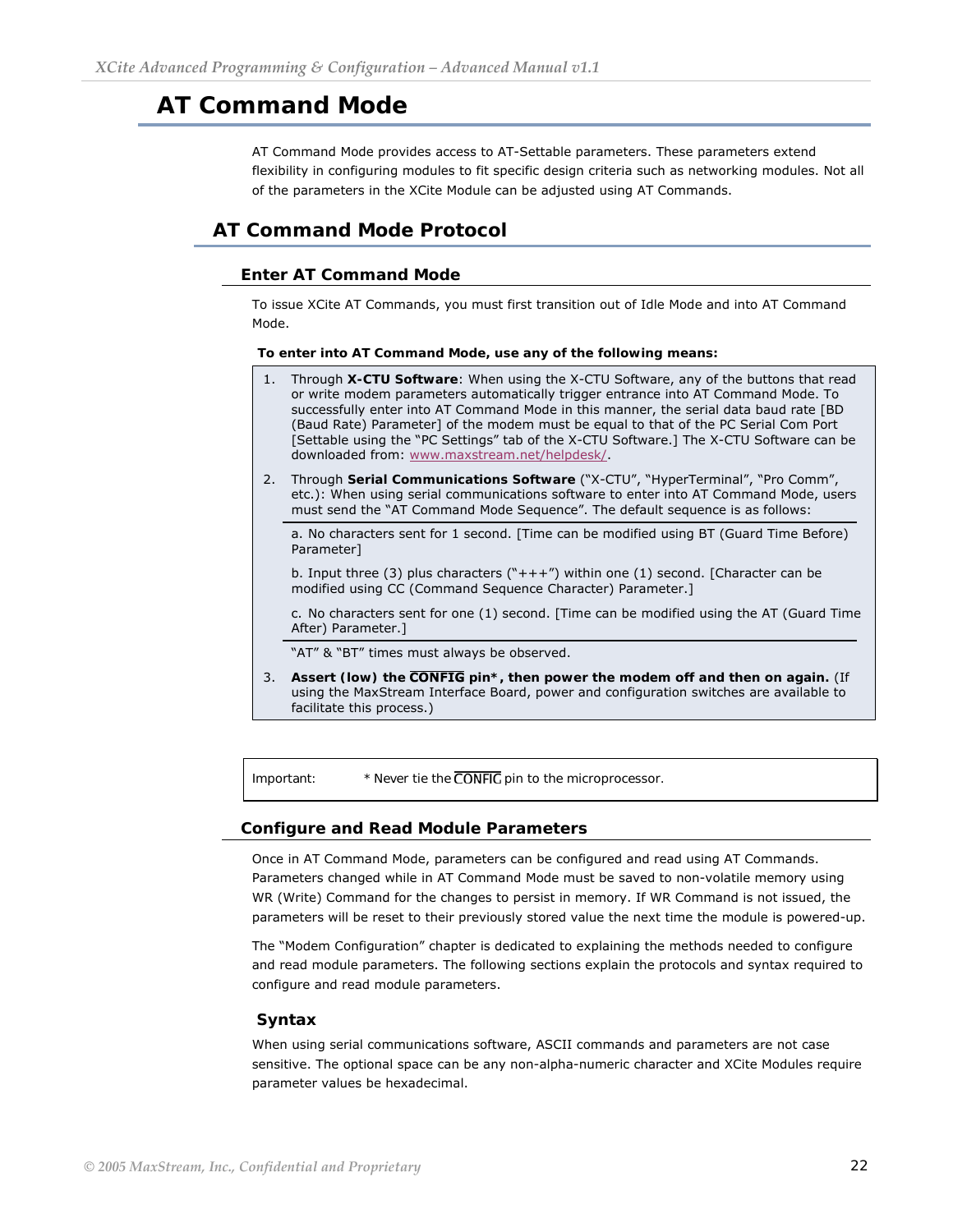#### **Figure 17. Syntax for sending AT Commands**

(Sequence must be sent within 20 seconds of entering into AT Command Mode)



In example above, the "ATDT 1F" sequence would change the modem's networking address to a hexadecimal value of "1F" (decimal 31).

#### **Queries**

To query the current value of a particular parameter, send the corresponding AT command without any parameters (followed by a carriage return).

#### **Multiple Commands**

Multiple AT commands can be entered on one line with one carriage return at the end of the line. Each command must be delimited by a comma (and an optional space). The "AT" prefix is only sent before the first command and should not be included with subsequent commands in a line.

#### **System Response**

After executing a recognized AT command, the module responds with "**OK<CR>**". If an unrecognized command or a command with a bad parameter is received, the module responds with "**ERROR<CR>**." Modified AT values are reset to previous stored values upon module powerdown unless the WR (Write) Command was issued to save parameters to non-volatile memory.

#### **Basic methods for sending AT Commands.**

| Example:                                 | Both of the following examples change the user-defined Destination Address to<br>0x1A0D and save changes to non-volatile memory. |                                             |  |  |
|------------------------------------------|----------------------------------------------------------------------------------------------------------------------------------|---------------------------------------------|--|--|
|                                          | Method 1 (One line per command)                                                                                                  |                                             |  |  |
|                                          | Issue AT Command                                                                                                                 | System Response                             |  |  |
| $++++$                                   |                                                                                                                                  | OK <cr> (Enter into AT Command Mode)</cr>   |  |  |
|                                          | ATDT 1A0D <cr></cr>                                                                                                              | OK <cr> (Change Destination Address)</cr>   |  |  |
| ATWR < CR                                |                                                                                                                                  | OK <cr> (Write to non-volatile memory)</cr> |  |  |
|                                          | OK <cr> (Exit AT Command Mode)<br/>ATCN &lt; CR</cr>                                                                             |                                             |  |  |
| Method 2 (Multiple commands on one line) |                                                                                                                                  |                                             |  |  |
|                                          | Issue AT Command<br>System Response                                                                                              |                                             |  |  |
| OK < CR<br>$+++$                         |                                                                                                                                  |                                             |  |  |
|                                          | ATDT 1A0D, WR, CN <cr><br/>OK &lt; CR</cr>                                                                                       |                                             |  |  |
|                                          |                                                                                                                                  | OK <cr> (Write to non-volatile memory)</cr> |  |  |
|                                          |                                                                                                                                  | OK <cr> (Exit AT Command Mode)</cr>         |  |  |

<CR> = Carriage Return

#### **Exit AT Command Mode**

#### **To exit AT Command Mode**

- 1. If no valid AT Commands are received within the time specified by CT (Time Out) Parameter, the module automatically returns to Idle Mode.
- 2. AT Command Mode can be exited explicitly by issuing CN (Exit AT Command Mode) Command.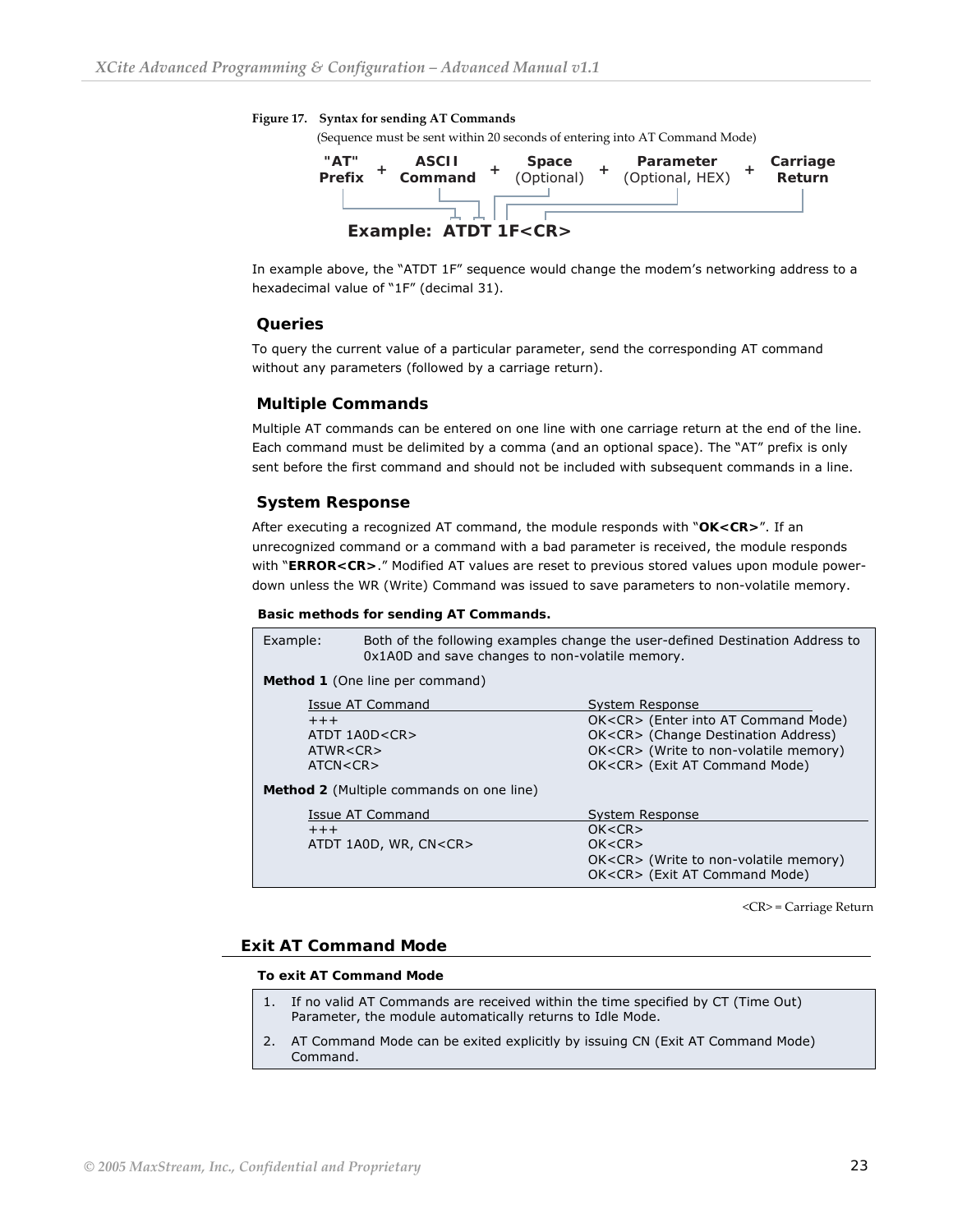# <span id="page-23-0"></span>**Configuration Software**

# **X-CTU Software**

X-CTU is MaxStream-provided software used to configure XCite Radio Modems. It is the only means that can be used to set all three command parameter types [AT Commands and Non-AT Settable Parameters].

X-CTU Software is organized into the following four tabs:

- **PC Settings** tab Setup PC serial ports to interface with an XCite module assembly or PKG RF Modem
- **Range Test** tab Test XCite Radio Modem range
- **Terminal** tab Configure and read XCite Radio Modem parameters using AT Commands
- **Modem Configuration** tab Configure and read XCite Radio Modem parameters



**Figure 18. X‐CTU User Interface (PC Settings, Range Test, Terminal & Modem Configuration tabs)** 

#### **Install X-CTU software**

Double-click the "setup\_X-CTU.exe" file and follow prompts of the installation screens. This file is located in the 'software' folder of the MaxStream CD and also under the 'Downloads' section of the following web page: [www.maxstream.net/helpdesk/](http://www.maxstream.net/helpdesk/)

#### **Using X-CTU software**

In order to use the X-CTU software, a module assembly (an XCite OEM RF Module mounted to a MaxStream Interface Board) or XCite PKG RF Modem be connected to the serial port of a PC. The baud rate of the serial port ("PC Settings" tab) must match the baud rate of the radio modem (BD (Baud Rate) Command on the "Modem Configuration" tab).

# **Serial Communications Software** (for AT Commands Only)

Serial Communications Software can be used to issue AT Commands, but cannot be used to set Non-AT Settable Parameters. A terminal program has been built into the X-CTU software. Other terminal programs such as "HyperTerminal" can also be used to read and configure parameters. Use the syntax illustrated in Figure 17 when issuing AT Commands using terminal software.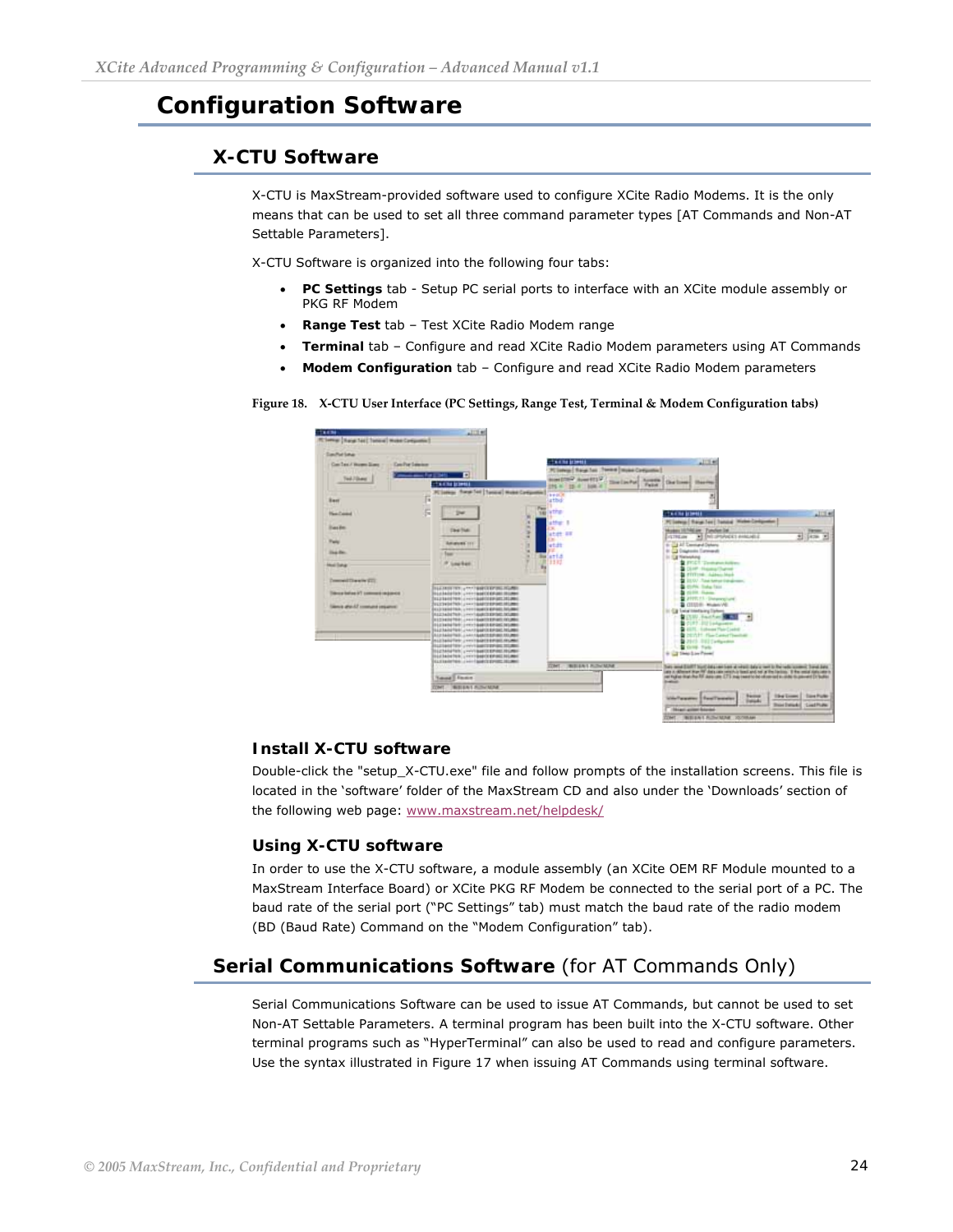# <span id="page-24-0"></span> **Radio Modem Configuration**

XCite Radio Modems can operate in both Single Frequency and Hopping Channel modes (selectable using the "Function Set" dropdown list of the "Modem Configuration" tab of the MaxStream-provided X-CTU Software). Each XCite Radio Modem is shipped with a unique parameter set in its memory. Parameters within the set are organized under the following command and parameter types:

- AT Commands
- Non-AT Settable Parameters

# **Command & Parameter Types**

## **AT Commands**

AT Commands are a set of commands that allow users to customize and configure the XCite Module to meet specific needs. [AT Commands are listed in the [table](#page-0-0) on the next page.]

AT Commands can be used to change module parameters at any time by entering into AT Command Mode and sending AT Commands to the module. When WR (Write) Command is issued, parameters are saved to non-volatile memory. "Saving to non-volatile memory" means that when the module is powered off, adjusted parameter values persist in the module's memory and will be loaded during the next power-up. Otherwise, modified parameter values revert to previously saved values the next time the module is powered-up.

Users can transition the XCite Module into AT Command Mode and modify AT Commands Parameters using any of the following means:

- X-CTU Software (MaxStream-provided)
- Serial Communications Software ("X-CTU", "HyperTerminal", "Pro Comm", etc.)
- Microcontroller

In order to utilize the AT Commands, users must enter into "AT Command Mode". AT Commands can then be sent to the module using ASCII commands and parameters.

### **Non-AT Settable Parameters**

Non-AT Settable Parameters can **only** be adjusted using the MaxStream-provided X-CTU Software. To modify Non-AT Settable Parameter, connect the module to the serial com port of a PC (interface board is necessary for RS-232 connection) and modify parameter values through the X-CTU Software interface. These parameters enable features that need to be set before the module is used in the field. [Non-AT Settable Parameters are listed in [table 7](#page-0-0).]

Non-AT Settable Parameters can be modified using the following means:

• X-CTU Software (MaxStream-provided)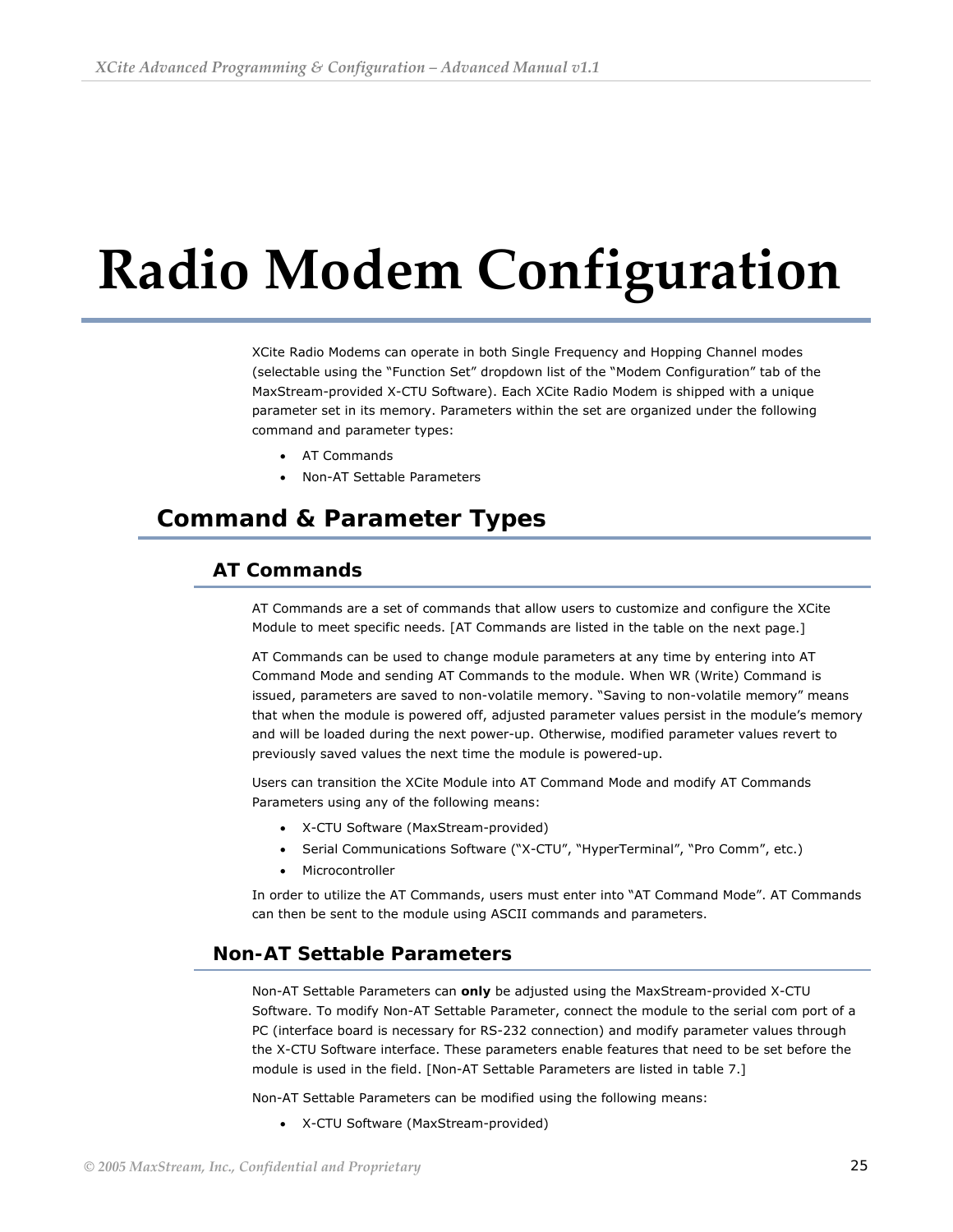# <span id="page-25-0"></span>**XCite Command & Parameter Reference**

XCite Commands and Parameters are listed under the following command categories:

- AT Command Mode Options
- Diagnostic
- Networking
- Serial Interfacing
- Sleep Mode (Low Power)

#### **Table 6. AT Commands**

(Settable/Readable using X-CTU Software, Serial Communications Software or Microcontroller)

| <b>AT</b><br>Designator | <b>Command Description</b>                                                                                                                                                                                                         | <b>Parameters</b>                                                                                                    | Command<br>Category        | # Bytes<br><b>Returned</b> | Factory<br><b>Default</b> |
|-------------------------|------------------------------------------------------------------------------------------------------------------------------------------------------------------------------------------------------------------------------------|----------------------------------------------------------------------------------------------------------------------|----------------------------|----------------------------|---------------------------|
| CD                      | DI3 Configuration. Redefines the RX LED I/O line<br>(RX LED signal).                                                                                                                                                               | Range: $0 - 2$<br>$0 = RX LED$<br>$1 = high$<br>$2 =$ low                                                            | Serial<br>Interfacing      |                            | $\Omega$                  |
| <b>CN</b>               | Exit AT Command Mode. Explicitly exit radio modem from AT<br>Command Mode and return it to Idle Mode.                                                                                                                              |                                                                                                                      | AT Command<br>Mode Options |                            |                           |
| <b>CS</b>               | DO2 Configuration. Select behavior of DI2 (Digital Output 2)<br>between CTS and RS-485 options.                                                                                                                                    | Range: $0 - 4$<br>$0 = normal CTS$<br>$1 = RS-485$ enable low<br>$2 = high$<br>$3 = RS-485$ enable high<br>$4 = 10W$ | Serial<br>Interfacing      |                            | $\mathbf{0}$              |
| DB                      | Receive Signal Strength. Returns the signal strength (in decibels)<br>of the last received packet.                                                                                                                                 | Range: 0x25 - 0x6A<br>(Read-only)                                                                                    | Diagnostic                 | 1                          |                           |
| DT                      | Destination Address. Set the address that identifies the destination<br>of the RF packet. Only radio modems having matching addresses<br>can communicate with each other.                                                          | Range: 0 - OxFFFF                                                                                                    | Networking                 | 2                          | $\mathbf{0}$              |
| FH                      | Force Wake-up Initializer. Force a Wake-up Initializer to be sent on<br>the next transmission. WR (Write) Command does not need to be<br>issued with FH Command.<br>Use only with cyclic sleep modes $(SM = 3-8)$ active on remote |                                                                                                                      | Sleep (Low<br>Power)       |                            |                           |
| HP                      | modules.<br>Channel *. Select "Hopping" or "Single Frequency" channel on<br>which the radio modem is to communicate. Channels are not non-<br>interfering.                                                                         | Range (Hopping):<br>$0 - 6$<br>Range (Single Frequency):<br>$0 - 0x18$                                               | Networking                 | 1                          | $\mathbf{0}$              |
| <b>HV</b>               | Hardware Version. Read the hardware version of the modem.                                                                                                                                                                          | Range: 0 - 0xFFFF<br>(Read-only)                                                                                     | Diagnostic                 | $\overline{2}$             |                           |
| МK                      | Address Mask. Set address mask to configure local and global<br>address space.                                                                                                                                                     | Range: 0 - OxFFFF                                                                                                    | Networking                 | $\overline{2}$             | 0xFFFF<br>(65535d)        |
| <b>RE</b>               | Restore Defaults. Restore AT-settable parameters to the factory<br>default configuration.                                                                                                                                          |                                                                                                                      | (Special)                  |                            |                           |
| <b>SH</b>               | Serial Number High. Read High 16 bits of unique serial number of<br>radio modem.                                                                                                                                                   | $0 - 0x$ FFFF<br>(Read-only)                                                                                         | Diagnostic                 | $\overline{2}$             |                           |
| <b>SL</b>               | Serial Number Low. Read Low 16 bits of unique serial number of<br>radio modem.                                                                                                                                                     | $0 - 0x$ FFFF<br>(Read-only)                                                                                         | Diagnostic                 | $\overline{2}$             |                           |
| <b>VR</b>               | Firmware Version. Read firmware version currently loaded on radio<br>modem.                                                                                                                                                        | 0 x 0xFFFF<br>(Read-only)                                                                                            | Diagnostic                 | $\overline{2}$             |                           |
| WR                      | Write. Write parameters to radio modem's non-volatile memory in<br>order for changes to persist through next power-up or reset.                                                                                                    |                                                                                                                      | (Special)                  |                            |                           |

\* To select the Channel Mode: Select mode from the 'Function Set' dropdown list on the "Modem Configuration" tab of the X-CTU Software. Then click the 'Write Parameters' button.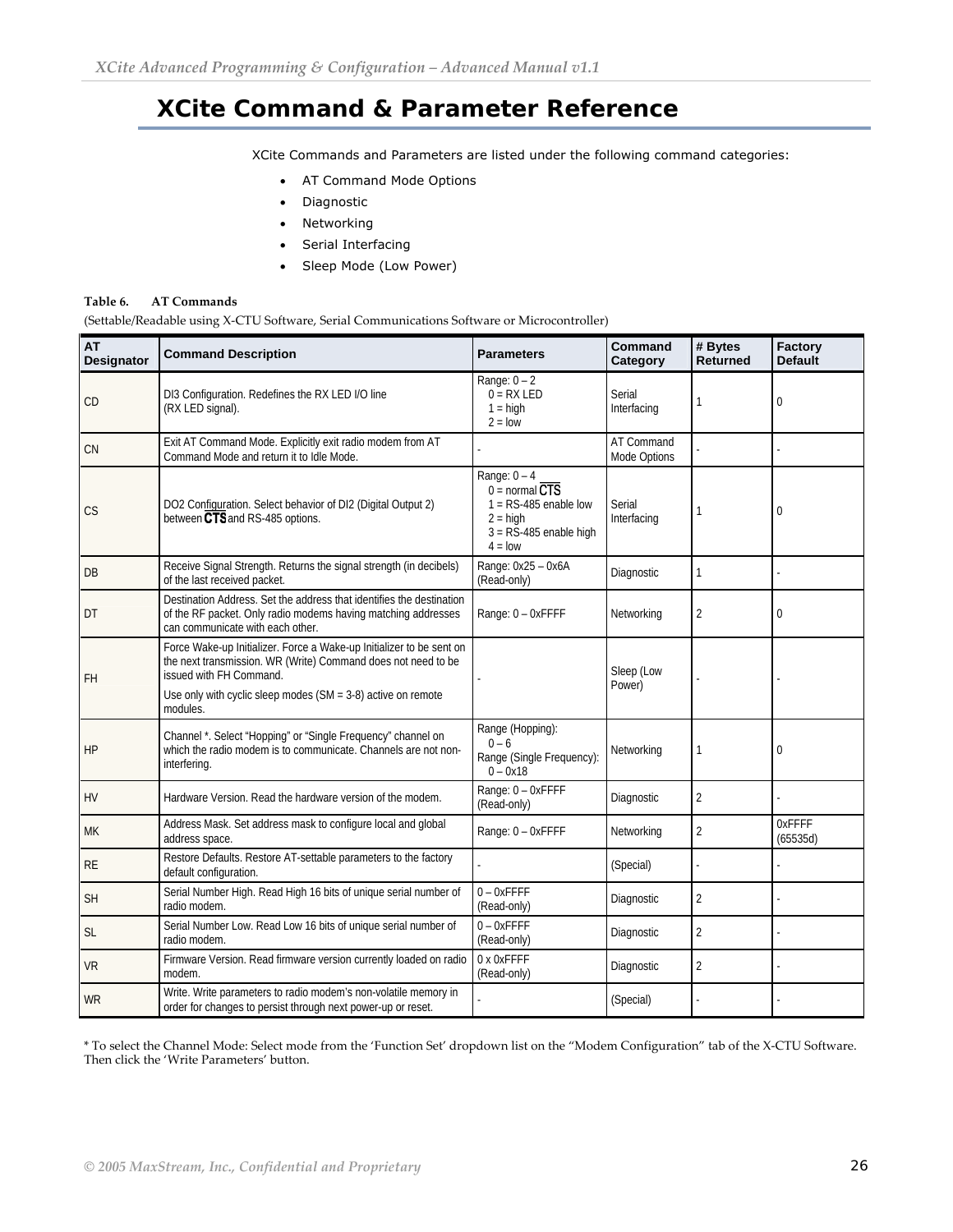| <b>AT</b><br>Designator | <b>Command Description</b>                                                                                                                                                                                                                                                                            | <b>Parameters</b>                                                                                                                                      | Command<br>Category        | # Bytes<br><b>Returned</b> | Factory<br><b>Default</b>                             |
|-------------------------|-------------------------------------------------------------------------------------------------------------------------------------------------------------------------------------------------------------------------------------------------------------------------------------------------------|--------------------------------------------------------------------------------------------------------------------------------------------------------|----------------------------|----------------------------|-------------------------------------------------------|
| AT                      | Guard Time After. Set required DI pin silent time after the<br>Command Sequence Characters of the AT Command Mode<br>Sequence (BT+ CC + AT).                                                                                                                                                          | Range: 0 - OxFFFF<br>(x 1 ms)                                                                                                                          | AT Command<br>Mode Options | $\overline{2}$             | 0x1F4<br>(500d)                                       |
| <b>BD</b>               | Baud Rate. Set serial data rate (baud rate at which radio modem<br>interfaces with host).<br>Serial data rate is different than RF data rate which is fixed and<br>factory-set. If the serial data rate is set higher than RF data rate,<br>CTS may need to be observed to prevent DI buffer overrun. | Range: $0 - 6$<br>$(1200 - 57600$ bps)                                                                                                                 | Serial<br>Interfacing      |                            | Set to equal radio<br>modem's fixed RF<br>data rate.  |
| BI                      | Number of Bits. (7 or 8) – Sets number of data bits per character<br>(bits between start and stop bits).                                                                                                                                                                                              | Range: $0 - 1$<br>$0 = 7$ bits<br>$1 = 8$ bits                                                                                                         | Serial<br>Interfacing      |                            | 1                                                     |
| BT                      | Guard Time Before. Set required DI pin silent time before the<br>Command Sequence Characters of the Command Mode Sequence<br>$(BT + CC + AT)$ .                                                                                                                                                       | Range: 0 - 0xFFFF<br>(x 1 ms)                                                                                                                          | AT Command<br>Mode Options | 2                          | 0x1F4<br>(500d)                                       |
| CC                      | Command Sequence Character. Set the ASCII character to be<br>used between Guard Times of the AT Command Mode Sequence<br>(BT+ CC + AT). The AT Command Mode Sequence enters the<br>radio modem to AT Command Mode (from Idle Mode).                                                                   | Range: 0x20 - 0x7F                                                                                                                                     | AT Command<br>Mode Options |                            | 0x2B<br>(plus sign $(+)$ in<br>ASCII)                 |
| CT                      | Time before Exit AT Command Mode. Set time period of inactivity<br>(no valid commands received) after which radio modem<br>automatically exits from AT Command Mode.                                                                                                                                  | Range: 0x02 - 0xFFFF<br>$(x 100 \text{ ms})$                                                                                                           | AT Command<br>Mode Options | 2                          | 0xC8<br>(200d)                                        |
| FL                      | Software Flow Control. Enable serial software flow control on the<br>radio modem. (Hardware flow control (CTS) is on by default.)                                                                                                                                                                     | Range: 0 - 1<br>$0 =$ disable<br>$1 =$ enabled                                                                                                         | Serial<br>Interfacing      | 1                          | $\mathbf{0}$                                          |
| HT                      | Time before Wake-up Initializer. Set time period of inactivity (no<br>serial or RF data is sent or received) before a Wake-up Initializer is<br>sent. Base station tracks awake-status of remote radios. HT of<br>base radio should be set shorter than ST of remote radios.                          | Range: 0 - 0xFFFF<br>$(x 100 \text{ ms})$                                                                                                              | Sleep<br>(Low Power)       | 2                          | OxFFFF<br>(no wake-up<br>Initializer will be<br>sent) |
| ID                      | Modem VID. Read radio modem VID (Vendor Identification<br>Number). Only radio modems with matching VIDs can<br>communicate with each other.                                                                                                                                                           | Range: 0 - 0x7FFF<br>(above this range is<br>Read-only)                                                                                                | Networking                 | 2                          | 0x3332                                                |
| LH                      | Wake-up Initializer Time. Set time of the Wake-up Initializer used to<br>wake remote radios that are in cyclic sleep mode. Time of Wake-up<br>Initializer should be longer than that of the remote radio's cyclic<br>sleep cycle (SM 3 - 8).                                                          | Range: 0 - 0xFF<br>$(x 100 \text{ ms})$                                                                                                                | Sleep<br>(Low Power)       |                            | 1                                                     |
| <b>NB</b>               | Parity. Select parity format. Settings 0-4 transfer only 8 bits out the<br>antenna port and generate the parity bit on the radio modem<br>receiving side.                                                                                                                                             | Range: $0 - 4$<br>$0 = 8$ -none-1, 7-any-1<br>$1 = 8$ -even-1<br>$2 = 8 - odd - 1$<br>$3 = 8$ -mark-1, 8-none-2<br>$4 = 8$ -space-1                    | Serial<br>Interfacing      |                            | 0                                                     |
| PW                      | Pin Wake-up. Enable pin wake-up from Cyclic Sleep Mode.                                                                                                                                                                                                                                               | Range: $0 - 1$<br>$0 =$ disabled<br>$1 =$ enabled                                                                                                      | Sleep<br>(Low Power)       | 1                          | $\mathbf 0$                                           |
| <b>RT</b>               | DI2 Configuration. Enable RTS Mode (RTS/CMD signal - pin 5 of<br>OEM RF Module).                                                                                                                                                                                                                      | Range: 0 - 1<br>$0 = Disabled$<br>$1 = \overline{RTS}$ flow control                                                                                    | Serial<br>Interfacing      |                            | $\mathbf{0}$                                          |
| <b>SB</b>               | Stop Bits. Set number of stop bits.                                                                                                                                                                                                                                                                   | Range: $0 - 1$<br>$0 = 1$ stop bit<br>$1 = 2$ stop bits                                                                                                | Serial<br>Interfacing      |                            | $\mathbf{0}$                                          |
| <b>SM</b>               | Sleep Mode. Specify Sleep Mode settings.                                                                                                                                                                                                                                                              | Range: $0 - 8$<br>$0 = No$ sleep<br>$1 = Pin Sleep$<br>2 = Serial Port Sleep<br>$3$ to $8$ = Cyclic intervals<br>ranging from 0.5<br>$to 16.0$ seconds | Sleep<br>(Low Power)       |                            | 0                                                     |
| <b>ST</b>               | Time before Sleep. Set time period of inactivity (no serial or RF<br>data is sent or received) before activating Sleep Mode. Use with<br>Cyclic Sleep and Serial Port Sleep. (see SM Command)                                                                                                         | Range: 0x10 - 0xFFFF<br>$(x 100 \text{ ms})$                                                                                                           | Sleep<br>(Low Power)       | 2                          | 0x64<br>(100d)                                        |

**Table 7. Non‐AT Settable Parameters** (Settable/Readable using X-CTU Software only)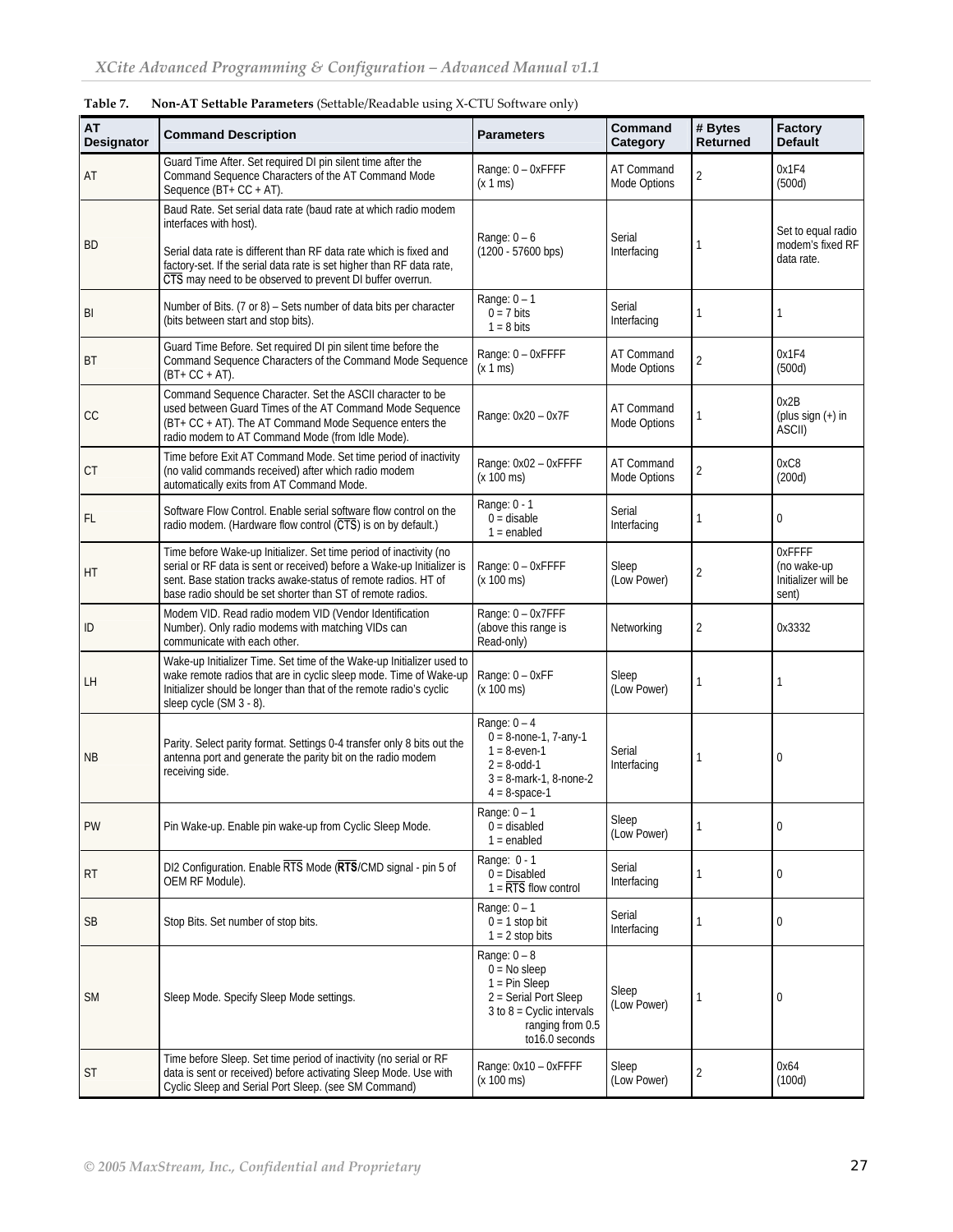## <span id="page-27-0"></span>**Individual Command & Parameter Descriptions**

Commands and parameters are listed alphabetically. Parameter types and categories are designated between "< >" symbols. For example: <AT Command: Networking>. "AT Command" is the command/parameter type and "Networking" is the command/parameter category.

#### **AT (Guard Time After) Parameter**

<Non-AT Settable Parameter: AT Command Options> AT Parameter is used to set the DI pin silent time that follows the command sequence character (CC Parameter). By default, 1 half of a second (500 milliseconds) must elapse before entering another character. The AT Command Mode Sequence used to enter AT Command Mode is as follows:

- No characters sent for 1 millisecond [BT (Guard Time Before) Parameter]
- Send three plus characters "+++" [CC (Command Sequence Character) Parameter]
- No characters sent for 1 millisecond [AT (Guard Time After) Parameter]

All of the values in this sequence can be adjusted. AT Parameter is used to adjust the period of silence that follows the command sequence character.

Parameter Range: 0x02 - 0xFFFF (x 1 millisecond)

**# of bytes returned**: 2

**Default Parameter Value**: 0x1F4 (500 decimal)

**Related Commands**: BT (Silence before Sequence), CC (Commands Sequence Character)

#### **BD (Baud Rate) Parameter**

<Non-AT Settable Parameter: Serial Interfacing> BD Parameter allows the user to adjust the UART baud rate and thus modify the rate at which serial data is sent to the module. Baud rates range from 1200 to 57600 baud (bps). The new baud rate does not take effect until CN (Exit AT Command Mode) Command is issued.

Note: If the serial data baud rate is set to exceed the fixed RF data baud rate of the XCite radio modem,  $\overline{\text{CTS}}$  flow control may need to be implemented as is described in the "I/O Pin Signals" section of this Manual.

**Parameter Range**: 0 – 6

**# of bytes returned**: 1

**Default Parameter Value**: Set to equal radio modem's fixed RF data rate (baud).

| <b>Parameter</b><br>Value | Configuration   |
|---------------------------|-----------------|
|                           | 1200 Baud (bps) |
|                           | 2400            |
|                           | 4800            |
| Ç                         | 9600            |
|                           | 19200           |
|                           | 38400           |
|                           | 57600           |

#### **BI (Number of Bits) Parameter**

<Non-AT Settable Parameter: Serial Interfacing> BI Parameter allows the user to define the number of data bits between the start and stop bits. Setting 7 bits and Mark or Space parity (NB Parameter) will result in a setting of 7 bits and no parity.

| Parameter Range: 0 – 1<br># of bytes returned: 1 | <b>Parameter</b><br>Value | <b>Configuration</b> |
|--------------------------------------------------|---------------------------|----------------------|
|                                                  |                           | 7 bits               |
| <b>Default Parameter Value: 1</b>                |                           |                      |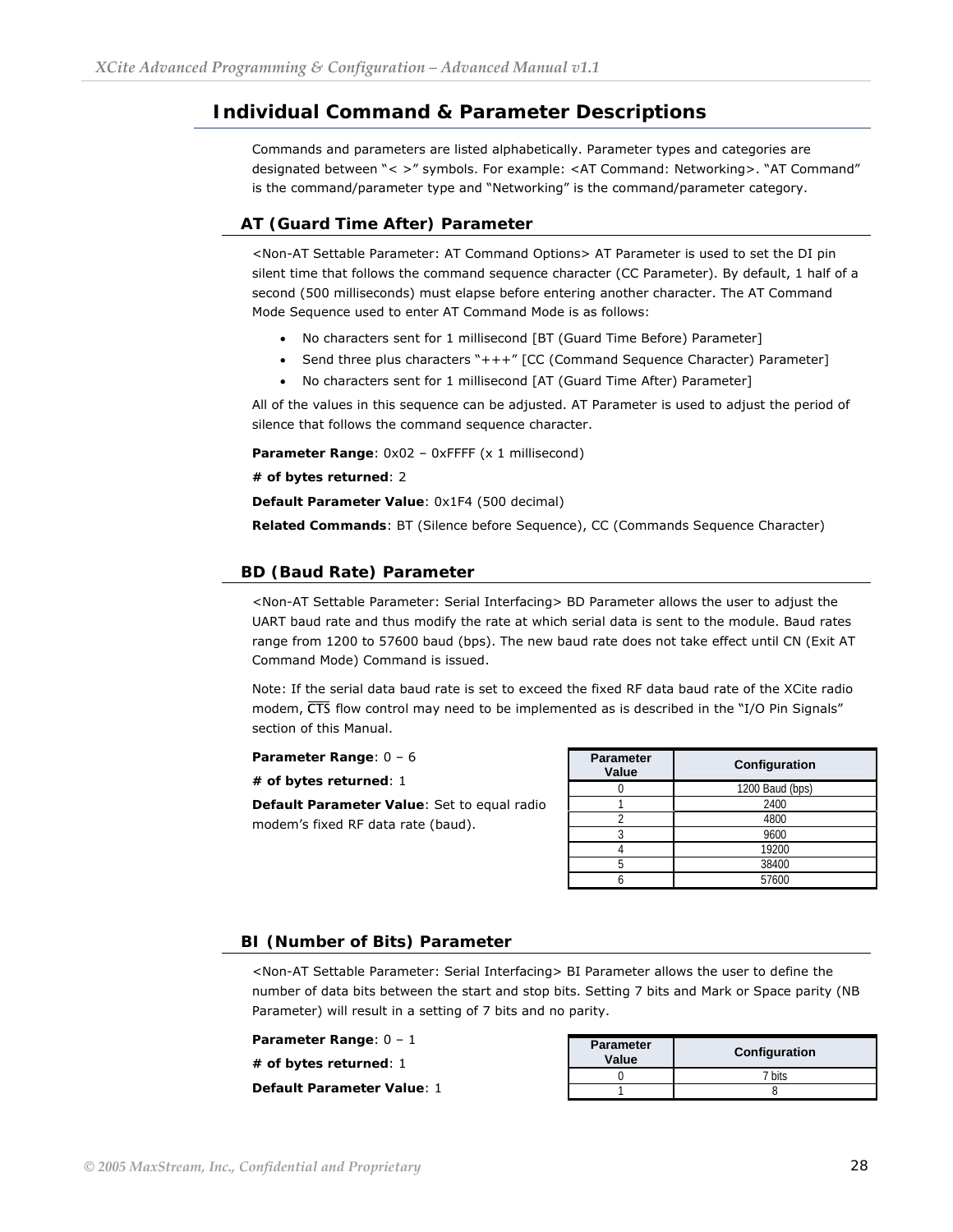#### **BT (Guard Time Before) Parameter**

<Non-AT Settable Parameter: AT Command Options> BT Parameter is used to set the DI pin silent time that precedes the command sequence character (CC Parameter). By default, 1 half of a second (500 milliseconds) must elapse before entering another character. The AT Command Mode Sequence used to enter AT Command Mode is as follows:

- No characters sent for 1 millisecond [BT (Guard Time Before) Parameter]
- Send three plus characters "+++" [CC (Command Sequence Character) Parameter]
- No characters sent for 1 millisecond [AT (Guard Time After) Parameter]

All of the values in this sequence can be adjusted. AT Command is used to adjust the period of silence that precedes the command sequence character.

Parameter Range: 0 - 0xFFFF (x 1 millisecond)

**# of bytes returned**: 2

**Default Parameter Value**: 0x1F4 (500 decimal)

**Related Commands**: AT (Guard Time After), CC (Commands Sequence Character)

#### **CC (Command Sequence Character) Parameter**

<Non-AT Settable Parameter: AT Command Options> CC Parameter is used to adjust the command sequence character used when entering AT Command Mode.

The AT Command Mode Sequence used to enter AT Command Mode is as follows:

- No characters sent for 1 millisecond [BT (Guard Time Before) Parameter]
- Send three plus characters "+++" [CC (Command Sequence Character) Parameter]
- No characters sent for 1 millisecond [AT (Guard Time After) Parameter]

**Parameter Range**: 0x20 – 0x7F

**# of bytes returned**: 1

**Default Parameter Value**: 0x2B (ASCII "+" sign)

**Related Parameters**: AT (Guard Time After), BT (Guard Time Before)

#### **CD (DO3 Configuration) Command**

<AT Command: Serial Interfacing> Used to redefine the RX LED I/O line.

**AT Command**: CD **Parameter Value Configuration**  0 RX LED 1 High 2 Low **Parameter Range**: 0 – 5 **# of bytes returned**: 1 **Default Parameter Value**: 0

#### **CN (Exit AT Command Mode) Command**

<AT Command: AT Command Mode Options> CN Command allows users to explicitly exit AT Command Mode and return the radio modem into Idle Mode.

**AT Command**: CN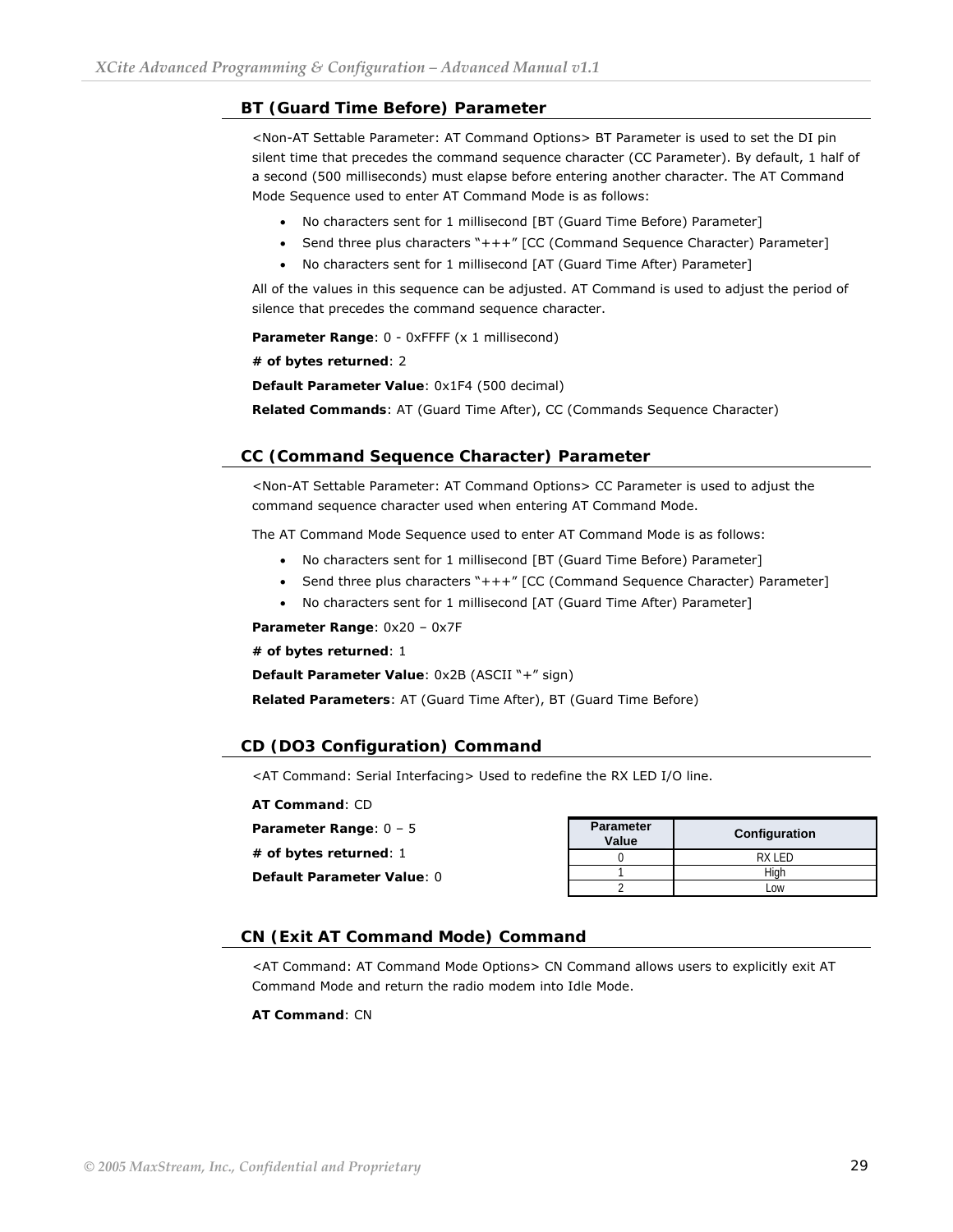#### **CS (DO2 Configuration) Command**

<AT Command: Serial Interfacing> CS Command is used to modify the behavior of the CTS signal such that it either provides RS-232 flow control, enables RS-485 transmission / reception or determines RS-422 transmit enable. By default, CTS provides RS-232 flow control. CS Parameter must be adjusted for the module to operate in RS-485/422 environments.

| <b>AT Command: CS</b><br>Parameter Range: $0 - 4$ | <b>Parameter</b><br>Value | Configuration        |
|---------------------------------------------------|---------------------------|----------------------|
|                                                   |                           | Normal               |
| # of bytes returned: $1$                          |                           | RS-485 Enable (low)  |
| Default Parameter Value: 0                        |                           | hiah                 |
|                                                   |                           | RS-485 Enable (high) |
|                                                   |                           | low                  |

#### **CT (Time before Exit AT Command Mode) Parameter**

<Non-AT Settable Parameter: AT Command Options> AT Command Mode can be exited manually using CN (Exit AT Command Mode) Command or, after a given time of inactivity, the module exits AT Command Mode on its own and return to Idle Mode. CT Command sets the amount of time before AT Command Mode is exited automatically. If no characters are received before this time elapses, the module will return to Idle Mode.

**Parameter Range**: 0x02 – 0xFFFF [x 100 ms]

**# of bytes returned**: 2

**Default Parameter Value**: 0xC8 (20 seconds decimal)

#### **DB (Receive Signal Strength) Command**

<AT Command: Diagnostic> DB Parameter returns the receive signal strength (in decibels) of the last received packet. This Parameter is useful in determining range characteristics of the XCite Modules under various conditions.

**AT Command**: DB

**Parameter Range**: 0x25 – 0x6A [Read-only]

**# of bytes returned**: 1

#### **DT (Destination Address) Command**

<AT Command: Networking> DT Command is used to set the address of the XCite Radio Modem. XCite Radio Modems use three network layers – the Vendor Identification Number (ATID), Channels (ATHP) and Destination Addresses (ATDT).

DT Command assigns an address to a radio modem that enables it to communicate only with radio modems that have matching addresses. This is similar to interconnecting several PCs under a common hub. All radio modems that share the same destination address can communicate freely with each other. Radio Modems in the same network with a different destination address (than that of the transmitter) will listen to all transmissions to stay synchronized, but will not send any of the data out their serial ports.

**AT Command**: DT

**Parameter Range**: 0 - 0xFFFF

**# of bytes returned**: 2

**Default Parameter Value**: 0

**Related Commands**: ID (Modem ID), HP (Channel), MK (Address Mask)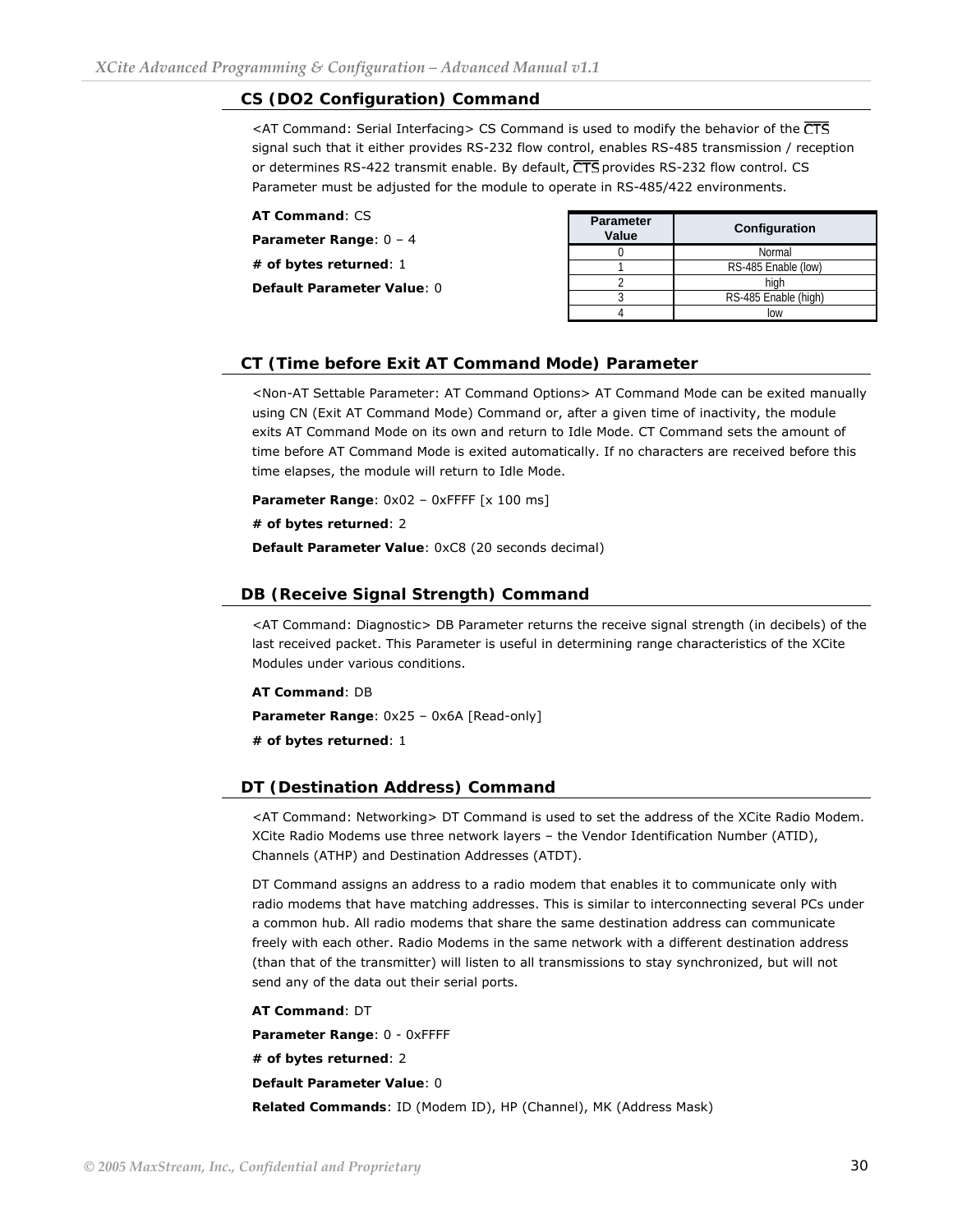#### **FH (Force Wake-up Initializer) Command**

<AT Command: Sleep (Low Power)> FH Command is used to force a Wake-up Initializer to be sent on the next transmission. WR (Write) Command does not need to be issued with FH Command. Use only with cyclic sleep modes active on remote modules.

#### **FL (Software Flow Control) Parameter**

<Non-AT Settable Parameter: Serial Interfacing> FL Parameter is used to adjust serial flow control. Hardware flow control is implemented with the XCite Radio Modem as the  $\overline{\text{CTS}}$  pin (which regulates when serial data can be transferred to the radio modem). FL Parameter can be used to allow software flow control to also be enabled. The XON character to use is  $0 \times 11$  ("17" decimal). The XOFF character to use is 0x13 ("19" decimal)

| Parameter Range: 0 - 1<br>$\#$ of bytes returned: $1$ | <b>Parameter</b><br>Value | <b>Configuration</b>      |
|-------------------------------------------------------|---------------------------|---------------------------|
|                                                       |                           | No Software Flow Control  |
| <b>Default Parameter Value: 0</b>                     |                           | Use Software Flow Control |

#### **HP (Channel) Command**

<AT Command: Networking> HP Command is used to set the radio modem channel number. A channel is one of three layers of addressing available to the XCite Radio Modem. In order for radio modems to communicate with each other, the modules must have the same channel number since each channel uses a different hopping sequence or single frequency. Different channels can be used to prevent modules in one network from listening to transmissions of another.

The XCite Radio Modem can operate both in Hopping and Single Frequency Channel Modes. Switching between Single Channel and Hopping Modes can only be done only using the "Function Set" dropdown list on the "Modem Configuration" tab of the X-CTU Software.

#### **AT Command**: HP

**Hopping Channel Range**: 0 – 6

**Single Frequency Channel Range**: 0 - 0x18

**# of bytes returned**: 1

**Default Parameter Value**: 0

**Related Parameters**: DT (Destination Address), ID (Modem ID), MK (Address Mask)

A "**Hopping Channel**" is a channel comprised of a group of frequencies. When in Hopping Channel Mode, the radio modem hops between the frequencies them when transmitting data. This option utilizes FHSS (Frequency Hopping Spread Spectrum) technology. This option helps bolster security in wireless data communications and also makes the system less prone to interference.

The 25 center frequencies available in **Single Frequency Channel Mode** are spaced 300 KHz apart. Since each channel occupies a 500 KHz bandwidth, adjacent channels therefore overlap. If modules are used in the same vicinity but on different channels, the channels used should occupy every other channel at a minimum separation. If channels used on different radio modems can be separated more they should be. This will provide for more isolation and less interference.

#### **Single Frequency Channel Mode Parameters**

| <b>Parameter</b><br>Value | <b>Frequency (MHz)</b> |
|---------------------------|------------------------|
| 0x00                      | 910.5                  |
| 0x01                      | 910.8                  |
| 0x02                      | 911.1                  |
| 0x03                      | 911.4                  |
| 0x04                      | 911.7                  |
| 0x05                      | 912.0                  |
| 0x06                      | 912.3                  |
| 0x07                      | 912.6                  |
| 0x08                      | 912.9                  |
| 0x09                      | 913.2                  |
| 0x0A                      | 913.5                  |
| 0x0B                      | 913.8                  |
| 0x0C                      | 914.1                  |
| 0x0D                      | 914.4                  |
| 0x0E                      | 914.7                  |
| 0x0F                      | 915.0                  |
| 0x10                      | 915.3                  |
| 0x11                      | 915.6                  |
| 0x12                      | 915.9                  |
| 0x13                      | 916.2                  |
| 0x14                      | 916.5                  |
| 0x15                      | 916.8                  |
| 0x16                      | 917.1                  |
| 0x17                      | 917.4                  |
| 0x18                      | 917.7                  |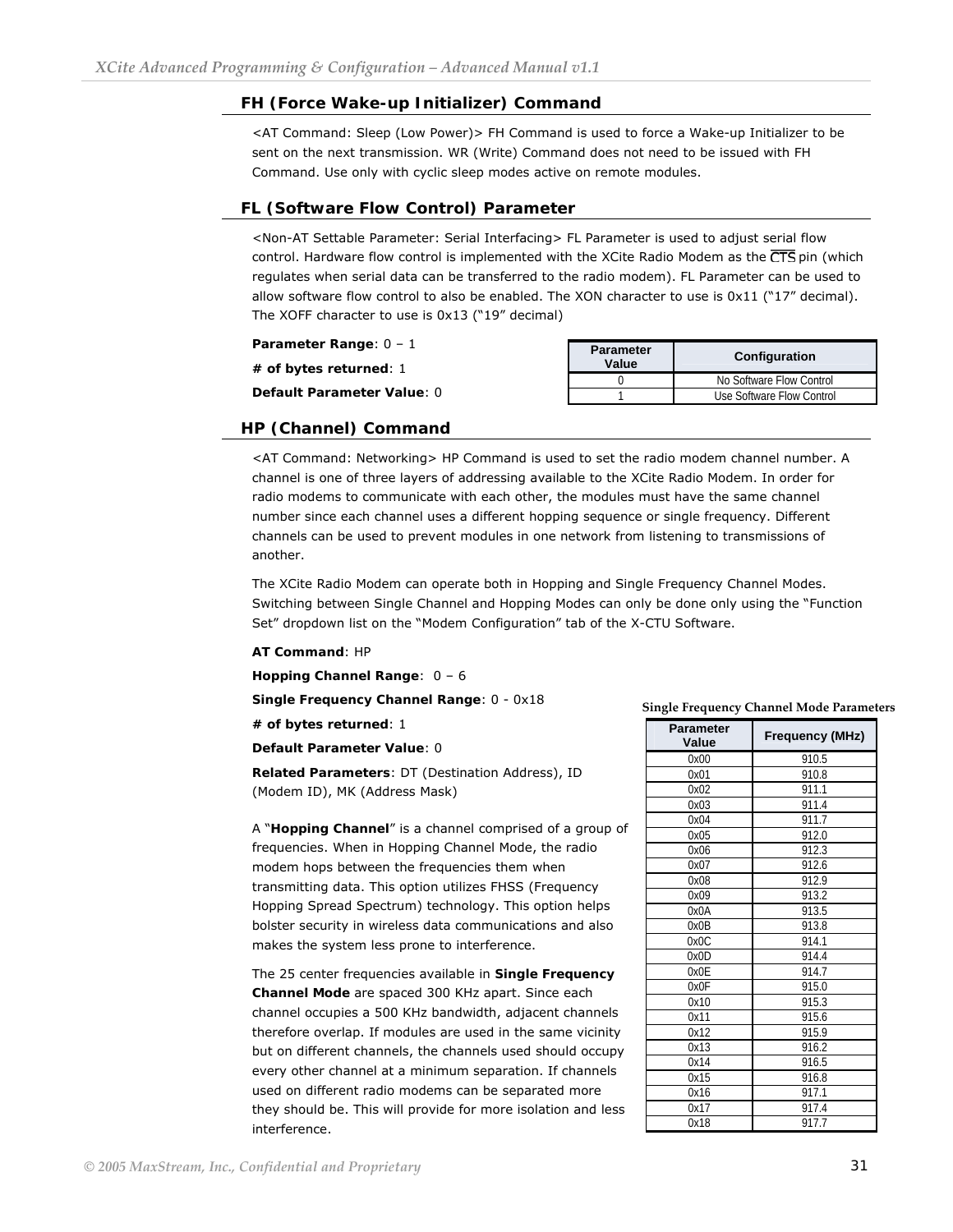#### **HT (Time before Wake-up Initializer) Parameter**

<Non-AT Settable Parameter: Sleep (Low Power)> If any modules within range are running in a "Cyclic Sleep Setting", a wake-up initializer must be sent by the transmitter for the other radio modems to synchronize to the transmitter [see LH ("Wake-up Initializer Timer") Command]. When a receiving radio modem in Cyclic Sleep wakes, it must detect the wake-up initializer portion of the RF packet in order to synchronize to the transmitter and receive data. HT Parameter sets time period of inactivity (no serial or RF data is sent or received) before a Wakeup Initializer is sent. Base station tracks awake-status of remote radios. HT of base radio should be set shorter than ST (Time before Sleep) of remote radios.

From the receiver perspective, after "HT" time elapses and the ST (Time before Sleep) Parameter is met, the receiver goes into cyclic sleep. Once in cyclic sleep, the radio modem must first detect the wake-up initializer and synchronize to the transmitter before it can receive data. Thus, when time "HT" time elapses, the transmitter then knows it needs to send a long wake-up initializer for all receivers to be able to synchronize to its next transmission. Matching "HT" to the "ST" time on the receiver(s) guarantees that all receivers will detect the next transmission.

Parameter Range: 0 - 0xFFFF [x 100 ms]

**# of bytes returned**: 2

**Default Parameter Value**: 0xFFFF (long wake-up initializer will not be sent)

**Related Parameters**: LH (Wake-up Initializer Timer), SM (Sleep Mode), ST (Time before Sleep)

#### **HV (Hardware Version) Command**

<AT Command: AT Command Options> Reads and returns the hardware version of the XCite Module.

**AT Command**: HV **Parameter Range**: 0 – 0xFFFF [Read-only] **# of bytes returned**: 2

#### **ID (Modem VID) Parameter**

<Non-AT Settable Parameter: Networking> ID Parameter reads and edits the module's VID. VID is a MaxStream-specific acronym that stands for "Vendor Identification Number". Modules can only communicate with other modules having the same VID.

**Parameter Range**: 0 - 0x7FFF (above this range is Read-only)

**# of bytes returned**: 2

**Default Parameter Value**: 0x3332

#### **LH (Wake-up Initializer Timer) Parameter**

<Non-AT Settable Parameter: Sleep (Low Power)> LH Parameter adjusts the duration of time in which the wake-up initializer is sent. When receiving modules are put into the Cyclic Sleep Mode, they power-down after a period of inactivity (specified by ST (Time before Sleep) Parameter) and will periodically awaken and listen for transmitted data. In order for the receiving modules to initialize with the transmitter, they must detect  $\sim$ 35ms of the wake-up initializer. LH Parameter must be used whenever a receiver is operating in Cyclic Sleep Mode. This lengthens the wake-up initializer to a specific amount of time (in  $x$  100 ms). The long wake-up initializer must be longer than the cyclic sleep time that is determined by SM (Sleep Mode) Command. If the wake-up initializer time were less than the Cyclic Sleep interval, the connection would be at risk of missing the wake-up initializer transmission. The data and figures on the next page illustrate this behavior: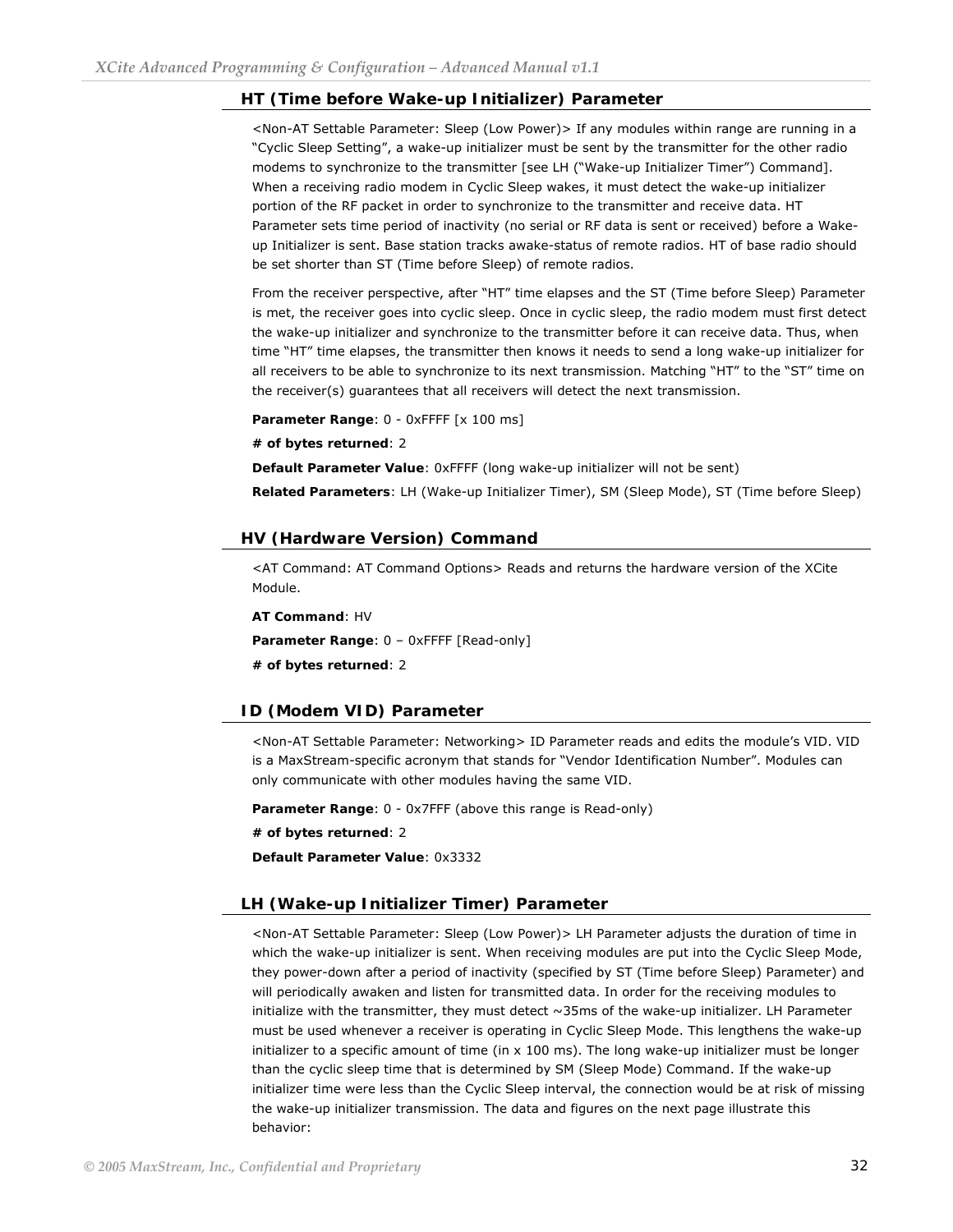#### **LH Command** (continued)

**Parameter Range:**  $0 - 0x$ **FF** [x 100 ms]

**# of bytes returned**: 1

**Default Parameter Value**: 0x01 (0.1 second)

**Related Parameters**: HT (Time before Wake-up Initializer), SM (Sleep Mode), ST (Time before Sleep)

#### **Figure 19. Correct Configuration (LH > SM)**

The length of the wake-up initializer exceeds the time interval of Cyclic Sleep. The receiver is guaranteed to detect the wake-up initializer and receive the accompanying payload data.



#### **Figure 20. Incorrect Configuration (LH < SM)**

The length of the wake-up initializer is shorter than the time interval of Cyclic Sleep. This configuration is vulnerable to the receiver waking and missing the wake-up initializer (and therefore also the accompanying payload data).



#### **MK (Address Mask) Command**

<AT Command: Networking> MK Command is used to set the radio modem address mask. All RF packets contain the Destination Address of the transmitting radio modem. When an RF packet is received, the transmitter's Destination Address is logically "ANDed" (bitwise) with the Address Mask of the receiver. The resulting value must match the Destination Address or the Address Mask of the receiver for the packet to be received and sent out the receiving modem serial port. If the "ANDed" value does not match either the Destination Address or the Address Mask of the receiver, the packet is discarded. (All "0" values are treated as "irrelevant" values and ignored.)

#### **AT Command**: MK

**Parameter Range**: 0 – 0xFFFF

**# of bytes returned**: 2

**Default Parameter Value**: 0xFFFF (When set to this value, the Destination Address of the transmitter must exactly match the Destination Address of the receiver.) **Related Commands**: DT (Destination Address), HP (Channel)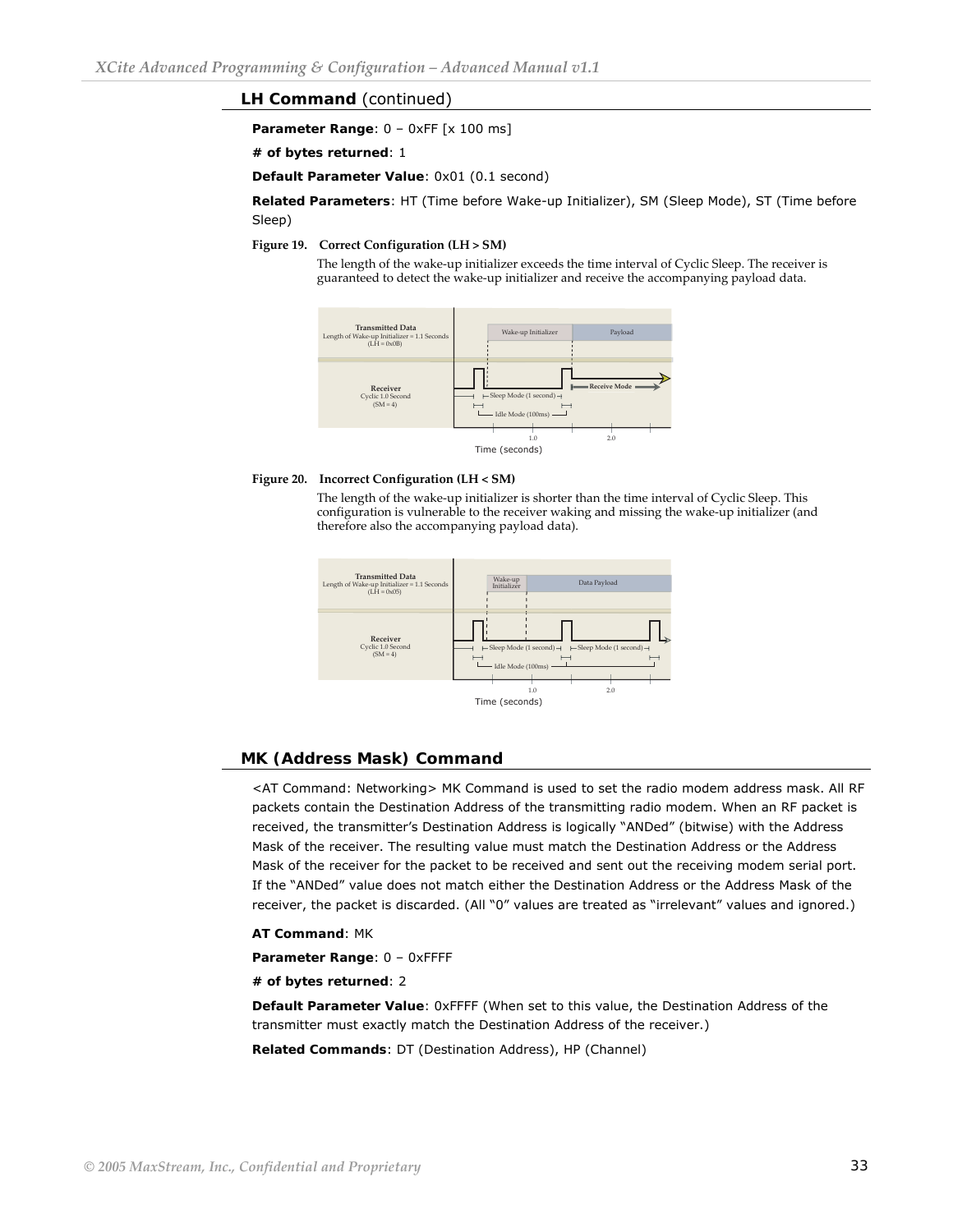#### **NB (Parity) Parameter**

<Non-AT Settable Parameter: Serial Interfacing> NB Parameter allows parity for the module to be changed. Parity is an error detection method in which a bit (0 or 1) is added to each group of bits so that it will have either an odd number of 1's or an even number of 1's. For example, if parity is odd, then any group of bits that arrives with an even number of 1's must contain an error.

| Parameter Range: 0 - 4<br># of bytes returned: 1 | <b>Parameter</b><br><b>Configuration</b><br>Value |                                              |
|--------------------------------------------------|---------------------------------------------------|----------------------------------------------|
|                                                  |                                                   | 8-bit (no parity) or 7-bit (with any parity) |
| <b>Default Parameter Value: 0</b>                |                                                   | 8-bit even parity                            |
|                                                  |                                                   | 8-bit odd parity                             |
|                                                  |                                                   | 8-bit mark parity                            |

#### **PW (Pin Wake-up) Parameter**

<Non-AT Settable Parameter: Sleep (Low Power)> Under normal operation, a radio modem in Cyclic Sleep Mode cycles from an active state to a low-power state at regular intervals until data is ready to be received. If PW Parameter is set to 1, the SLEEP Pin (Pin 2 of the OEM RF Module) can be used to awaken the module from Cyclic Sleep. If the SLEEP Pin is de-asserted (low), the radio modem will be fully operational and will not go into Cyclic Sleep. Once SLEEP is asserted, the radio modem will remain active for the period of time specified by ST (Time before Sleep) Command, and will return to Cyclic Sleep Mode (if no data is ready to be transmitted). PW Command is only valid if Cyclic Sleep has been enabled using SM Command.

**Parameter Range**: 0 – 1

**# of bytes returned**: 1

**Default Parameter Value**: 0

**Related Parameters**: SM (Sleep Mode), ST (Time before Sleep)

| <b>Parameter</b><br>Value | Configuration       |  |
|---------------------------|---------------------|--|
|                           | Disable Pin Wake-Up |  |
|                           | Enable Pin Wake-Up  |  |

4 8-bit space parity

#### **RE (Default Configuration) Command**

<AT Command: AT Command Options> RE Command restores all AT-settable parameters to factory default settings. However, RE Command will not write the default values to non-volatile memory. Unless the WR (Write) Command is issued after the RE Parameter, the default settings will not be saved in the event of radio modem reset or power-down.

#### **AT Command**: RE

**Related Command**: WR (Write)

#### **RT (DI2 Configuration) Parameter**

<Non-AT Settable Parameter: Serial Interfacing> RT Parameter enables RTS Mode.

**Parameter Range**: 0 - 1 **# of bytes returned**: 1 **Default Parameter Value**: 0

| <b>Parameter</b><br>Value | Configuration           |  |
|---------------------------|-------------------------|--|
|                           | Disabled                |  |
|                           | Enables RTS Handshaking |  |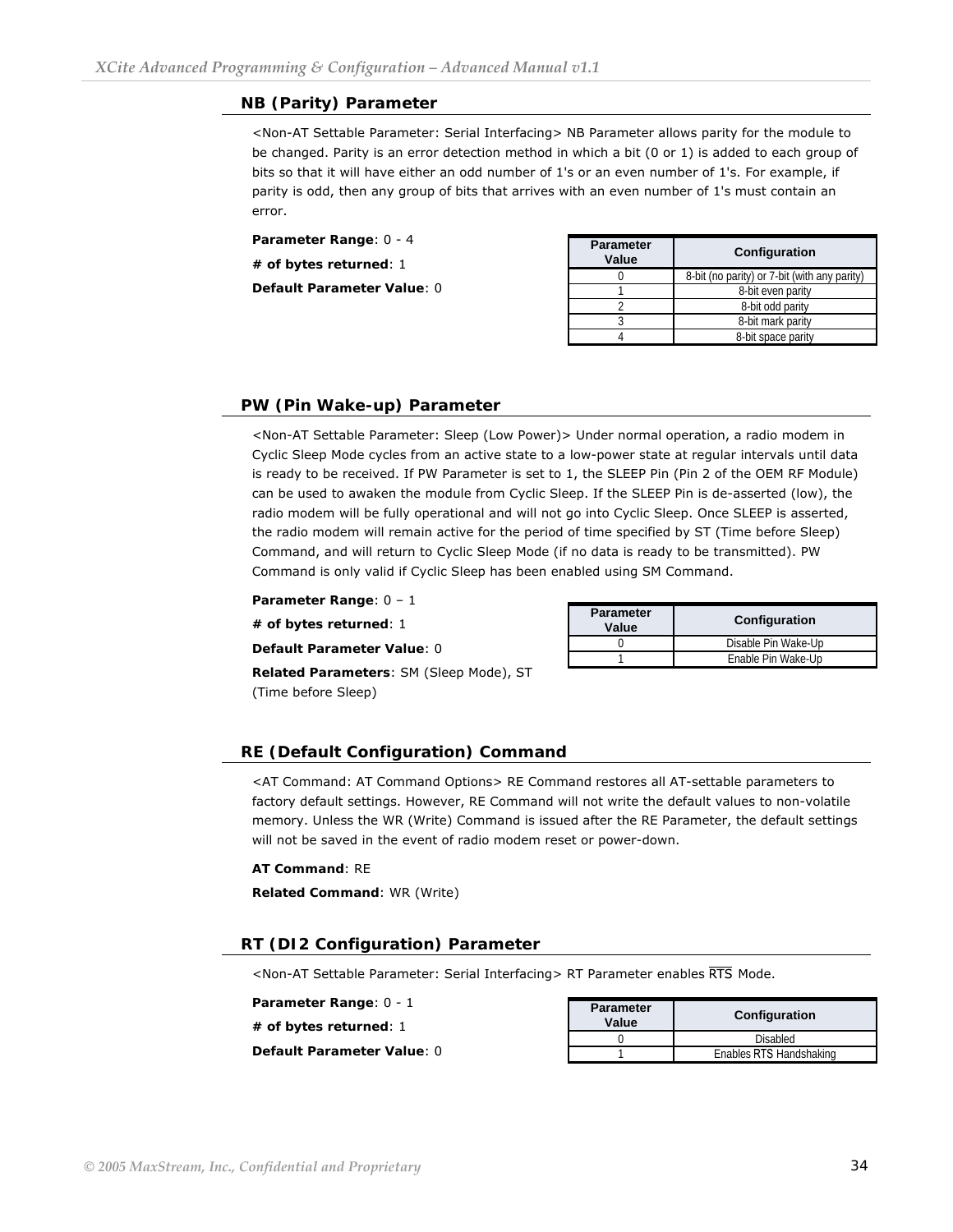#### **SB (Stop Bits) Parameter**

<Non-AT Settable Parameter: Serial Interfacing> SB Parameter allows the user set the number of stop bits used in data transmission.

**Parameter Range**: 0 - 1

**# of bytes returned**: 1

**Default Parameter Value**: 0

| <b>Parameter</b><br>Value | Configuration |  |
|---------------------------|---------------|--|
|                           | 1 stop bit    |  |
|                           | 2 stop bits   |  |
|                           |               |  |

#### **SH (Serial Number High) Command**

<AT Command: AT Command Options> SH Command reads and returns the module serial number high word.

**AT Command**: SH

**Parameter Range**: 0 – 0xFFFF [Read-only]

**# of bytes returned**: 2

**Related Command**: SL (Serial Number Low)

#### **SL (Serial Number Low) Command**

<AT Command: AT Command Options> SL Command reads and reports the module serial number low word.

**AT Command**: SL

**Parameter Range**: 0 – 0xFFFF [Read-only]

**# of bytes returned**: 2

**Related Command**: SH (Serial Number High)

#### **SM (Sleep Mode) Parameter**

<Non-AT Settable Parameter: Sleep Mode (Low Power)> SM Parameter is used to adjust Sleep Mode settings. By default, Sleep Mode is disabled and the radio modem remains continually active. SM Parameter allows the radio modem to run in a lower-power state and be configured in one of eight settings.

Cyclic Sleep settings wake the radio modem after the amount of time designated by SM Command. If the radio modem detects a wake-up initializer during the time it is awake, it will synchronize with the transmitting radio modem and start receiving data after the wake-up initializer runs its duration. Otherwise, it returns to Sleep Mode and continue to cycle in and out of sleep until the wake-up initializer is detected. If a Cyclic Sleep setting is chosen, the ST, LH and HT parameters must also be set as

described in the "Sleep Mode" section of this manual.

**Parameter Range**: 0 - 8

**# of bytes returned**: 1

**Default Parameter Value**: 0

**Related Parameters**: LH (Wake-up Initializer Timer), HT (Time before Wake-up Initializer), PW (Pin Wake-up), ST (Time before Sleep)

| <b>Parameter</b><br>Value | Configuration            |  |
|---------------------------|--------------------------|--|
|                           | No Sleep                 |  |
|                           | Pin Sleep                |  |
|                           | <b>Serial Port Sleep</b> |  |
|                           | Cyclic 0.5 seconds       |  |
|                           | Cyclic 1.0 seconds       |  |
| 5                         | Cyclic 2.0 seconds       |  |
|                           | Cyclic 4.0 seconds       |  |
|                           | Cyclic 8.0 seconds       |  |
|                           | Cyclic 16.0 seconds      |  |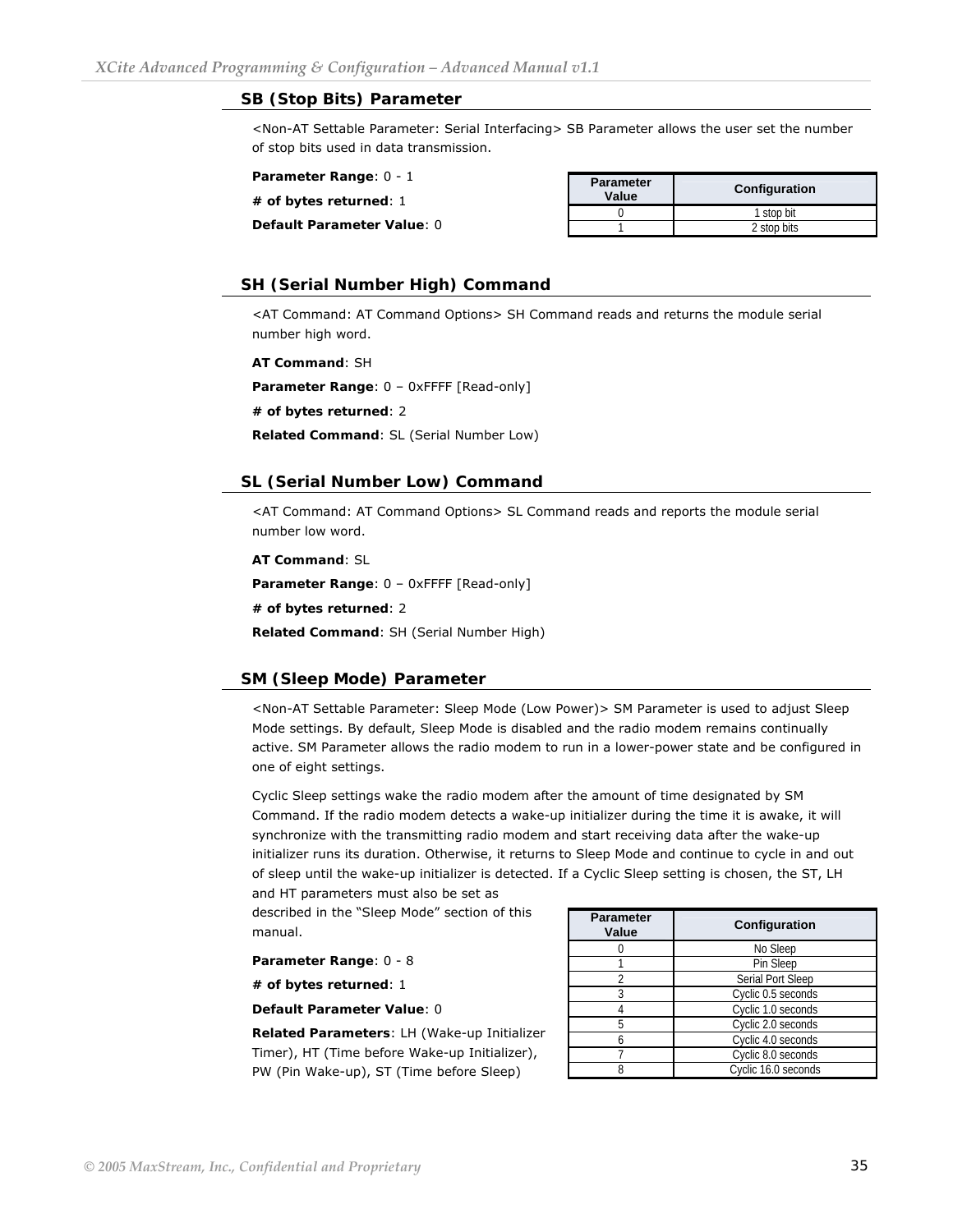#### **ST (Time before Sleep) Parameter**

<Non-AT Settable Parameter: Sleep Mode (Low Power)> ST Parameter sets the period of time (in tenths of seconds) in which the radio modem remains inactive before entering into Sleep Mode. For example, if the ST Parameter is set to 0x64 ("100" decimal), the radio modem will enter into Sleep Mode after 10 seconds of inactivity (no transmitting or receiving). This command can only be used if either Cyclic Sleep or Serial Port Sleep Mode settings have been selected using SM (Sleep Mode) Parameter.

Parameter Range:  $0x10 - 0x$ FFFF [x 100 ms]

**# of bytes returned**: 2

**Default Parameter Value**: 0x64 ("100" decimal)

**Related Parameters**: SM (Sleep Mode), LH (Wake-up Initializer Timer), HT (Time before Wakeup Initializer)

#### **VR (Firmware Version) Command**

<AT Command: AT Command Options> Reads and returns the currently loaded firmware version of the XCite Radio Modem.

**AT Command**: VR

**Parameter Range**: 0 – 0xFFFF [Read-only]

**# of bytes returned**: 2

#### **WR (Write) Command**

<AT Command: (Special)> WR Command writes all configurable parameters to non-volatile memory. Using WR Command saves parameters to the radio modem's persistent memory. (This means that the parameters remain in the radio modem's memory until explicitly overwritten by future uses of WR Command.)

**AT Command**: WR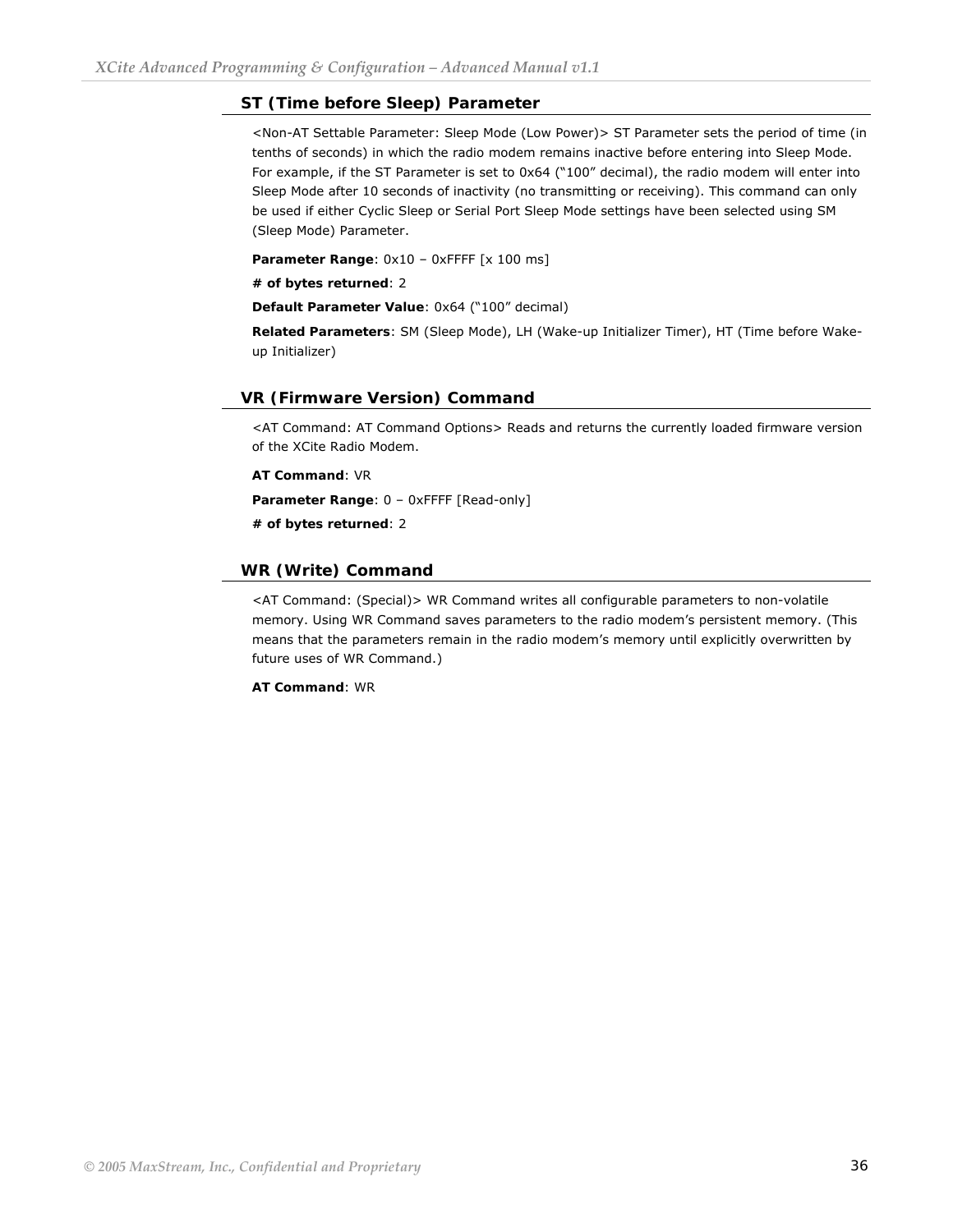# <span id="page-36-0"></span> **Advanced Networking and Security**

# **Network Layers**

The XCite Radio Modems utilize three layers of addressing to communicate between radio modems. The network layers are depicted below. Only radio modems with the matching addresses are able to communicate. The main layers of XCite Networking and Addressing are:

- Vendor Identification Number (ATID)
- Channel (ATHP)
- Destination Address (ATDT)

**Figure 21. Network Addressing Layers** 



Each network layer provides a separate layer of filtration. The Vendor Identification Number (VID) provides the first layer of filtration through the ID (Modem ID) Parameter. If the incoming RF data carries a matching VID number, the data continues through to the subsequent Channel and Destination Address layers. The Destination Address is the last network layer and provides the most granular form of filtration. If at any point during the incoming RF data flow the numbers in question do not match, the data is discarded.

XCite Modules and RF Modems are built around a peer-to-peer protocol that inherently supports a multidrop type network (similar to RS-485). In their default state, any XCite radio modem will communicate with any other XCite radio modem in its default state.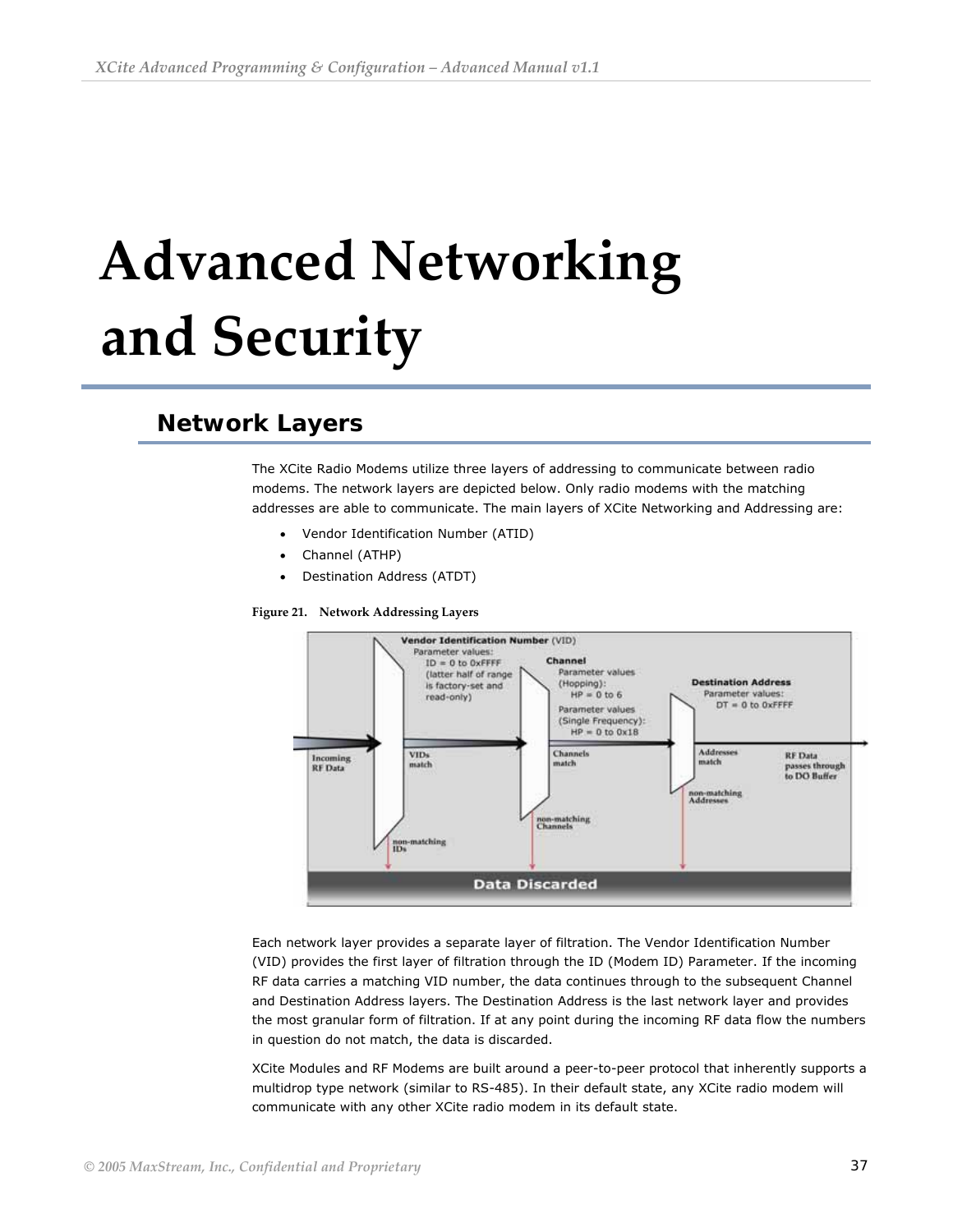## <span id="page-37-0"></span>**Vendor Identification Number (ATID)**

The bottom half of the ID (Vendor Identification Number) Parameter range is user-settable. The upper half of the range is factory-set and read-only. The value of the ID Command is called the Vendor Identification Number (VID). A unique VID is available upon special request. The VID is programmed to the XCite Module at the factory and is stored in the module's permanent memory. Only modules with matching VIDs can communicate with each other.

VID addressing ensures that radio modems ignore transmissions and receptions of XCite Radio Modems having a different VID in the same vicinity. To request a unique VID, contact MaxStream to obtain the VID Request Form.

# **Channel (ATHP)**

Channels provide a network layer from which channels can be used for isolation. HP (Channel) Parameter is used to define channel values.

**Hopping Channel Mode**: HP Parameter value range is 0 through 6

**Single Frequency Channel Mode**: HP range is 0 through 0x18 (decimal range: 0 – 24)

In "Hopping Channel Mode", each channel utilizes a different pseudo-random hopping sequence to navigate through shared hopping channels. In the event that two modules from different networks collide on a channel, the two modules will jump to separate channels on the next hop. Multiple module pairs can operate in the same vicinity with minimal interference from each other.

# **Destination Address (ATDT) and Address Mask (ATMK)**

XCite Destination Addresses and Masks provide the means to set up global or local addresses for establishing module groups, subnets, etc. The Destination Address network layer provides for more granular isolation of radio modems. The XCite Destination Addresses and Masks can be used to:

- Set up point-to-point and point-to-multipoint network configurations
- Provide greater flexibility in establishing module groups, subnets, etc.

Each radio modem in a network can be configured with a 16-bit Destination Address to establish selective communications within a network. This address is set to one of 65535 values using DT (Destination Address) Command. The default Destination Address is 0.

All radio modems with the same Destination Address can transmit and receive data among themselves. Radio modems having different Destination Addresses still detect and listen to the data (in order to maintain network synchronization); however, the data is discarded data rather than passing on through the DO pin.

#### **Packet-based Radio Modems**

XCite Radio Modems are packet based. This means all data shifted into one module is packetized and sent out the antenna port. Because XCite modules use a peer-to-peer architecture, all modules on the same channel (ATHP) will receive the packet and decide whether to pass it to the host or to throw it away. Each transmitted packet contains information about the transmitting module.

Any module that receives a packet will check the address values and decide what to do with the packet. The options are as follows:

- Receive the packet as a global packet
- Receive the packet as a local packet
- Discard the packet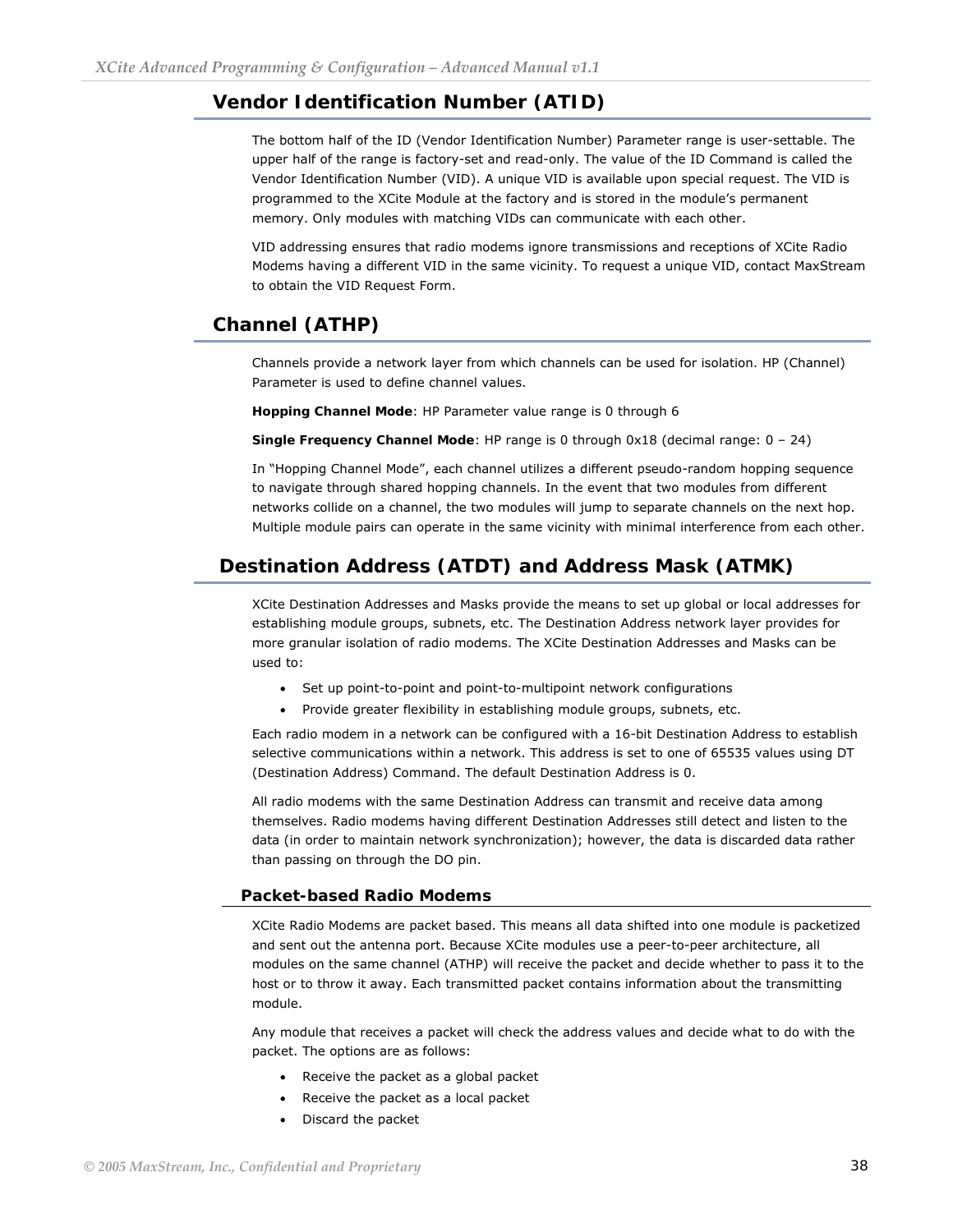#### **Address Mask**

The mask parameter can be used to allow a base module to receive data from a range of addresses. It may also be used to configure "subnets" of modules that communicate in a group together.

See below for the Pseudo 'C' Code that qualifies the Destination Addresses and address masks.

The Pseudo Code uses the bit-wise "AND" operation, "&". This operation is performed bit by bit on each of the 16 bits in the TXDT, RXDT and RXMK parameters.

**Table 8. Bit‐wise AND Truth** 

| Bit-wise AND Operation ("&") |             |            |  |
|------------------------------|-------------|------------|--|
| Operand 1                    | & Operand 2 | $=$ Result |  |
|                              |             |            |  |
|                              |             |            |  |
|                              |             |            |  |
|                              |             |            |  |

For example: Hexadecimal:  $0x3 & 0x9 = 0x1$ 

The Address Mask can be used as an additional method of facilitating communications between modules. The Address Mask can be set to one of 65535 possible values using MK (Address Mask) Command. The default value of the MK Parameter is 0xFFFF.

All transmitted data packets contain the Destination Address of the transmitting module. When a transmitted packet is received by a module, the Destination Address of the transmitter (contained in the packet) is logically "ANDed" (bitwise) with the Address Mask of the Receiver. If the resulting value matches the Destination Address of the Receiver, or if it matches the Receiver Address Mask, the packet is accepted. Otherwise, the packet is discarded.

Note: When performing this comparison, any "0" values in the Receiver Address Mask are treated as irrelevant and are ignored.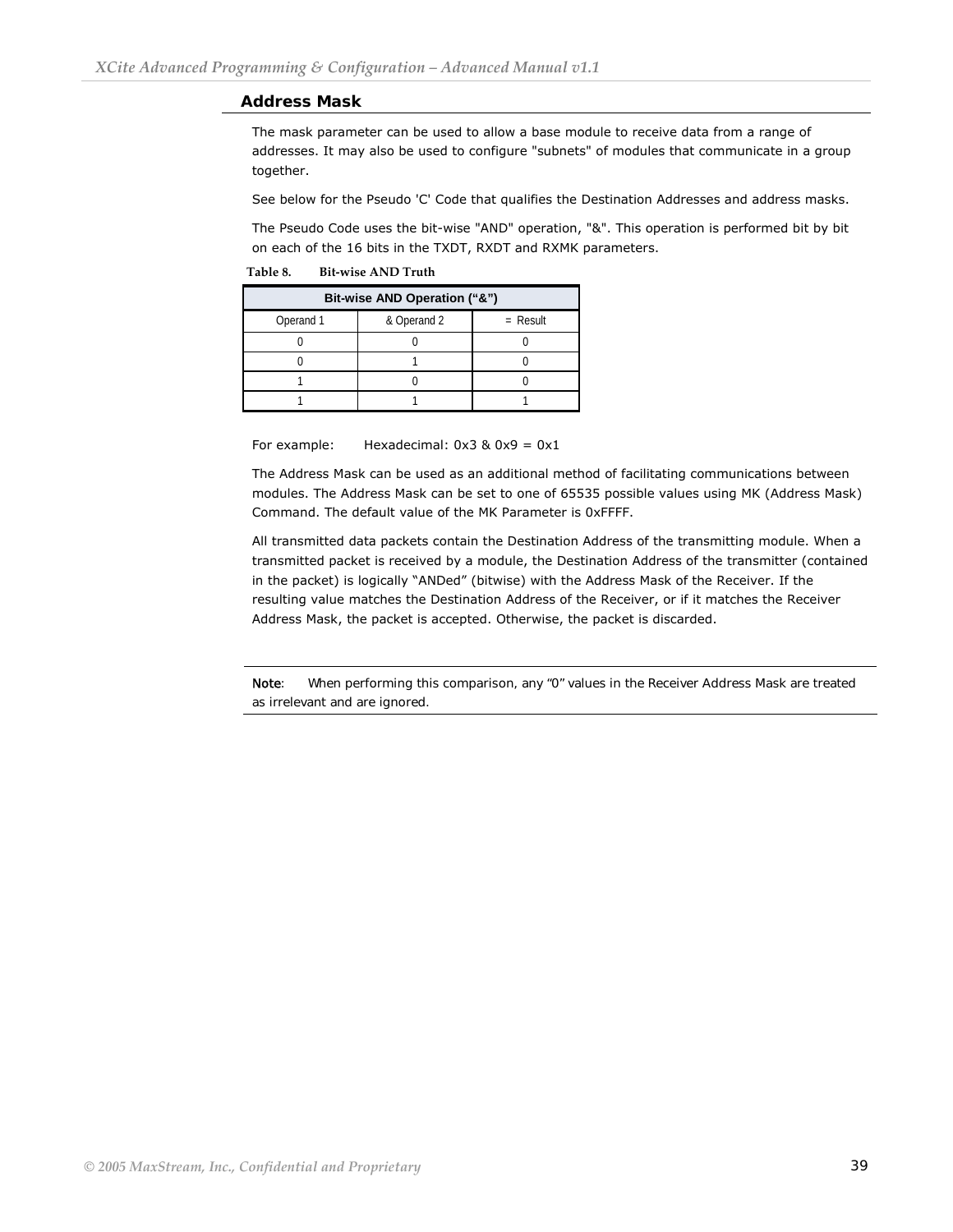**Pseudo code for receiving** 

```
/* ******************************************************** 
  Function: Receive_Data()
\star \star* Description: Algorithm used by XCite modules * 
             to qualify incoming data packets.
\star \star* Variables: * 
* (parameter types: short = 16 bits, char = 8 bits) *\star \star* short TXDT = Transmitter's Module Address (ATDT) ** short RXDT = Receiver's Module Address (ATDT) ** short RXMK = Receiver's Module Address Mask (ATMK) *\star \star***********************************************************/ 
Function Receive_Data (TXDT, RXDT, RXMK, RXRR) 
{ 
 if((TXDT & RXMK) == RXMK) /* Is incoming address a global address? */
  { 
   Send data out port(); /* Call to function that Sends data out port */
  } 
 else if((TXDT & RXMK) == (RXDT & RXMK)) /* Is TXDT a local address? */
\{Send data out port(); /* Call to function that Sends data out port */
  } 
  else /* neither global nor local address */ 
\{Purge buffer(); /* Call to some function that throws data away */ } 
\} /* End Function Receive Data() */
```

```
Pseudo code for transmitting
```

```
/* ******************************************************** 
  Function: RF_Transmit_Control()
\star \star* Description: Algorithm used by XCite modules * 
* to packetize and transmit data packets. * 
* This procedure only runs if there is ** a data in the data buffer and the \starcommunication channel is clear.
\star \star* Variables: * 
* (parameter types: short = 16 bits, char = 8 bits) *\star \starchar DINC = Number of bytes in Data In Buffer
\star \star***********************************************************/ 
Function RF_Transmit_Control (DINC) 
{ 
 Initialize_RF_Channel(); /* This process takes 35ms */ 
while(DINC > 0) /* Data In Buffer is not empty */
\{ Assemble_RF_Packet(); /* Packet contains TXDT, TXVD and TXHP params*/ 
    { 
     Transmit_Data(); /* Call function that shifts data out antenna */ 
                   \frac{1}{2} Global packets not subject to TXRR \frac{*}{2} } /* End while Data In Buffer is not empty */ 
 Close_RF_Channel(); \prime^* Allows other modules to communicate \prime/
} /* End Function RF_Transmit_Control() */
```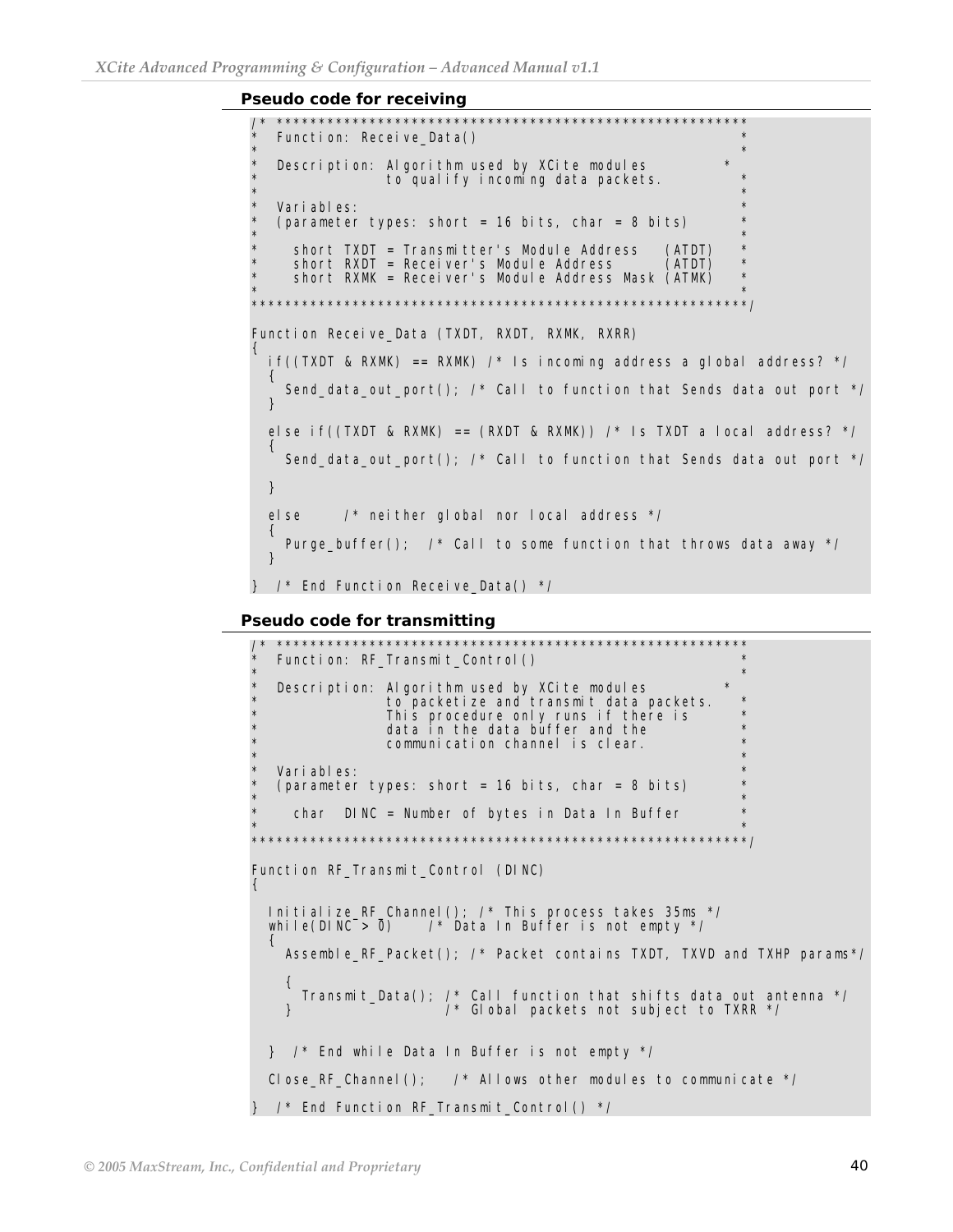# <span id="page-40-0"></span> **Appendix A: FCC Certifications**

# **FCC Compliance**

The MaxStream XCite OEM RF Module complies with Part 15 of the FCC Rules. Compliance requires the following be stated:

Contains FCC ID: OUR-9XCITE

The enclosed device complies with Part 15 of the FCC Rules. Operation is subject to the following two conditions: (1) this device may not cause harmful interference and (2) this device must accept any interference received, including interference that may cause undesired operation.

## **OEM Labeling Requirements**

#### **Label Warning**

 WARNING The Original Equipment Manufacturer (OEM) must ensure that FCC labeling requirements are met. This includes a clearly visible label on the outside of the final product enclosure that displays the contents shown in the figure below.

**Figure 22. Required FCC Label for OEM products containing XCite OEM RF Module**

#### Contains FCC ID: OUR-9XCITE

The enclosed device complies with Part 15 of the FCC Rules. Operation is subject to the following two conditions: (1) this device may not cause harmful interference and (2) this device must accept any interference received, including interference that may cause undesired operation.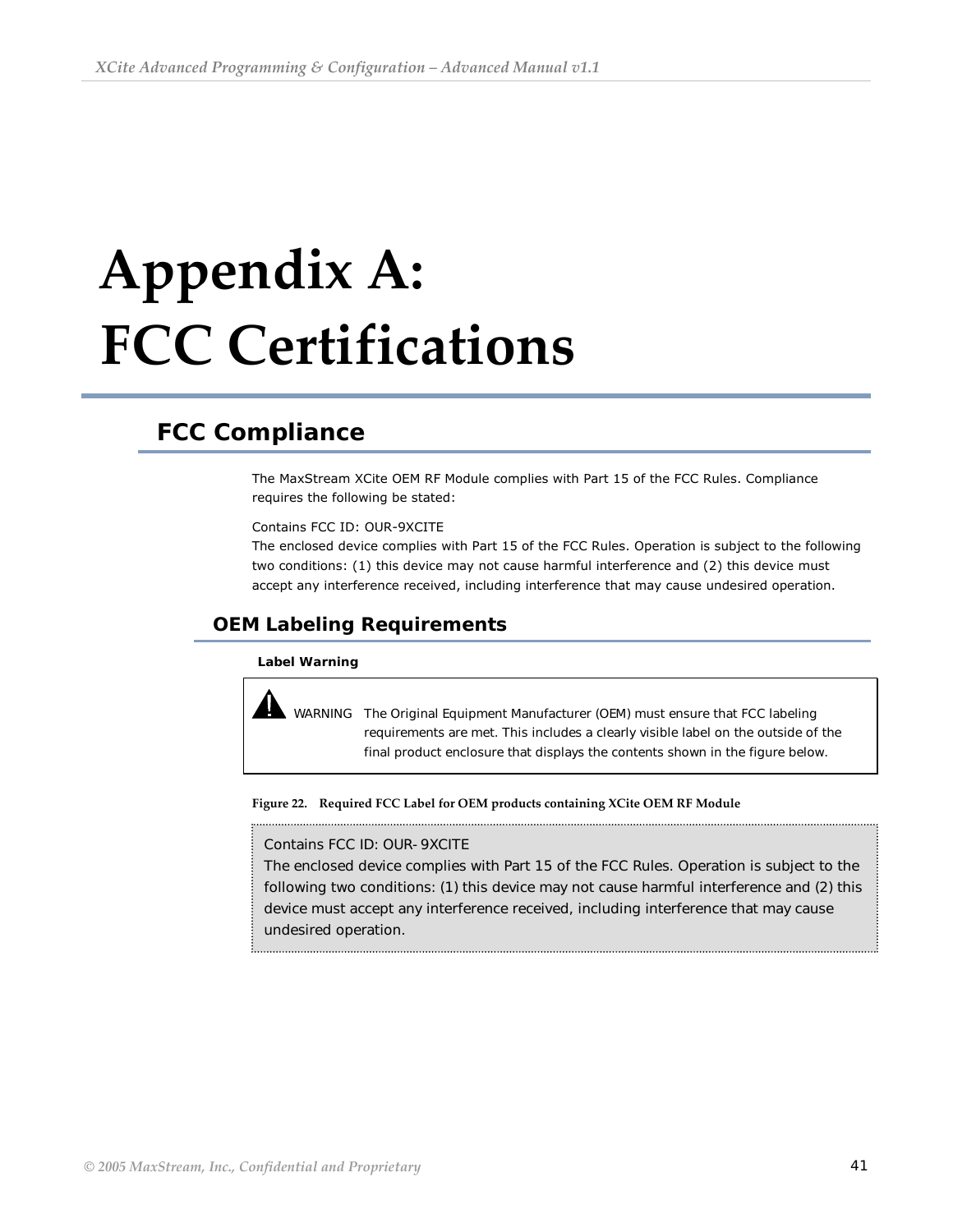## <span id="page-41-0"></span>**FCC Notices**

Adherence to the following is required:

IMPORTANT: The XCite (900 MHz) OEM Module has been certified by the FCC for use with other products without any further certification (as per FCC section 2.1091). Changes or modifications not expressly approved by MaxStream could void the user's authority to operate the equipment.

IMPORTANT: OEMs must test their final product to comply with unintentional radiators (FCC section 15.107 and 15.109) before declaring compliance of their final product to Part 15 of the FCC Rules.

IMPORTANT: The XCite OEM RF Module has been certified for remote and base radio applications. If the XCite will be used for portable applications, the device must undergo SAR testing.

#### **NOTE:**

This equipment has been tested and found to comply with the limits for a Class B digital device, pursuant to Part 15 of the FCC Rules. These limits are designed to provide reasonable protection against harmful interference in a residential installation. This equipment generates, uses and can radiate radio frequency energy and, if not installed and used in accordance with the instructions, may cause harmful interference to radio communications. However, there is no guarantee that interference will not occur in a particular installation. If this equipment does cause harmful interference to radio or television reception, which can be determined by turning the equipment off and on, the user is encouraged to try to correct the interference by one or more of the following measures:

- Reorient or relocate the receiving antenna.
- Increase the separation between the equipment and receiver.
- Connect the equipment into an outlet on a circuit different from that to which the receiver is connected.
- Consult the dealer or an experienced radio/TV technician for help.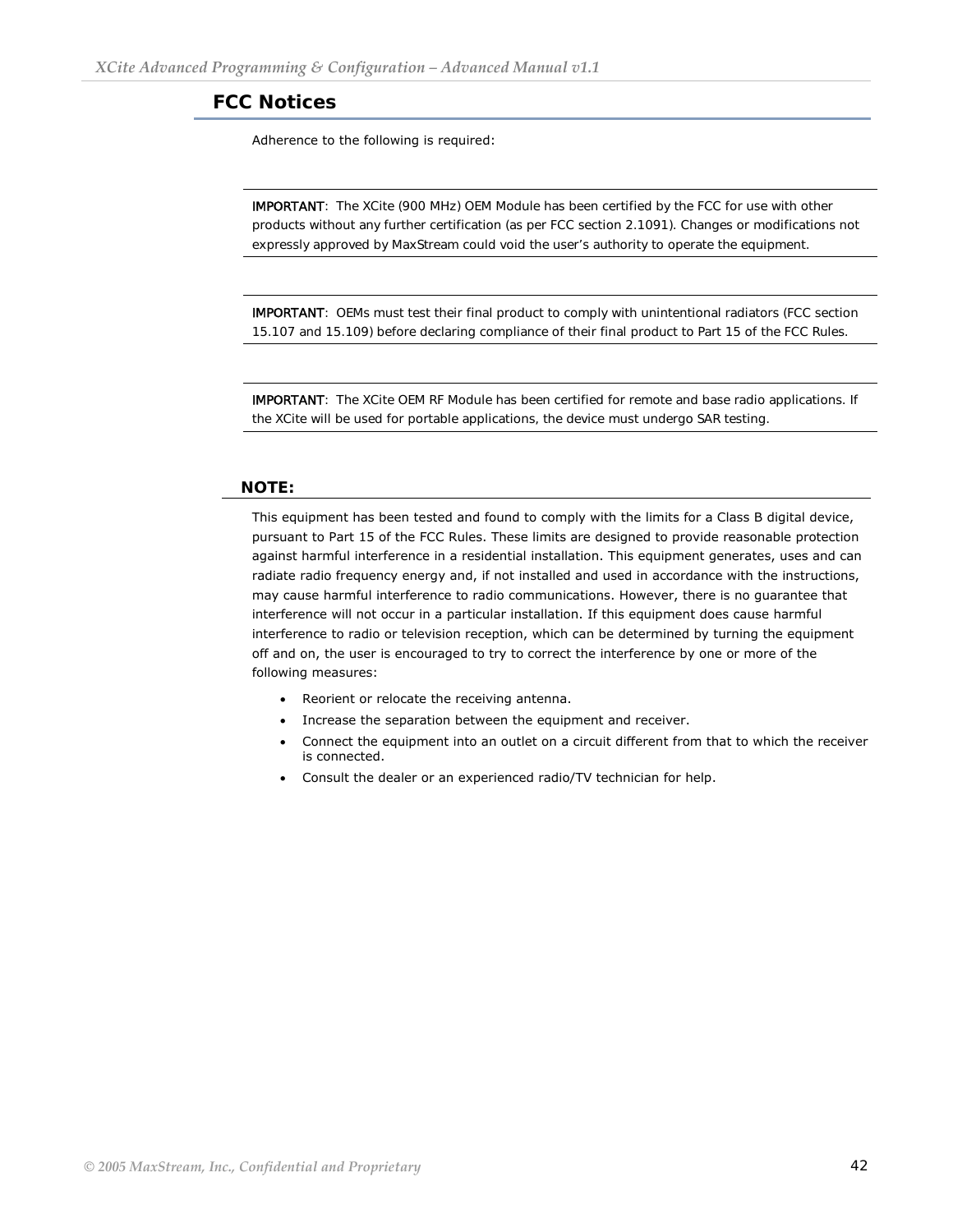# **9XCite** (900 MHz) **Approved Antennas**

#### <span id="page-42-0"></span>**ANTENNA WARNING**

II.

 WARNING This device has been tested with Reverse Polarity SMA connectors with the antennas listed in the table below. When integrated into the OEM product, these fixed antennas require installation preventing end-users from replacing them with non-approved antennas. Any antenna not already tested with the XCite module must be tested to comply with FCC Section 15.203 for unique antenna connectors and Section 15.247 for emissions.

| <b>Part Number</b> | <b>Type</b>                         | Gain      | <b>Application</b> |
|--------------------|-------------------------------------|-----------|--------------------|
| $\star$            | Yagi                                | 6.2dBi    | Fixed/Mobile **    |
| $\star$            | Yagi                                | 7.2dBi    | Fixed/Mobile **    |
| A09-Y8             | Yagi                                | 8.2dBi    | Fixed/Mobile **    |
|                    | Yagi                                | 9.2dBi    | Fixed/Mobile **    |
|                    | Yagi                                | 10.2dBi   | Fixed/Mobile **    |
| A09-Y11            | Yagi                                | 11.2dBi   | Fixed/Mobile **    |
|                    | Yagi                                | 12.2dBi   | Fixed/Mobile **    |
|                    | Yagi                                | 13.2dBi   | Fixed/Mobile **    |
|                    | Yagi                                | 14.2dBi   | Fixed/Mobile **    |
| A09-Y15            | Yagi                                | 15.2dBi   | Fixed/Mobile **    |
| A09-F2             | Omni Direct                         | 2.2dBi    | Fixed**            |
| A09-F5             | Omni Direct                         | 5.2dBi    | Fixed**            |
| A09-F8             | Omni Direct                         | 8.2dBi    | Fixed **           |
| $\star$            | Omni Direct                         | 9.2dBi    | Fixed **           |
| $\star$            | Omni Direct                         | 7.2dBi    | Fixed**            |
| A09-M7             | Omni Direct                         | 7.2dBi    | Fixed **           |
| A09-H              | 1/2 wave antenna                    | 2.1dBi    | Fixed/Mobile **    |
| A09-HBMM-P5I       | 1/2 wave antenna                    | 2.1dBi    | Fixed/Mobile **    |
| A09-QBMM-P5I       | 1/4 wave antenna                    | 1.9 dBi   | Fixed/Mobile **    |
| $\star$            | 1/4 wave integrated wire<br>antenna | $1.9$ dBi | Fixed/Mobile **    |

| Table 9. | Antennas approved for use with the 9XCite (900 MHz) OEM RF Module |
|----------|-------------------------------------------------------------------|
|          |                                                                   |

\* FCC-approved antennas not inventoried by MaxStream – Contact MaxStream for more information.

\*\* Can be approved for portable applications if integrator gains approval through SAR testing

Over 100 additional antennas that have been tested and are approved for use with MaxStream 900 MHz Radio Modems (including "Mag Mount", "Dome", "Multi-path" and "Panel" antennas). Because of the large number of approved antennas, MaxStream requests that you send specific information about an antenna you would like to use with the modem and MaxStream will evaluate whether the antenna is covered under our FCC filing.

Contact MaxStream (801) 765-9885 for more information.

In addition to the antennas listed in Table 7, over 100 additional antennas have been tested and approved for use with the XCite module. Contact MaxStream toll-free (1-866-765-9885) for a complete list that includes "Mag Mount", "Dome", "Multi-path" and "Panel" antennas.

#### **RF EXPOSURE**

 WARNING For Portable Antenna Applications: The antenna(s) used for this transmitter must be installed to provide a separation distance of at least 20 cm from all persons and must not be co-located or operating in conjunction with any other antenna or transmitter for satisfying RF exposure compliance.

The preceding statement must be included as a CAUTION statement in manuals for OEM products to alert users on FCC RF Exposure compliance.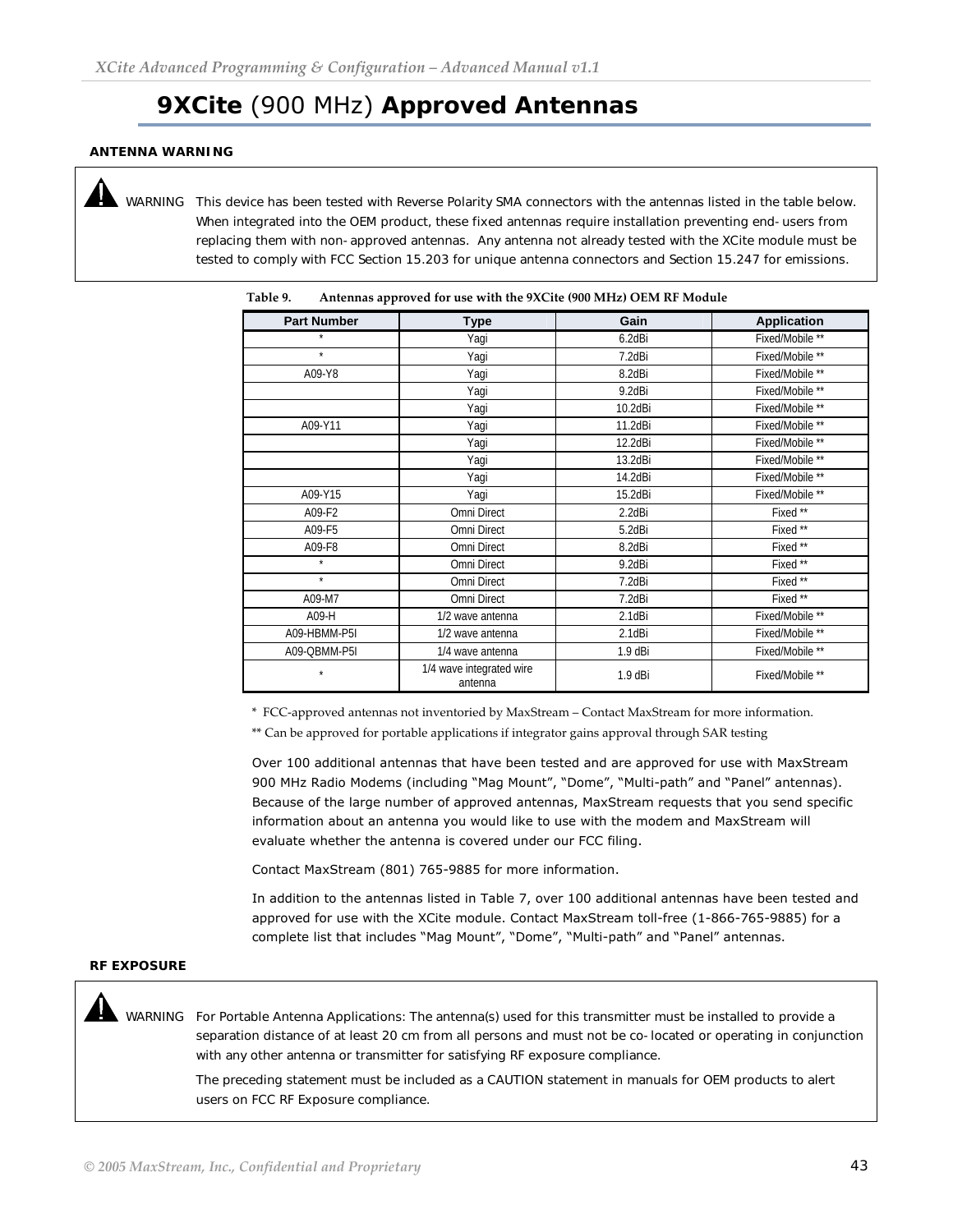# <span id="page-43-0"></span> **Appendix B: Additional Information**

# **XCite OEM RF Module Specifications**

| 1 avit 10.<br>ACHE OEIN MOUULE Specifications                                      |                                                                                                              |            |  |  |  |  |
|------------------------------------------------------------------------------------|--------------------------------------------------------------------------------------------------------------|------------|--|--|--|--|
| <b>Specification</b>                                                               | 9XCite (900 MHz) OEM RF Module                                                                               |            |  |  |  |  |
| Performance                                                                        |                                                                                                              |            |  |  |  |  |
| Indoor/Urban Range                                                                 | up to 300' (90 m)                                                                                            |            |  |  |  |  |
| Outdoor LOS Range                                                                  | up to 1000' (300 m) w/ 2.1 dB dipole antenna                                                                 |            |  |  |  |  |
| <b>Transmit Power Output</b>                                                       | 4 mW (6 dBm)                                                                                                 |            |  |  |  |  |
| Interface Data Rate                                                                | Software selectable 1200-57600 bps                                                                           |            |  |  |  |  |
| <b>Throughput Data Rate</b>                                                        | 9600 bps                                                                                                     | 38400 bps  |  |  |  |  |
| RF Data Rate (Baud)                                                                | 10000 bps                                                                                                    | 41666 bps  |  |  |  |  |
| <b>Receiver Sensitivity</b>                                                        | $-108$ dBm                                                                                                   | $-104$ dBm |  |  |  |  |
| Interfacing, Networking & Security                                                 |                                                                                                              |            |  |  |  |  |
| Frequency                                                                          | 902-928 MHz                                                                                                  |            |  |  |  |  |
| Spread Spectrum Type                                                               | Frequency Hopping, Direct FM modulator                                                                       |            |  |  |  |  |
| Single Channel (Optional)                                                          | Fixed or User Selectable (up to 12 channels)                                                                 |            |  |  |  |  |
| Network Topology                                                                   | Peer-to-Peer, Point-to-Multipoint, Point-to-Point, Multi-Drop Transparent                                    |            |  |  |  |  |
| <b>Channel Capacity</b>                                                            | Hopping Mode (7 hop sequences share 25 frequencies) or<br>Single Channel Mode (25 single frequency channels) |            |  |  |  |  |
| Serial Data Interface                                                              | <b>CMOS</b>                                                                                                  |            |  |  |  |  |
| <b>Power Requirements</b>                                                          |                                                                                                              |            |  |  |  |  |
| <b>Supply Voltage</b>                                                              | 2.85 to 5.50 VDC                                                                                             |            |  |  |  |  |
| Transmit Current (@ 2.85V)                                                         | 55 mA                                                                                                        |            |  |  |  |  |
| Receive Current (@ 2.85V)                                                          | 45 mA                                                                                                        |            |  |  |  |  |
| Receive Current (@ 5V)                                                             | 55 mA                                                                                                        |            |  |  |  |  |
| Power Down Current                                                                 | $20 \mu A$                                                                                                   |            |  |  |  |  |
| <b>Physical Properties</b>                                                         |                                                                                                              |            |  |  |  |  |
| Module Board Size                                                                  | 1.6" x 2.825" x 0.35" (4.06 cm x 7.17 cm x 0.89 cm)                                                          |            |  |  |  |  |
| Weight                                                                             | $0.8$ oz. $(24$ g)                                                                                           |            |  |  |  |  |
| Connector                                                                          | 11-Pin & 4-Pin 0.1" spaced Male Berg-type headers                                                            |            |  |  |  |  |
| <b>Operating Temperature</b>                                                       | Commercial (0 to 70° C) or Industrial (-40 to 85° C)                                                         |            |  |  |  |  |
| Antennas                                                                           |                                                                                                              |            |  |  |  |  |
| Type                                                                               | 14 Wave Monopole, 3" (7.62 cm) integrated wire, 1.9 dBi                                                      |            |  |  |  |  |
| Connector (Optional)                                                               | Reverse-polarity SMA (RPSMA)                                                                                 |            |  |  |  |  |
| Impedance                                                                          | 50 ohms unbalanced                                                                                           |            |  |  |  |  |
| Certifications (For complete list, visit www.MaxStream.net or call 1-801-765-9885) |                                                                                                              |            |  |  |  |  |
| FCC Part 15.247                                                                    | OUR-9XCITE                                                                                                   |            |  |  |  |  |
| Industry Canada (IC)<br>4214A-9XCITE                                               |                                                                                                              |            |  |  |  |  |

**Table 10. XCite OEM Module Specifications**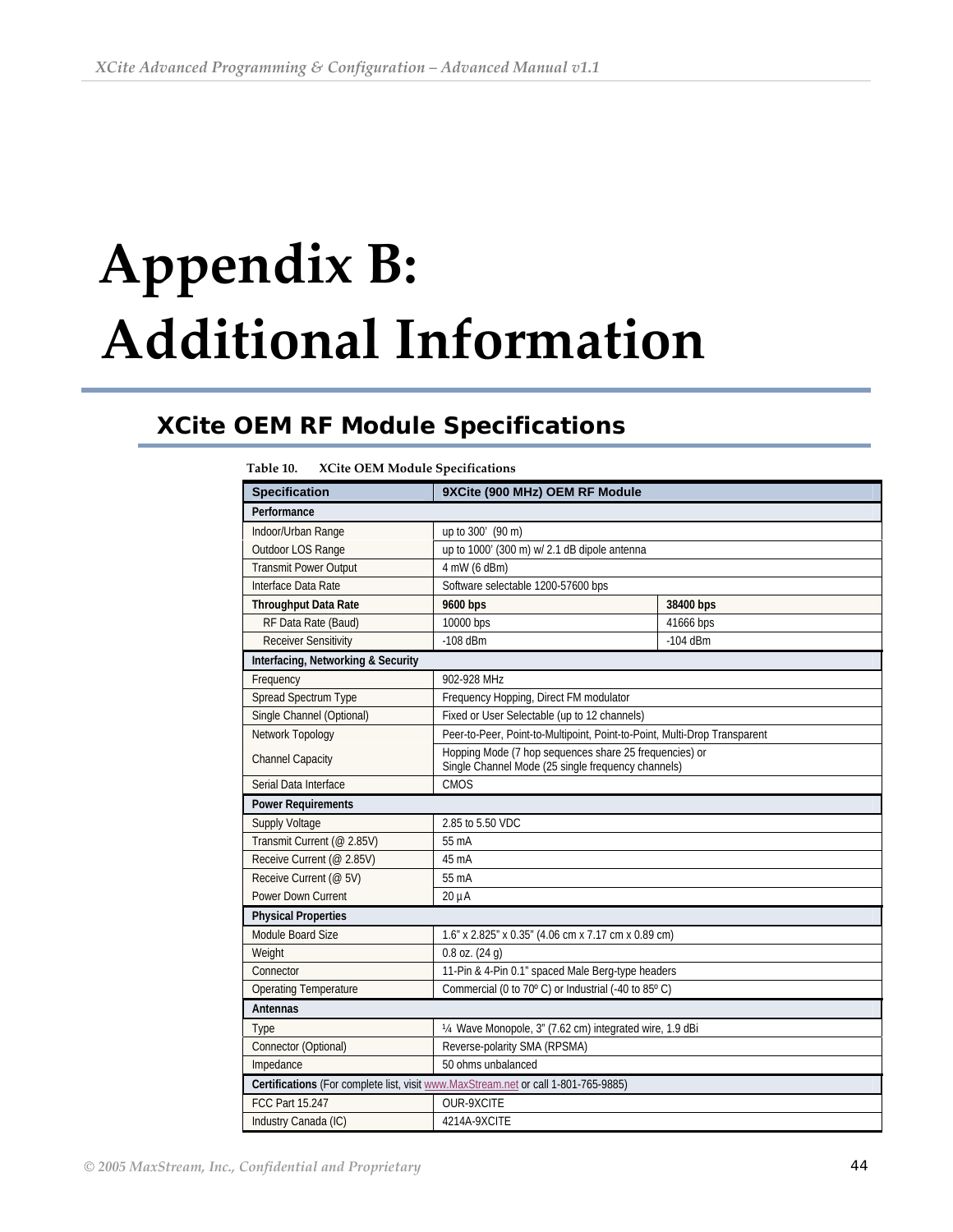# <span id="page-44-0"></span>**1-Year Warranty**

The XCite (900 MHz) OEM RF Module from MaxStream, Inc. (the "Product") is warranted against defects in materials and workmanship under normal use, for a period of 1-year from the date of purchase. In the event of a product failure due to materials or workmanship, MaxStream will repair or replace the defective product. For warranty service, return the defective product to MaxStream, shipping prepaid, for prompt repair or replacement. The foregoing sets forth the full extent of MaxStreamʹs warranties regarding the Product. Repair or replacement at MaxStreamʹs option is the exclusive remedy. THIS WARRANTY IS GIVEN IN LIEU OF ALL OTHER WARRANTIES, EXPRESS OR IMPLIED, AND MAXSTREAM SPECIFICALLY DISCLAIMS ALL WARRANTIES OF MERCHANTABILITY OR FITNESS FOR A PARTICULAR PURPOSE. IN NO EVENT SHALL MAXSTREAM, ITS SUPPLIERS OR LICENSORS BE LIABLE FOR DAMAGES IN EXCESS OF THE PURCHASE PRICE OF THE PRODUCT, FOR ANY LOSS OF USE, LOSS OF TIME, INCONVENIENCE, COMMERCIAL LOSS, LOST PROFITS OR SAVINGS, OR OTHER INCIDENTAL, SPECIAL OR CONSEQUENTIAL DAMAGES ARISING OUT OF THE USE OR INABILITY TO USE THE PRODUCT, TO THE FULL EXTENT SUCH MAY BE DISCLAIMED BY LAW. SOME STATES DO NOT ALLOW THE EXCLUSION OR LIMITATION OF INCIDENTAL OR CONSEQUENTIAL DAMAGES. THEREFOR, THE FOREGOING EXCLUSIONS MAY NOT APPLY IN ALL CASES. This warranty provides specific legal rights. Other rights which vary from state to state may also apply.

# **XCite OEM RF Module Part Numbers**